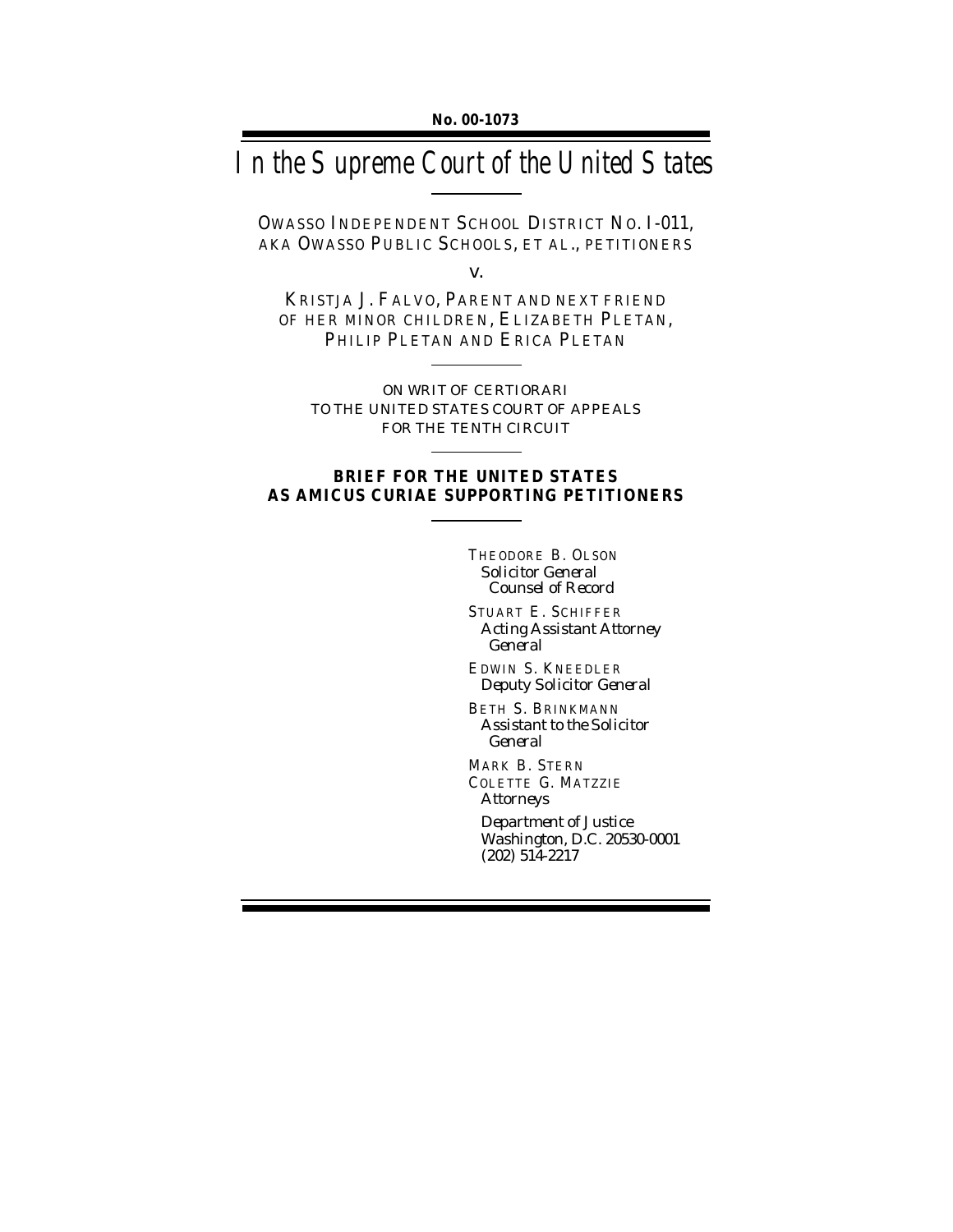#### **QUESTION PRESENTED**

The Family Educational Rights and Privacy Act of 1974 (FERPA), 20 U.S.C. 1232g(b)(1) (1994 & Supp. V 1999), prohibits the furnishing of federal funds to an educational institution that has a policy or practice of releasing, without parental consent, students' "education records," which are defined by FERPA as "those records, files, documents, and other materials which—(i) contain information directly related to a student; and (ii) are maintained by an educational agency or institution or by a person acting for such agency or institution." 20 U.S.C.  $1232g(a)(4)(A)$ . The question presented is:

Whether allowing students to grade each other's homework and tests as their teacher goes over the correct answers aloud in class violates FERPA's prohibition against the release of "education records."

(I)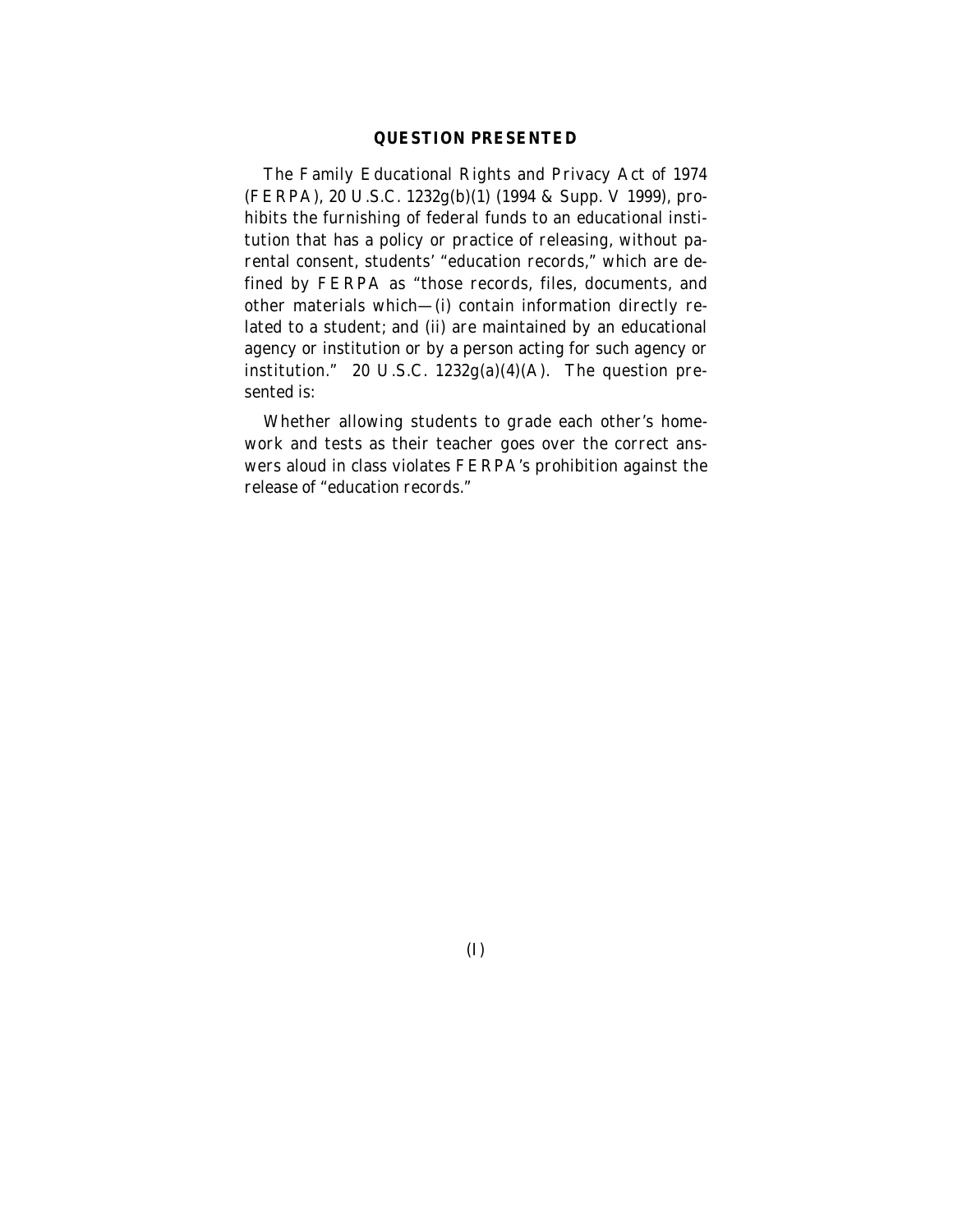## TABLE OF CONTENTS

|                                                     | Page                    |
|-----------------------------------------------------|-------------------------|
|                                                     | 1                       |
|                                                     | $\overline{c}$          |
|                                                     | $\overline{2}$          |
| 2.                                                  | $\overline{\mathbf{4}}$ |
|                                                     | 8                       |
| Argument:                                           |                         |
| "Education records" covered by the Family Educa-    |                         |
| tional Rights and Privacy Act consist of documents  |                         |
| retained or preserved as institutional records, not |                         |
|                                                     | 11                      |
| A. FERPA's definition of "education records" is     |                         |
| most naturally read as referring to records that    |                         |
| are retained or preserved as institutional          |                         |
|                                                     | 12                      |
| B. The structure of FERPA confirms that the         |                         |
| term "education records" means institutional        |                         |
| records, not student homework or classroom          |                         |
|                                                     | 16                      |
| C. The statutory history of FERPA and the pro-      |                         |
| blems identified in the record before Congress      |                         |
| confirm its focus on institutional records          | 20                      |
|                                                     | 28                      |
|                                                     | 1a                      |

## TABLE OF AUTHORITIES

## Cases:

| Chevron U.S.A. Inc. v. Natural Res. Def. Council, |    |
|---------------------------------------------------|----|
|                                                   | R  |
| Christensen v. Harris County, 529 U.S. 576        |    |
|                                                   | R. |
| Fay v. South Colonie Cent. Sch. Dist., 802 F.2d   |    |
|                                                   | 5  |
| Jarecki v. G.D. Searle & Co., 367 U.S. 303 (1961) | 13 |

(III)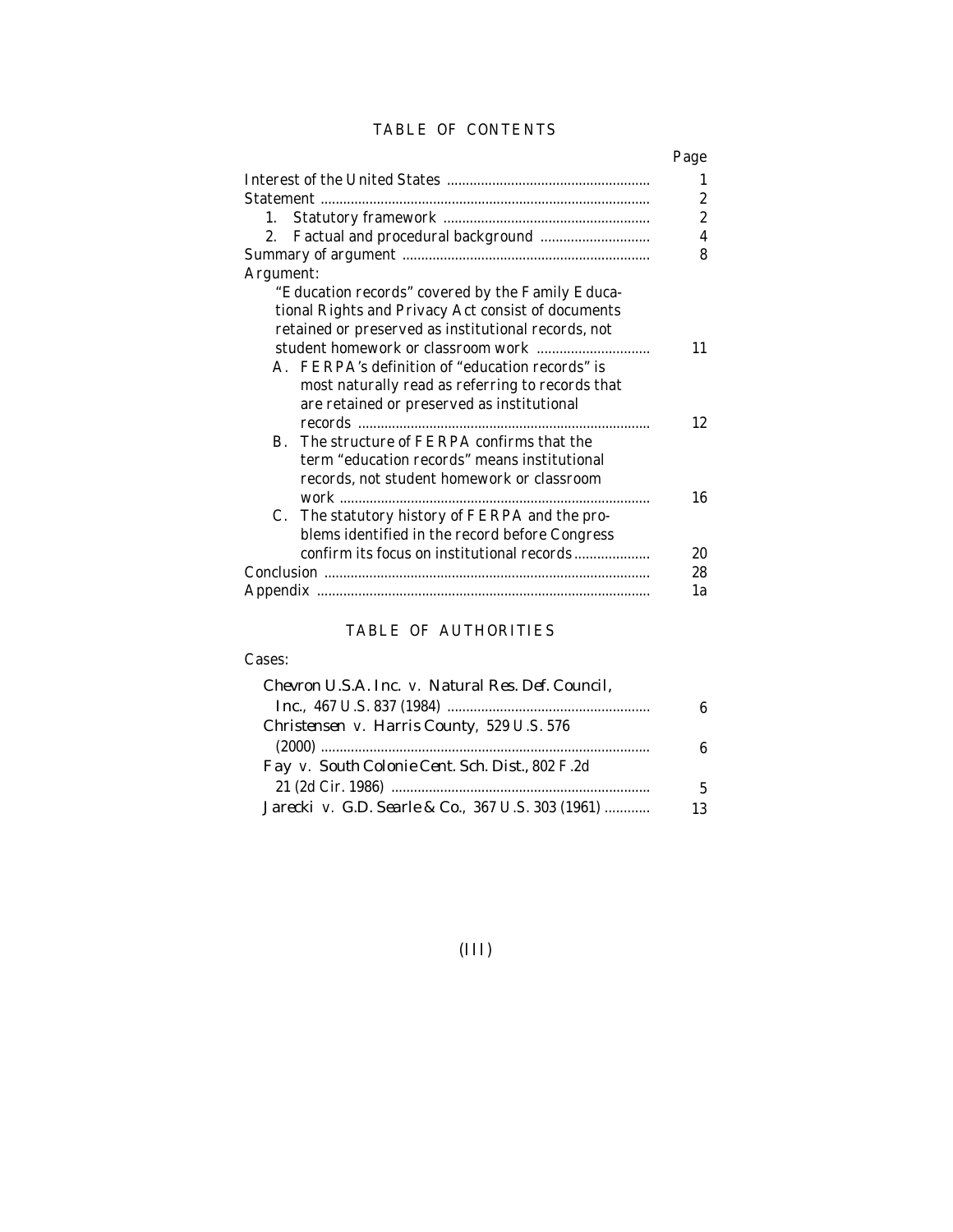| Cases-Continued:                                         | Page   |
|----------------------------------------------------------|--------|
| Norfolk & W. Ry. v. American Train Dispatchers'          |        |
|                                                          | 13     |
| Tarka v. Cunningham, 917 F.2d 890 (5th Cir. 1990)        | 5      |
| United States v. Riverside Bayview Homes, Inc.,          |        |
|                                                          | 6      |
| Constitution, statutes and regulations:                  |        |
|                                                          | 6      |
| Act of Dec. 31, 1974, Pub. L. No. 93-568, § 2(a)-(b), 88 |        |
| Stat. 1858:                                              |        |
|                                                          | 22     |
|                                                          | 23     |
| Campus Sex Crimes Prevention Act, Pub. L. No. 106-       |        |
| 386, Div. B, Tit. VI, § 1601(d), 114 Stat. 1538          | 12     |
| Education Amendments of 1974, Pub. L. No. 93-380,        |        |
| § 513(a), 88 Stat. 571:                                  |        |
|                                                          | 20     |
|                                                          | 10, 21 |
| Family Educational Rights and Privacy Act of 1974,       |        |
| 20 U.S.C. 1232g et seq.:                                 |        |
|                                                          | 12     |
|                                                          |        |
|                                                          | 3, 1a  |
|                                                          |        |
|                                                          | 2, 3a  |
|                                                          |        |
|                                                          | 12, 3a |
|                                                          |        |
|                                                          |        |
|                                                          | 4      |
|                                                          | 2, 5a  |
| 20 U.S.C. 1232g(b)(1) (1994 & Supp. V 1999)  2, 19, 6a   |        |
|                                                          | 16, 6a |
| 20 U.S.C. 1232g(b)(1)(A)-(J) (1994 & Supp. V             |        |
|                                                          | 3      |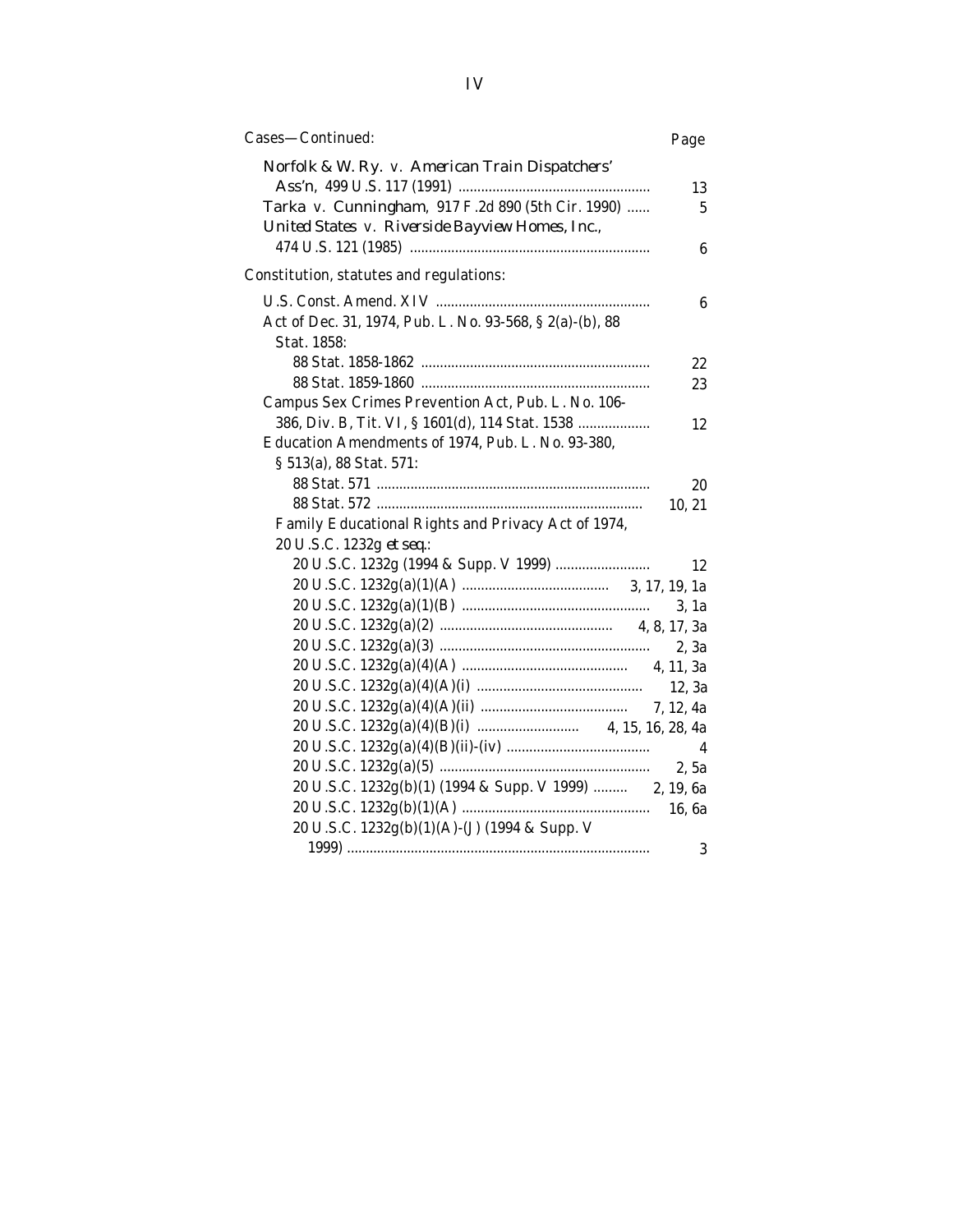| Statutes and regulations-Continued:                | Page      |
|----------------------------------------------------|-----------|
|                                                    | 2, 19, 9a |
|                                                    |           |
| 20 U.S.C. 1232g(b)(6)(A) (Supp. V 1999)            | 3, 11a    |
|                                                    | 27, 12a   |
|                                                    | 2, 12a    |
|                                                    | 1, 5, 13a |
|                                                    | 1, 13a    |
|                                                    | 22        |
|                                                    | 6         |
|                                                    | 18        |
|                                                    | 5         |
| 34 C.F.R. Pt. 99:                                  |           |
|                                                    | 2         |
|                                                    | 2         |
|                                                    | 17        |
|                                                    | 3.17      |
| Miscellaneous:                                     |           |
| Sarah C. Carey, Students, Parents and the School   |           |
| Record Prison: A Legal Strategy for Preventing     |           |
| Abuse, reprinted in 3 J.L. & Educ. 365 (July 1974) | 26        |
| 120 Cong. Rec. (1974):                             |           |
|                                                    | 25        |
|                                                    | 24        |
|                                                    | 25        |
|                                                    | 24        |
|                                                    | 25, 26    |
|                                                    | 2.4       |
|                                                    | 26        |
|                                                    | 26        |
|                                                    | 26        |
|                                                    | 26, 27    |
|                                                    | 25.27     |
|                                                    | 26        |
|                                                    | 26, 27    |
|                                                    | 24, 26    |
|                                                    |           |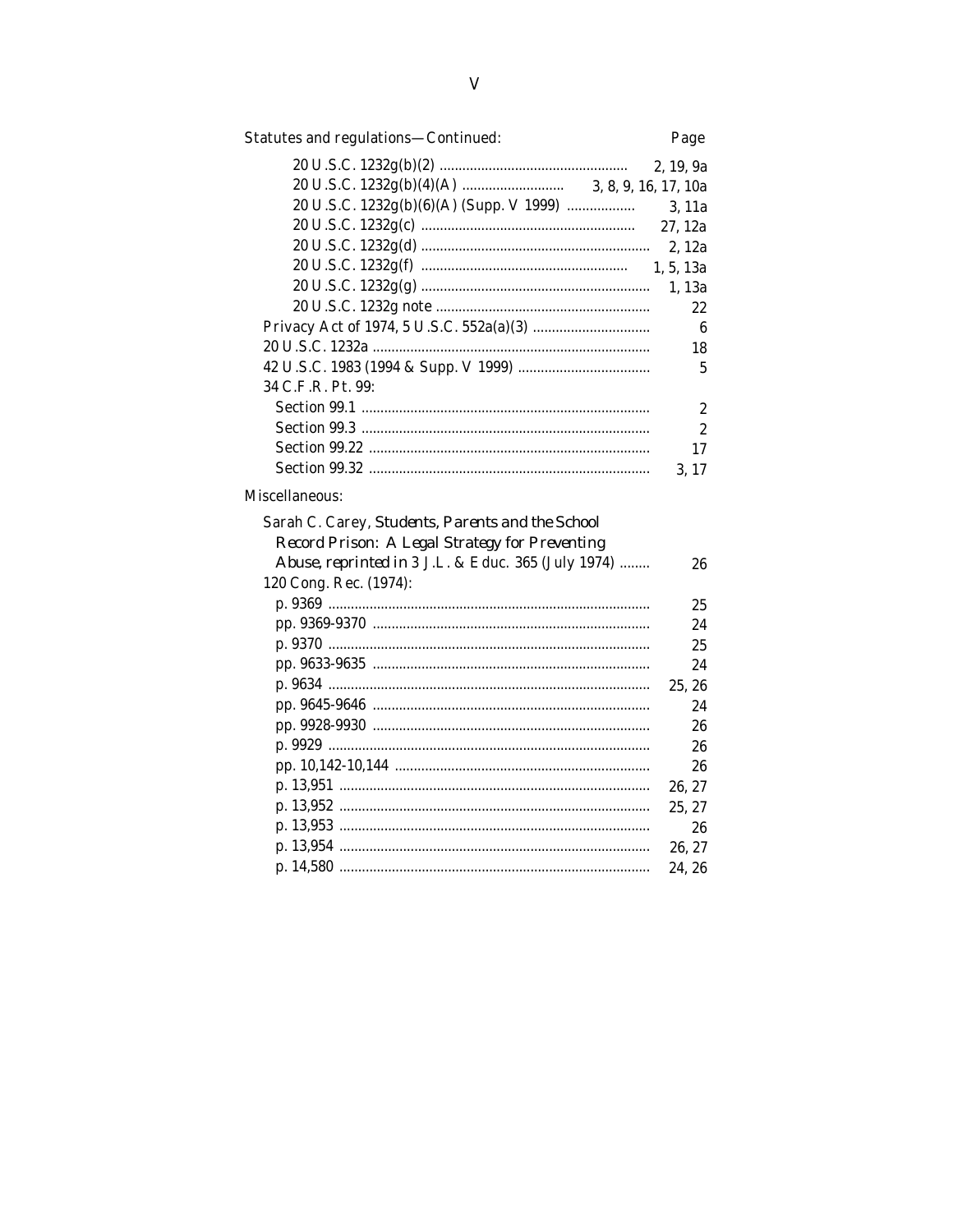| Miscellaneous-Continued:                             | Page |
|------------------------------------------------------|------|
|                                                      | 21   |
|                                                      | 27   |
|                                                      | 25   |
|                                                      | 21   |
|                                                      | 21   |
|                                                      | 21   |
|                                                      | 21   |
|                                                      | 27   |
|                                                      | 26   |
|                                                      | 21   |
|                                                      | 21   |
|                                                      | 21   |
|                                                      | 21   |
|                                                      | 24   |
|                                                      | 21   |
|                                                      | 22   |
|                                                      | 23   |
| 8, 9, 15, 18, 23                                     |      |
|                                                      | 23   |
|                                                      | 23   |
|                                                      | 23   |
|                                                      | 23   |
|                                                      | 25   |
| Diane Divoky, Cumulative Records: Assault on         |      |
|                                                      | 24   |
| Diane Divoky, How Secret School Records Can Hurt     |      |
| Your Child, Parade Magazine (Mar. 31, 1974)          | 26   |
| 40 Fed. Reg. (1975):                                 |      |
|                                                      | 23   |
|                                                      | 13   |
| H.R. Conf. Rep. No. 1211, 93d Cong., 2d Sess. (1974) | 21   |
| Letter from LeRoy S. Rooker, Director, Family        |      |
| Policy Compliance Office, to Mr. Andrew Marko        | 28   |
|                                                      |      |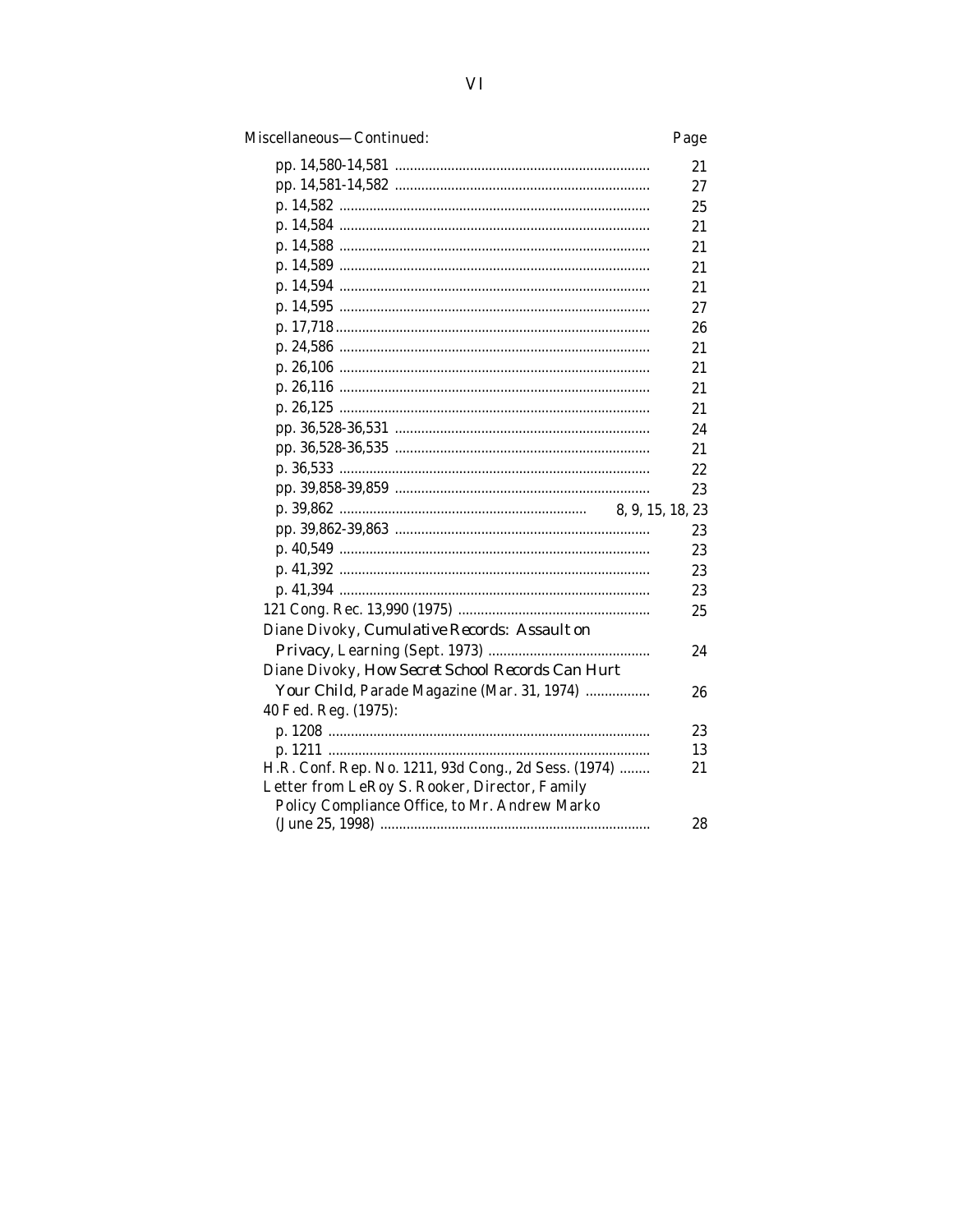| Miscellaneous—Continued:                                | Page |
|---------------------------------------------------------|------|
| Letter from LeRoy S. Rooker, Director, Family           |      |
| Policy Compliance Office, to Mr. Julio Almanza          |      |
|                                                         | 28   |
| Random House Dictionary of the English Language         |      |
|                                                         | 13   |
| J. William Rioux & Stuart A. Sandow, Children,          |      |
|                                                         | 26   |
| Russell Sage Foundation, Guidelines for the Collection, |      |
| Maintenance & Dissemination of Pupil Records            |      |
|                                                         | 25   |
| S. Conf. Rep. No. 1026, 93d Cong., 2d Sess. (1974)      | 21   |
| S. Conf. Rep. No. 1409, 93d Cong., 2d Sess. (1974)      | 23   |
| Webster's Third New International Dictionary:           |      |
| $(1993)$ .                                              | 13   |
|                                                         |      |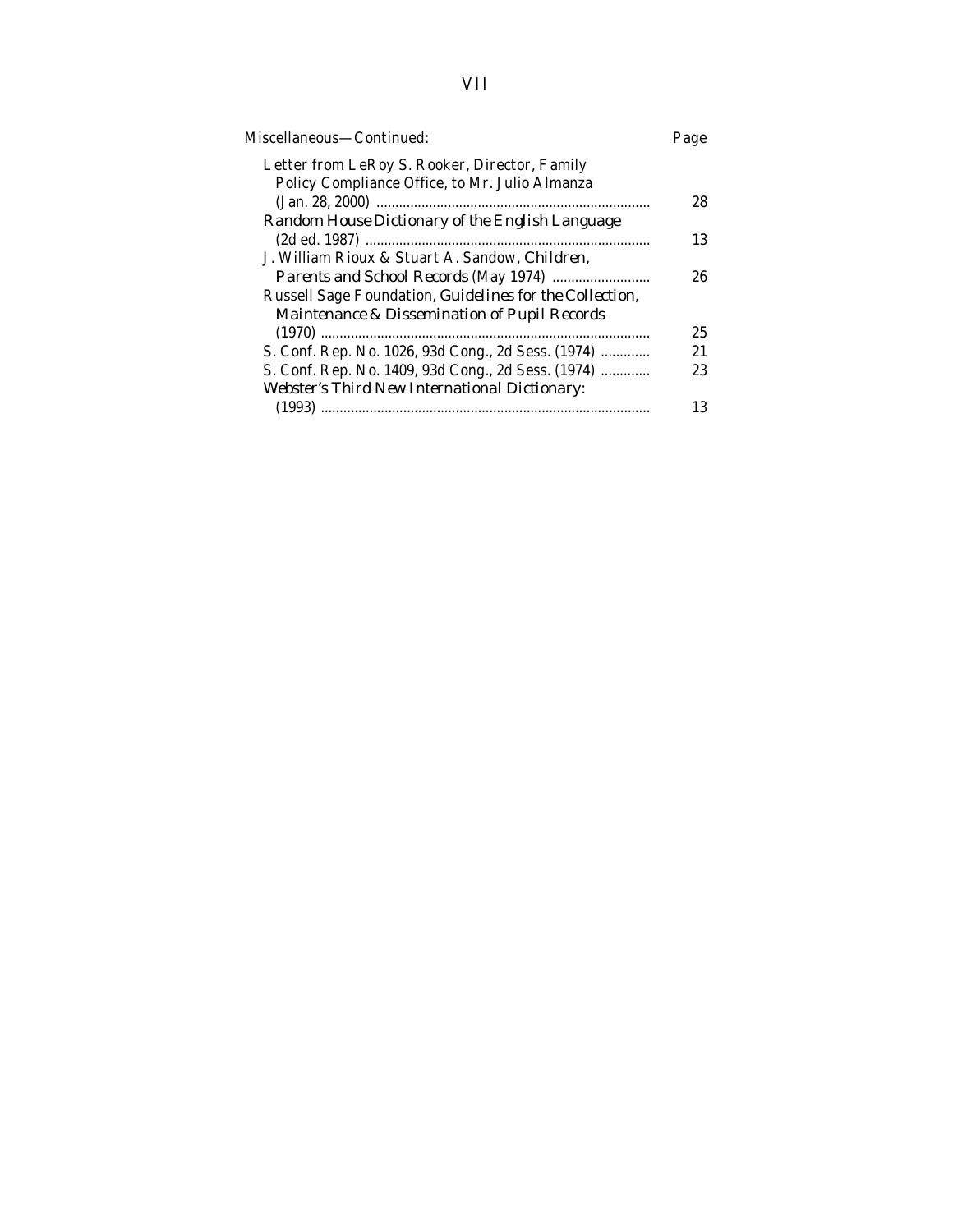## In the Supreme Court of the United States

No. 00-1073

OWASSO INDEPENDENT SCHOOL DISTRICT NO. I-011, AKA OWASSO PUBLIC SCHOOLS, ET AL., PETITIONERS

*v.*

KRISTJA J. FALVO, PARENT AND NEXT FRIEND OF HER MINOR CHILDREN, ELIZABETH PLETAN, PHILIP PLETAN AND ERICA PLETAN

*ON WRIT OF CERTIORARI TO THE UNITED STATES COURT OF APPEALS FOR THE TENTH CIRCUIT*

## **BRIEF FOR THE UNITED STATES AS AMICUS CURIAE SUPPORTING PETITIONERS**

#### **INTEREST OF THE UNITED STATES**

This suit was filed by respondent, the parent of three students in the petitioner school district, alleging that petitioners violated the prohibition against release of her children's "education records" under the Family Educational Rights and Privacy Act of 1974 (FERPA),  $20$  U.S.C.  $1232g(f)$ . FERPA applies to schools and educational agencies that receive financial assistance under federal education programs administered by the Secretary of Education. FERPA directs the Secretary of Education to "take appropriate actions to enforce" FERPA and to investigate, review, and adjudicate alleged violations of the statute. 20 U.S.C. 1232g(g). At the Court's invitation, the United States filed a brief as amicus curiae at the petition stage of this case.

(1)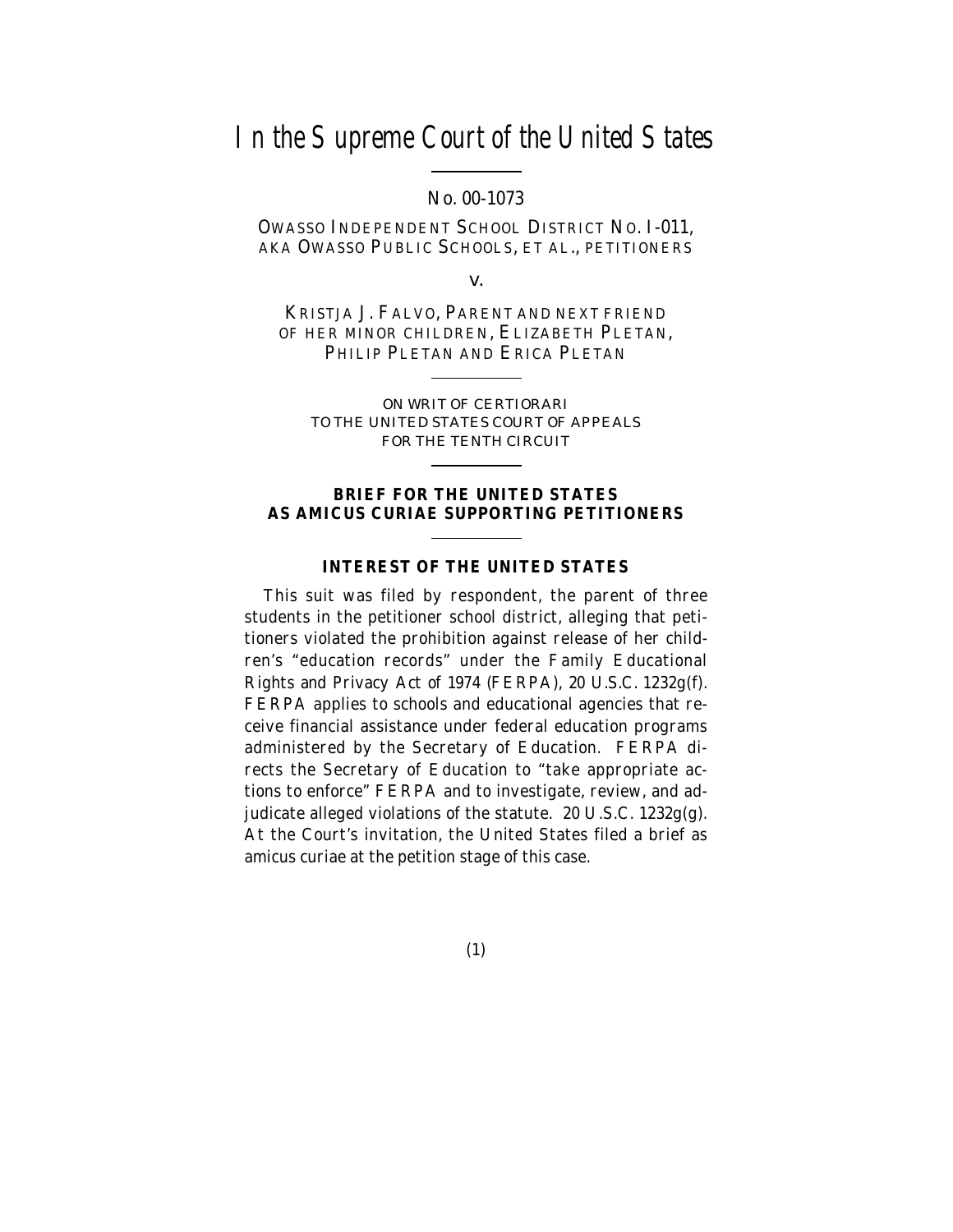#### **STATEMENT**

#### 1. *Statutory framework*

 $\overline{a}$ 

In 1974, Congress enacted the Family Educational Rights and Privacy Act (FERPA), 20 U.S.C. 1232g(b)(1) (1994 & Supp. V 1999) to provide parents with access to their children's "education records" and to protect the children's rights of privacy by limiting the release of such records without parental consent. $^1\,$  FERPA requires schools and educational agencies to comply with its requirements as a condition to receiving financial assistance under federal education programs administered by the Secretary of Education. See 20 U.S.C. 1232g(a)(3); 34 C.F.R. 99.1.

FERPA first provides that "[n]o funds shall be made available under any applicable program to any educational agency or institution which has a policy or practice of permitting the release of education records (or personally identifiable information contained therein other than directory information, as defined in [20 U.S.C. 1232g(a)(5)<sup>2</sup>]) of students without the written consent of their parents," except in certain statutorily specified circumstances. 20 U.S.C. 1 23 2g(b)(1) (1994 & Supp. V 1999); see also 20 U.S.C. 1232g(b)(2). The statute allows release of "education records," without parental consent, to other teachers and school officials who have been determined by the institution to have legitimate educational interests, officials of other schools in which the student seeks to enroll, certain state and federal educational and law enforcement officials, persons

<sup>&</sup>lt;sup>1</sup> In the case of a student who has reached age 18 or "is attending an institution of postsecondary education," the rights accorded by FERPA belong to the student rather than the parents. See 20 U.S.C. 1232g(d).

 $2$  "[D]irectory information" includes such information as the student's name, address, date and place of birth, major field of study, participation in officially recognized activities and sports, dates of attendance, and degrees and awards received. 20 U.S.C. 1232g(a)(5); 34 C.F.R. 99.3.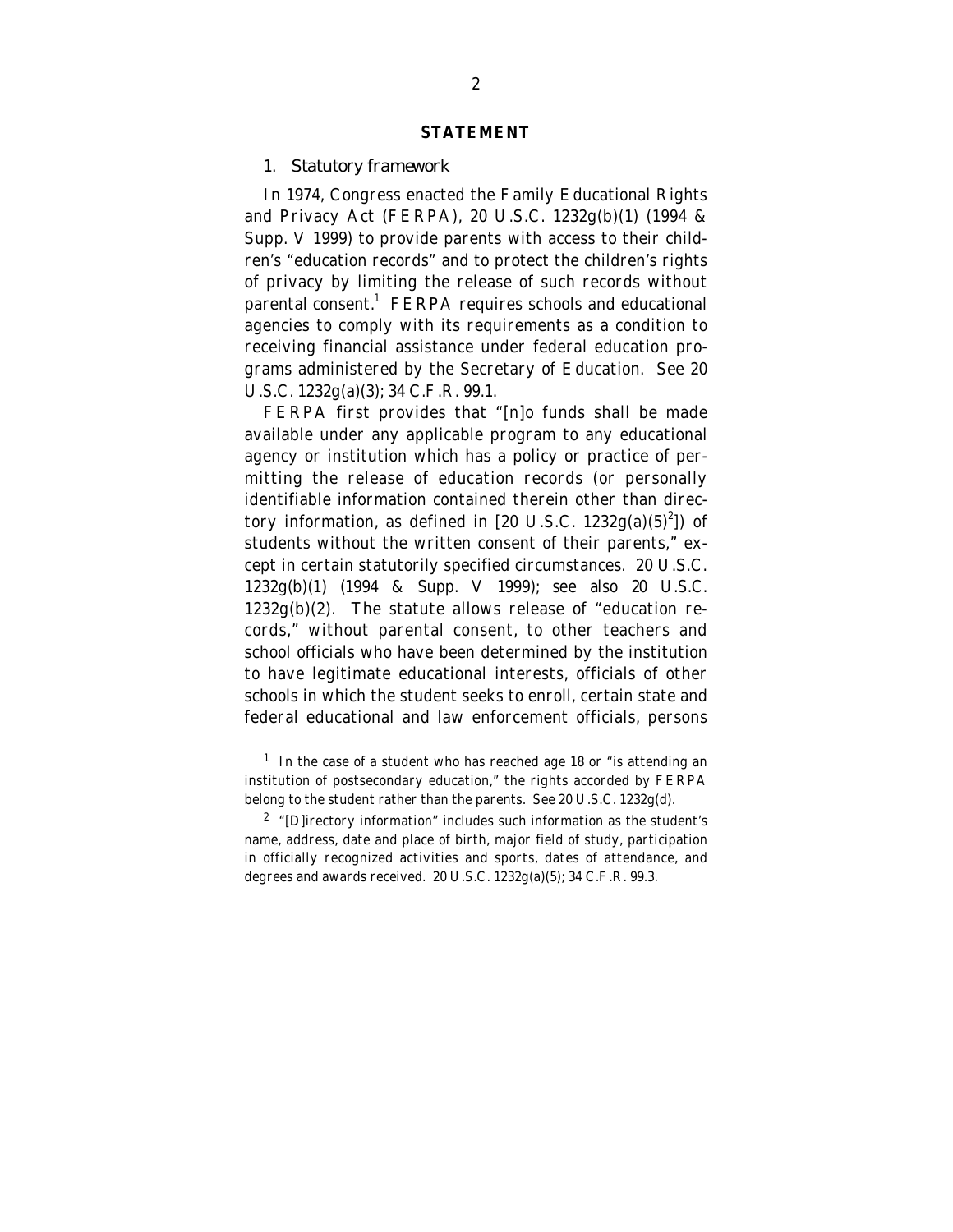designated in a subpoena for law enforcement purposes, victims of certain crimes at a postsecondary institution, and educational testing, financial aid, and accrediting organizations. 20 U.S.C. 1232g(b)(1)(A)-(J) (1994 & Supp. V 1999); 20 U.S.C. 1232g(b)(6)(A) (Supp. V 1999). The institution must "maintain a record, kept with the education records of each student," that identifies each organization, agency, and individual (except other school officials, including teachers of the same school or local education agency) that requests or obtains access to the education records and specification of their legitimate interest in obtaining such information. 20 U.S.C. 1232g(b)(4)(A); see 34 C.F.R. 99.32.

FERPA also requires a school to make "education records" of students available to their parents for inspection and review. Thus, FERPA specifies that "[n]o funds shall be made available under any applicable program to any educational agency or institution which has a policy of denying, or which effectively prevents, the parents of students who are or have been in attendance at a school of such agency or at such institution . . . the right to inspect and review the education records of their children." 20 U.S.C. 1232g(a)(1) (A); see also 20 U.S.C.  $1232g(a)(1)(B)$  (applying inspection and review requirements to State educational agencies).

Finally, schools that receive federal financial assistance under federal education programs administered by the Secretary of Education must also provide parents an opportunity to challenge the accuracy of their child's "education records." Parents must be afforded a hearing "to challenge the content of such student's education records, in order to insure that the records are not inaccurate, misleading, or otherwise in violation of the privacy rights of students, and to provide an opportunity for the correction or deletion of any such inaccurate, misleading or otherwise inappropriate data contained therein and to insert into such records a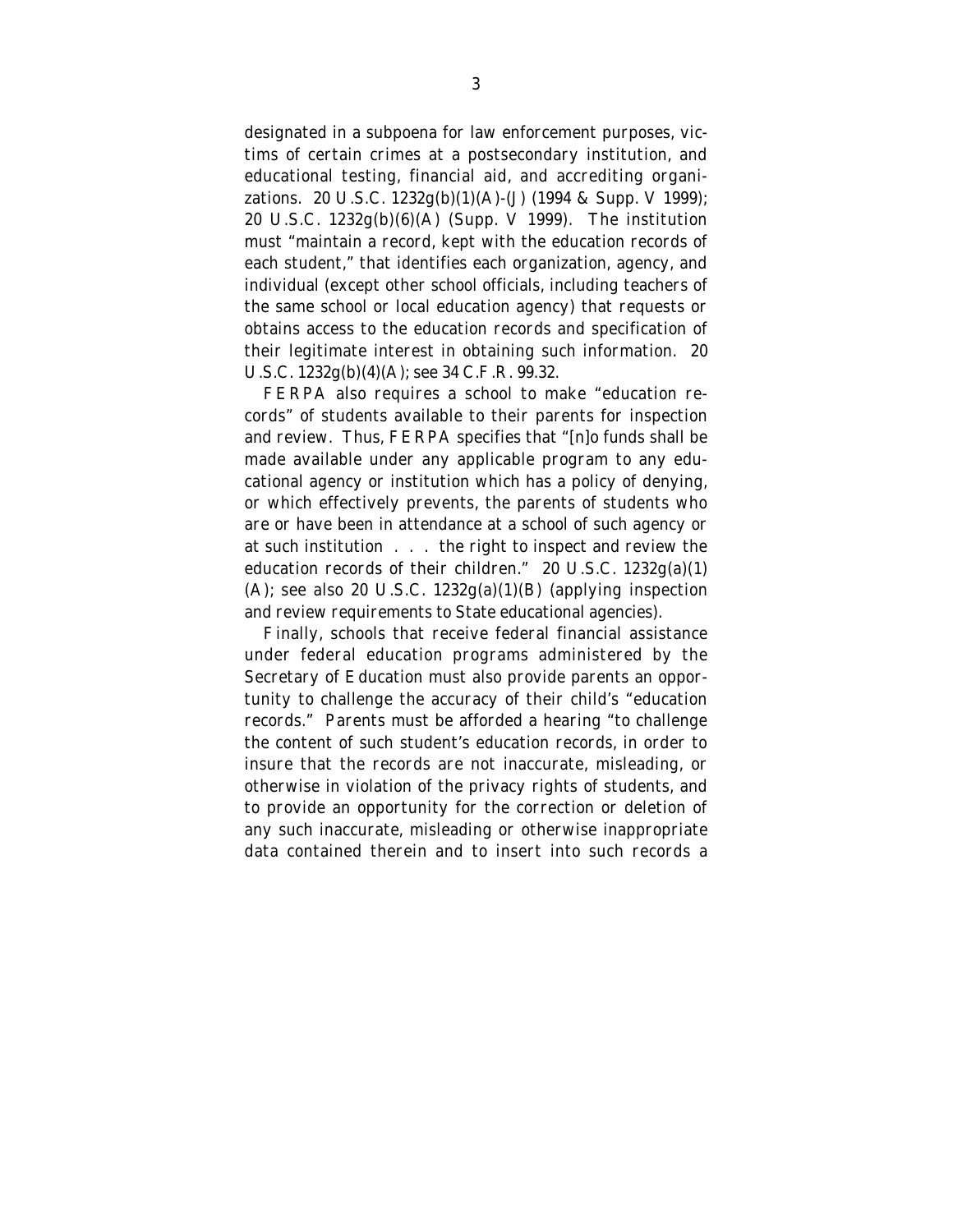written explanation of the parents respecting the content of such records." 20 U.S.C. 1232g(a)(2).

The term "education records" is defined by FERPA to mean:

those records, files, documents, and other materials which–

(i) contain information directly related to a student; and

(ii) are maintained by an educational agency or institution or by a person acting for such agency or institution.

20 U.S.C. 1232g(a)(4)(A). FERPA excludes from that definition several specific categories of records. The first exception is for "records of instructional, supervisory, and administrative personnel and educational personnel ancillary thereto which are in the sole possession of the maker thereof and which are not accessible or revealed to any other person except a substitute." 20 U.S.C.  $1232g(a)(4)(B)(i)$ . Other exceptions cover certain law enforcement, employment, and medical records. 20 U.S.C. 1232g(a)(4)(B)(ii) - (iv).

#### 2. *Factual and procedural background*.

a. Respondent Kristja Falvo is the mother of three children who are enrolled in petitioner Owasso Independent School District No. I-011, in a suburb of Tulsa, Oklahoma. During the 1997-1998 and 1998-1999 school years, respondent objected to the practice of teachers in her children's classes having students grade one another's homework and tests while the teacher went over the correct answers in class and, after the students received back their own papers, having the students call out their grades to the teacher. Pet. App. A3, B2. Respondent complained about the practice to school counselors and to the school district superintendent, claiming that it "severely embarrassed her children by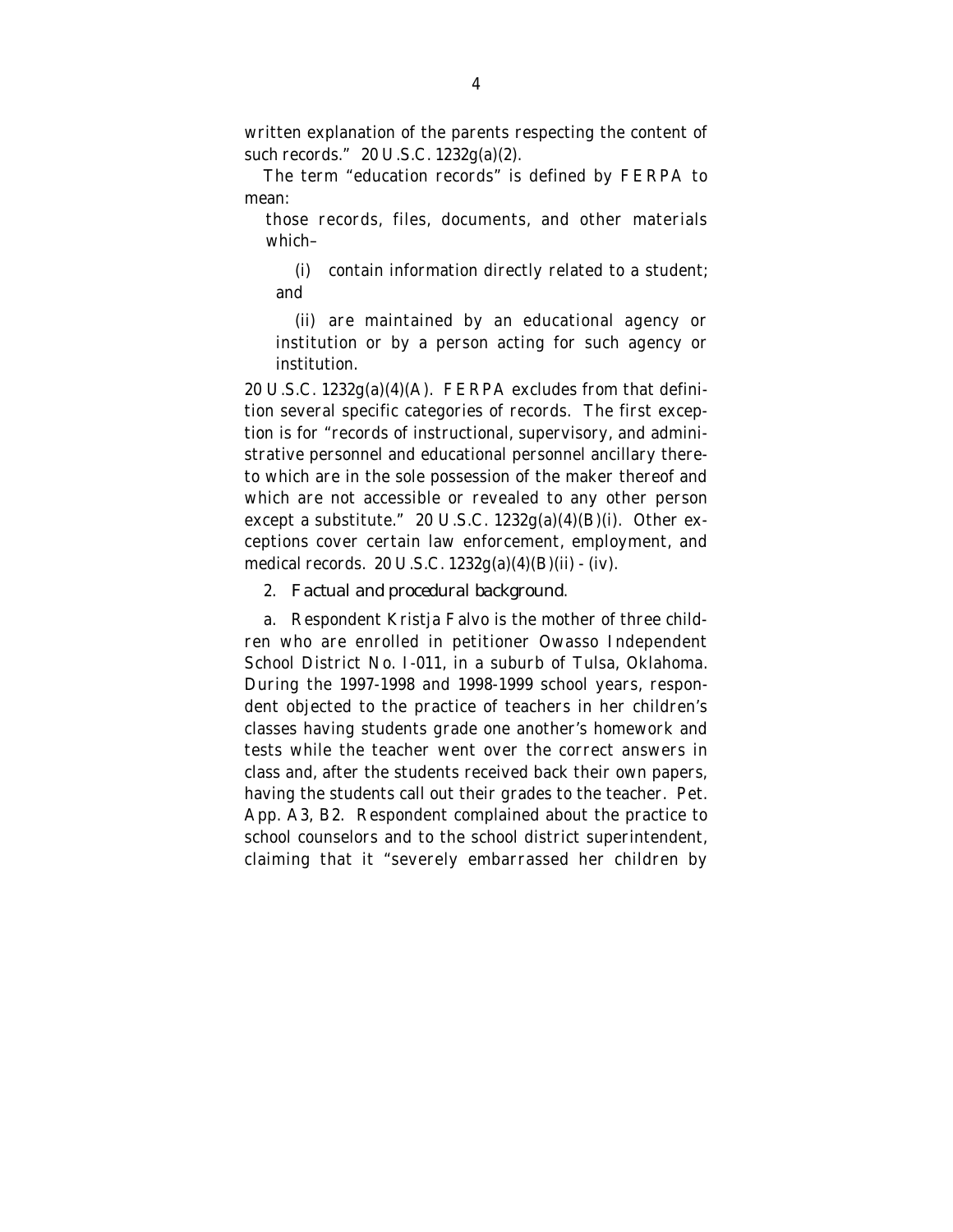allowing other students to learn their grades." *Id*. at A3. Respondent was informed that her children had the option of reporting their grades to the teacher confidentially, but the school district declined to prohibit the student grading of schoolwork. *Id*. at A3-A4.

b. In October 1998, respondent filed the instant action in the United States District Court for the Northern District of Oklahoma, under 42 U.S.C. 1983 (1994 & Supp. V 1999). She alleged that the challenged grading practice violated FERPA and sought damages and declaratory and injunctive relief against the Owasso School District and various school and school district officials. Pet. App. A4.

The district court, ruling on cross-motions for summary judgment, entered judgment for petitioners. Pet. App. B1- B6.<sup>3</sup> The district court held that allowing a student to grade the paper of another student and to have students call out their grades in class does not violate FERPA. *Id*. at B2-B4. The court relied (*id*. at B2-B3) on the Department of Education's interpretation of FERPA set forth in a letter dated July 15, 1993, from the Department's Family Policy Compliance Office (see *id*. at F3-F6) that FERPA does not prohibit the practices at issue here. The court noted that the Department of Education is the agency charged with enforcing FERPA, see 20 U.S.C. 1232g(f) and, as such, its interpretation of the statute "is entitled to deference if it is

<sup>3</sup> On October 16, 1998, in an order denying respondent's request for a temporary restraining order, the court stated that, for purposes of that motion, it was following the holdings of two other circuits that a plaintiff may bring a FERPA claim under 42 U.S.C. 1983 (1994 & Supp. V 1999). See Pet. App. C4 (citing *Fay* v. *South Colonie Cent. Sch. Dist.*, 802 F.2d 21 (2d Cir. 1986); *Tarka* v. *Cunningham*, 917 F.2d 890 (5th Cir. 1990)). Petitioners did not raise that issue on appeal, but the court of appeals addressed the issue sua sponte and reached the same conclusion as the district court. Pet. App. A10-A16. Petitioners did not seek review of that ruling in their certiorari petition.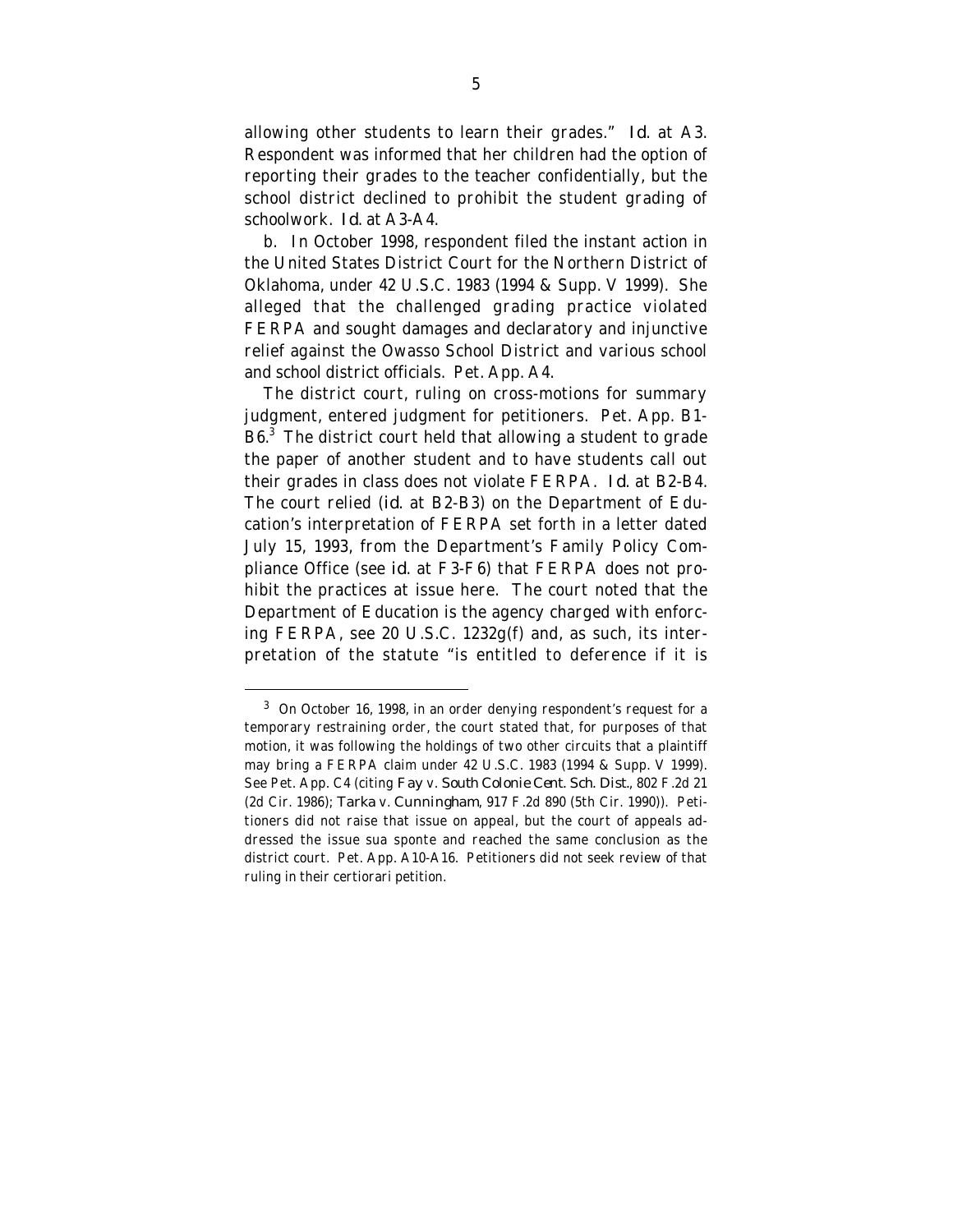reasonable and not in conflict with the expressed intent of Congress." Pet. App. B3 (quoting *United States* v. *Riverside Bayview Homes, Inc.*, 474 U.S. 121, 131 (1985)). The court rejected respondent's contention that it should adopt the definition of "maintain" in the Privacy Act of 1974, 5 U.S.C. 552a(a)(3), which includes "collect," "use," and "disseminate" material. The court emphasized that Congress did not choose to incorporate that special definition into FERPA. The court instead construed "maintain" in accordance with its ordinary meaning of "preserve" or "retain" and held that the Department of Education's interpretation of FERPA was reasonable in light of that construction and did not conflict with the expressed intent of Congress. Pet. App. B4.<sup>4</sup>

c. The court of appeals reversed the judgment of the district court on the FERPA claim. The court first concluded that the terms "education records" and "maintain" are "clear from the statute itself" and that deference therefore was not due the Department of Education's interpretation under *Chevron U.S.A. Inc.* v. *Natural Resources Defense Council, Inc.*, 467 U.S. 837, 842-844 (1984). Pet. App. A18-A19. The court further held that, in any event, *Chevron* deference was not owed to that interpretation because it was contained in an opinion letter. *Id*. at A19 (citing *Christensen* v. *Harris County*, 529 U.S. 576, 586-587 (2000)). The court recognized that such an interpretive letter is " 'entitled to respect' under \* \* \* *Skidmore v. Swift & Co.*, 323 U.S. 134, 140 (1944)," but the court found the letter to have minimal persuasive power under *Skidmore*. *Id*. at A19-A20.

<sup>4</sup> The district court also rejected respondent's contention that the grading practices violated the Fourteenth Amendment, holding that a student's "interim tests and homework assignments" "are not 'highly personal' matters worthy of constitutional protection." Pet. App. B5. The court of appeals affirmed that ruling, *id*. at A6-A10, and it is not at issue here.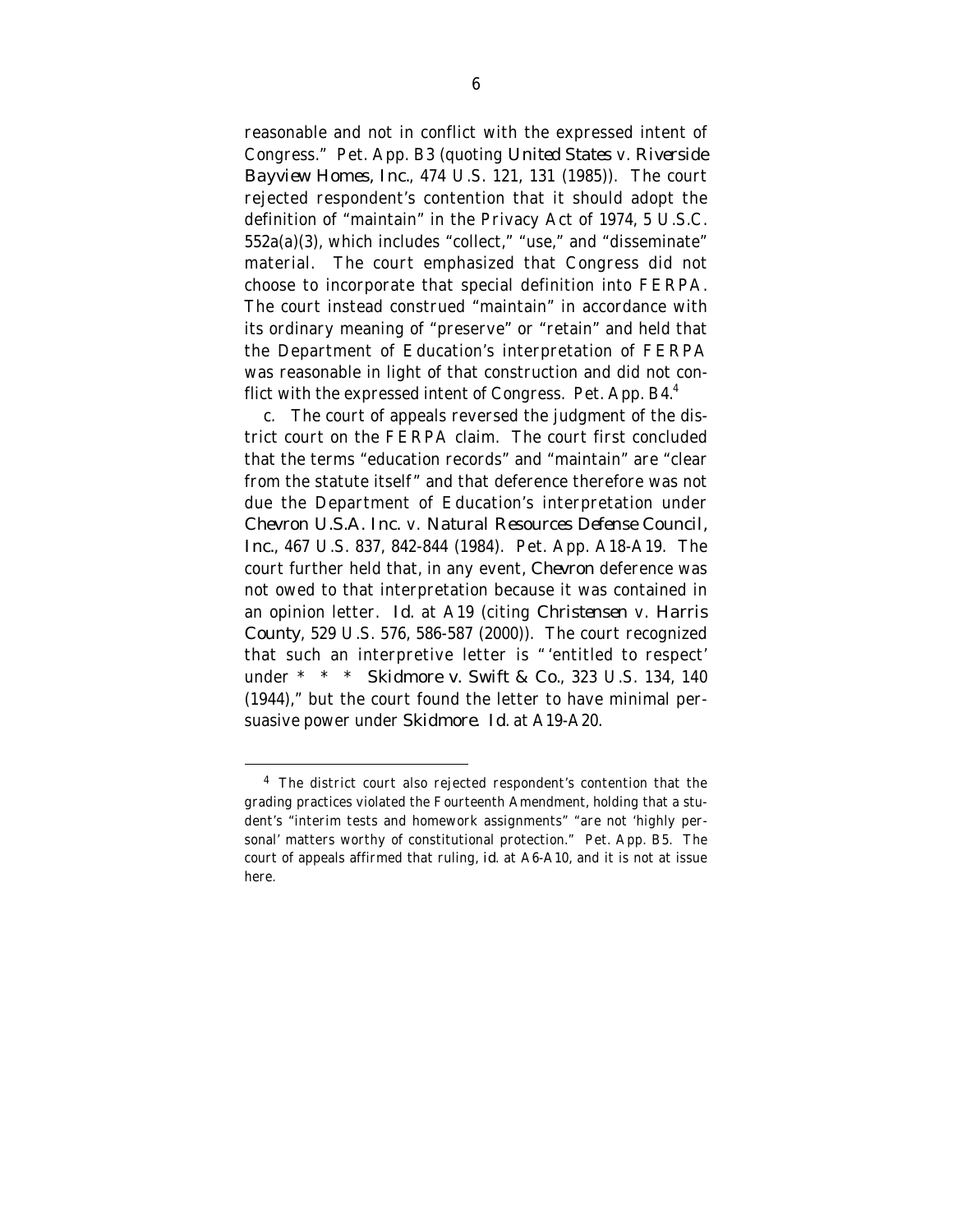Turning to its own analysis of the statutory terms, the court stated that the only disagreement was over whether the grades placed by one student on the paper of another are "maintained . . . by a person acting for [an educational] agency or institution," for purposes of the second element of the statutory definition of the term "education records." 20 U.S.C. 1232g(a)(4)(A)(ii). Pet. App. A21. The court noted that at least some of the grades that are reported to the teacher are then recorded in the teacher's grade book. The court concluded that the grades become education records at least at that time because, in its view, a teacher's grade book and the grades it contains are "maintained . . . by a person acting for" an educational institution and therefore are "education records." Pet. App. A21-A24. The court then concluded that the grades are also "maintained . . . by a person acting for" the school, and therefore are "education records," even at what the court acknowledged to be "the more preliminary stage when one student simply writes the grade of a fellow student on homework and test papers." *Id*. at A24. The court reasoned that when one student writes the grade of another student on the homework or test, the correcting student is a "person acting for [an educational] agency or institution." *Ibid*. (quoting 20 U.S.C. 1232g(a)(4) (A)(ii)). And the court held that the student is "maintain- [ing]" the grade by marking the homework or test paper, "because the student is preserving the grade until the time it is reported to the teacher for further use." *Ibid*.

The court rejected petitioners' submission that other provisions of FERPA demonstrate that Congress did not intend to include in the definition of "education records" the student grading of other students' work under the auspices of an individual teacher. Pet. App. A25-A26. Petitioners argued that a broad definition of "education records" that includes student work graded by another student is inconsistent with the statutory requirement that educational institutions pro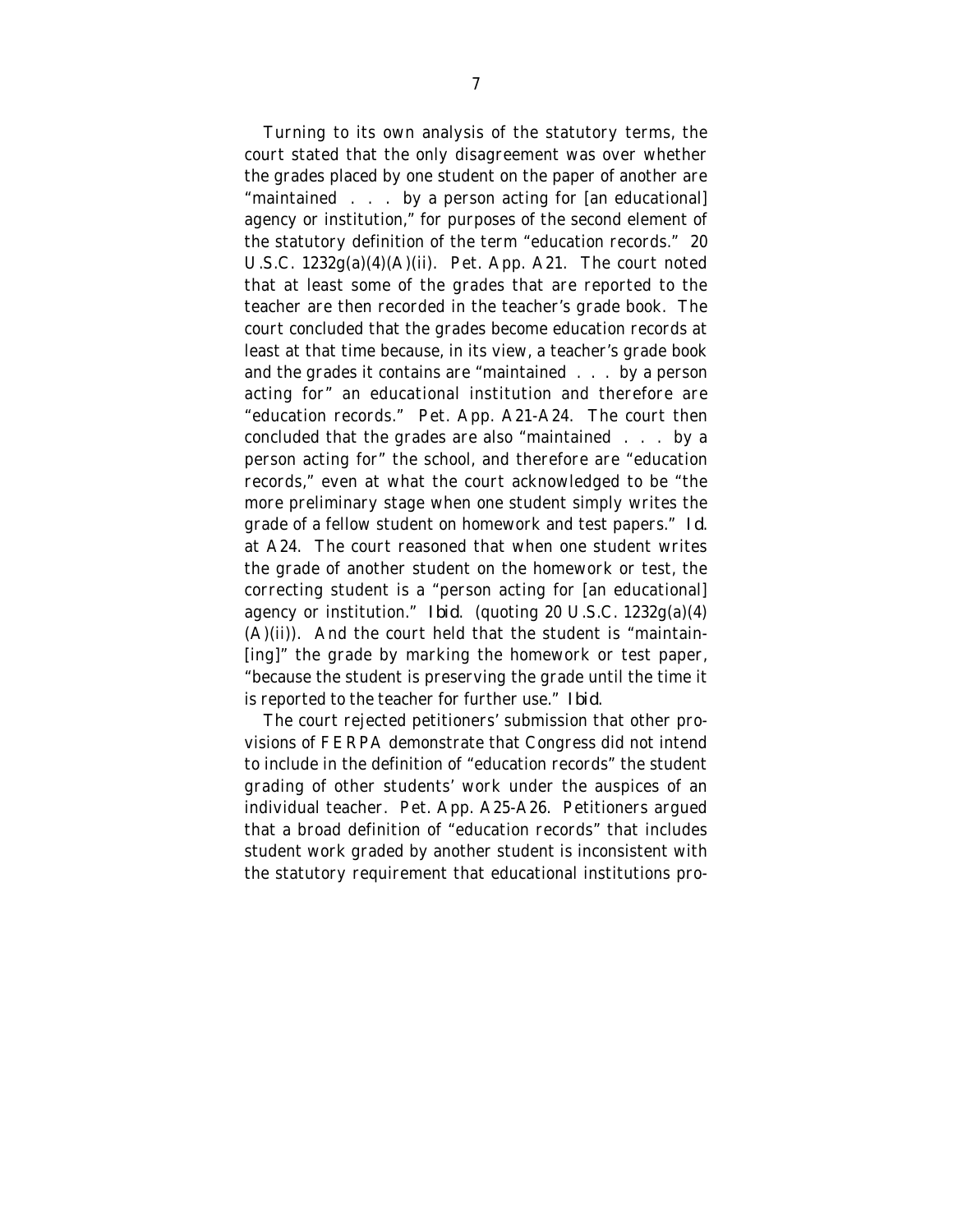vide parents with a right to a hearing to challenge education records, 20 U.S.C. 1232g(a)(2), and maintain a record of all persons who have requested or obtained access to a student's education records, 20 U.S.C. 1232g(b)(4)(A). The court explained that "Congress could have sensibly intended to provide parents a means to challenge the accuracy of grades on individual homework and test papers," Pet. App. A26, and that schools could continue the practice of having a central custodian keep records of who was granted access even though such papers remain under the individual teacher's classroom supervision, *id.* at A27-A28.<sup>5</sup>

d. On October 4, 2000, the court entered an order denying petitioners' petition for rehearing and suggestion for en banc review. Pet. App. D1-D6.

Four judges dissented from the denial of rehearing en banc. Pet. App. D2-D6. Those judges questioned how grades on individual student papers could be education records when, in their view, even a teacher's grade book is normally not an education record, except in limited circumstances. *Ibid*. They also expressed the view that it "seem[s] impossible, if not implausible," that a school must provide the right to a hearing to challenge each of the "thousands of grades a student might receive over time" and maintain a record of access to each such grade. Pet. App. D5. (citing 120 Cong. Rec. 39,862 (1974)).

#### **SUMMARY OF ARGUMENT**

A. The definition of "education records" in FERPA is most naturally read as referring to records that are retained or preserved as institutional records, but not student homework or classroom work. Several features of the statutory

<sup>&</sup>lt;sup>5</sup> The court of appeals held that the individual petitioners were enitled to qualified immunity from liability for money damages because it was not clearly established that the challenged grading practice violated FERPA. Pet. App. A2-A3; A29-A32.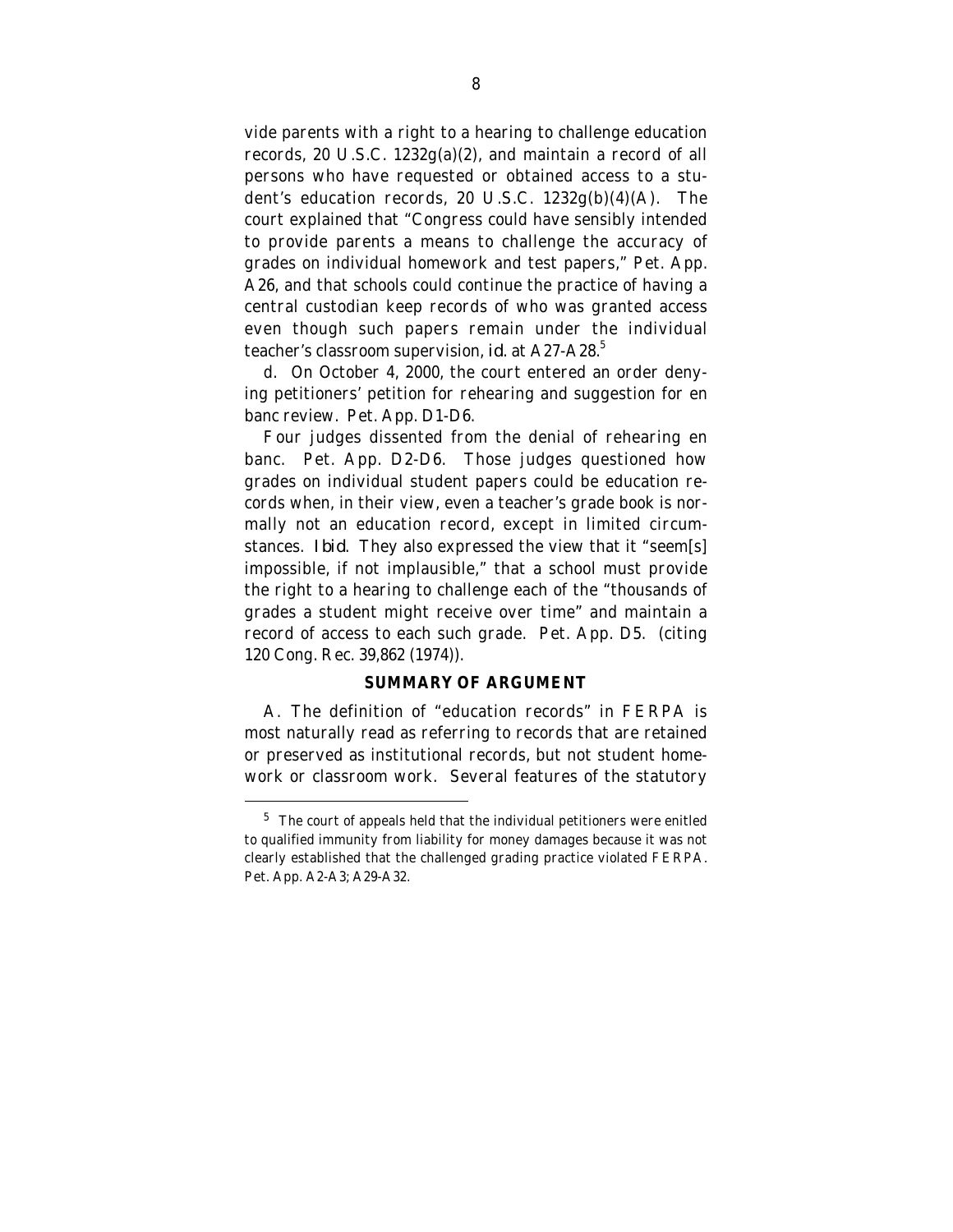definition—its use of the terms "records," "maintained," and "educational agency or institution or \* \* \* person acting for such agency or institution"—demonstrate that Congress addressed FERPA to records that are maintained as an *institutional* matter by school officials. Student work like the homework and classroom tests at issue in this case are typically not kept by the teacher, let alone maintained as a school record. The fact that a particular classroom practice may disclose a grade given on a particular homework or classroom assignment does not mean that the practice violates FERPA. FERPA does not invalidate such common and longstanding teaching methods.

B. The structure of the Act also demonstrates that student homework and classroom work are not included in FERPA's definition of "education records." The Act's requirement that schools maintain a record of persons who have sought or obtained access to education records, and the interest of those persons in such information, confirms that student work is not covered. That section refers to "the school official and his assistants who are responsible for the custody of such records," thereby addressing records that are maintained on an institutional basis, not student work that teachers have in their separate classrooms. 20 U.S.C. 1232g(b)(4)(A). Also, if student homework were considered to be education records under FERPA, the Act's requirement that schools afford parents the right to inspect homework and classroom work, as well as a right to challenge the content of such papers, would have constituted a major departure from ordinary education practices. There is no indication that Congress intended such a change. That result also would be contrary to the manifest congressional intent that parents not be granted a right to challenge the substance of the grades given a student, but only "the accuracy of institutional records which record the grade which was actually given." 120 Cong. Rec. 39,862 (1974) (Joint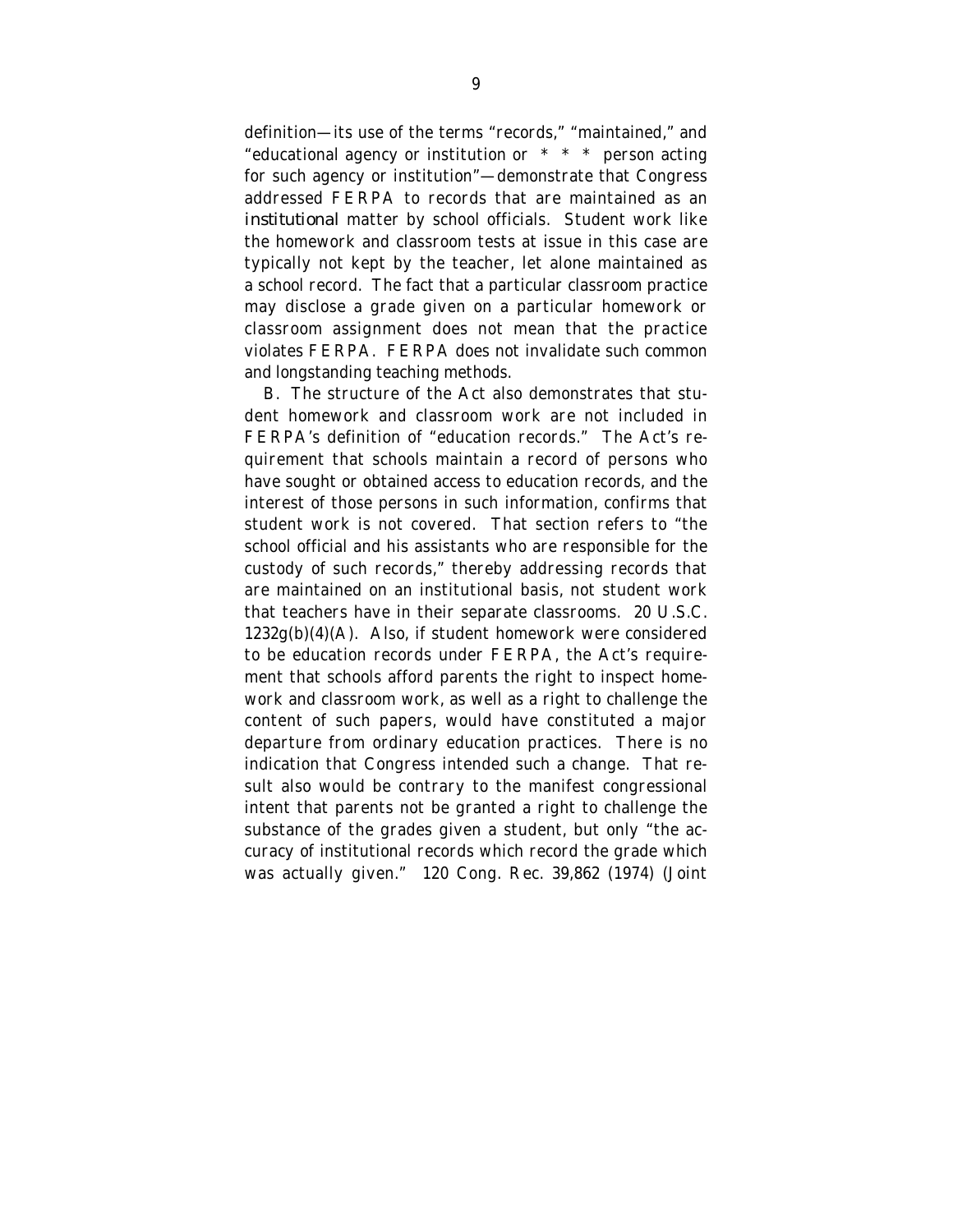Statement of sponsors of amendment that added definition of "education records"). Moreover, FERPA's overall focus on policies and practices of educational agencies and institutions indicates that Congress did not intend to interfere with the varying pedagogical judgments made by individual teachers regarding the handling and use of homework and other student work in the classroom.

C. The statutory history of FERPA confirms that Congress intended that the Act apply to institutional records, not student work. As originally enacted, FERPA did not use the term "education records," but instead used three different descriptions to identify the materials that were subject to the three provisions regarding parental access, the right to a hearing, and the prohibition against release without parental consent. The most expansive description referred to "official records," including the material "incorporated into each student's cumulative record folder." Education Amendments of 1974, Pub. L. No. 93-380, 88 Stat. 572. Congress subsequently enacted the definition of "education records" and inserted that term in place of the earlier descriptions of covered records. The statements on the floor of both the Senate and the House, as well as the Conference Reports, relating to FERPA both as originally enacted, and as amended by the insertion of the term "education records," all refer to "institutional records," "school records," and similar descriptions of the records at issue, but not to student homework or classroom work. Likewise, the concerns identified in the legislative record before Congress demonstrate that FERPA was addressed to institutional records, not student homework and classroom assignments.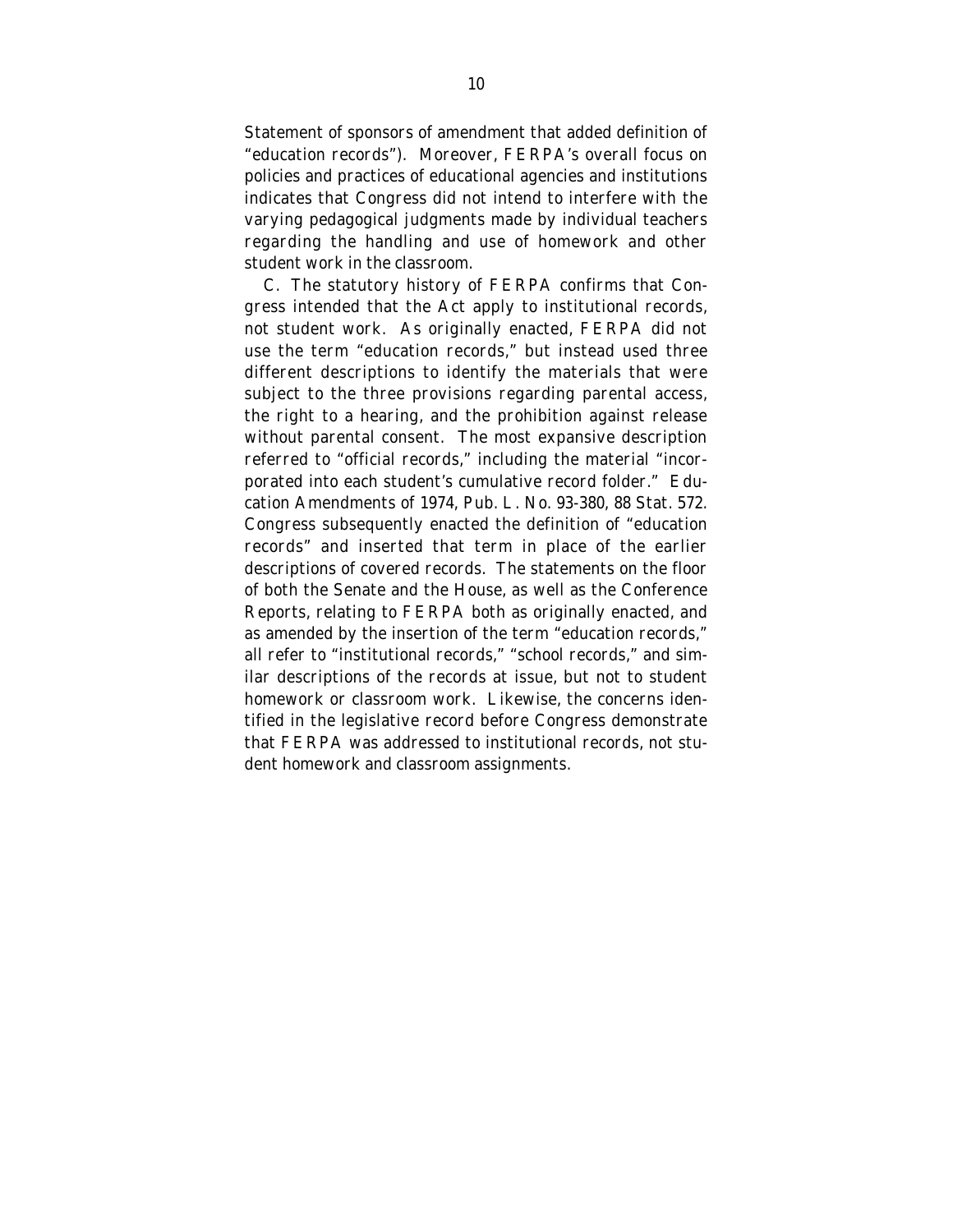#### **ARGUMENT**

## "EDUCATION RECORDS" COVERED BY THE FAMILY EDUCATIONAL RIGHTS AND PRIVACY ACT CON-**SIST OF DOCUMENTS RETAINED OR PRESERVED** AS INSTITUTIONAL RECORDS, NOT STUDENT **HOMEWORK OR CLASSROOM WORK**

The term "education records" in FERPA, 20 U.S.C.  $1232g(a)(4)(A)$ , refers to materials that are preserved or retained by an educational agency or institution, or someone acting for such agency or institution, as an institutional or official record of a student. That term does not include student work that is created, used, or kept in the classroom and is not made part of a student's institutional record. FERPA therefore does not prohibit such common and longstanding classroom practices as students' grading other students' homework or classroom work or students' calling out their grades in class on homework and classroom work. That conclusion is supported by the text of the statutory definition of "education records," numerous other provisions of FERPA that use the term "education records" or are otherwise worded in a way that refers to institutional records, FERPA's statutory history, and the legislative record before Congress.<sup>6</sup>

<sup>6</sup> Although the Department of Education previously has expressed a view of "education records" that includes student work once it is collected by the teacher (see note 17, *infra*), we have concluded, on the basis of our review of the relevant statutory materials, as discussed below, that FERPA does not reach student work unless they are maintained as institutional records of the school.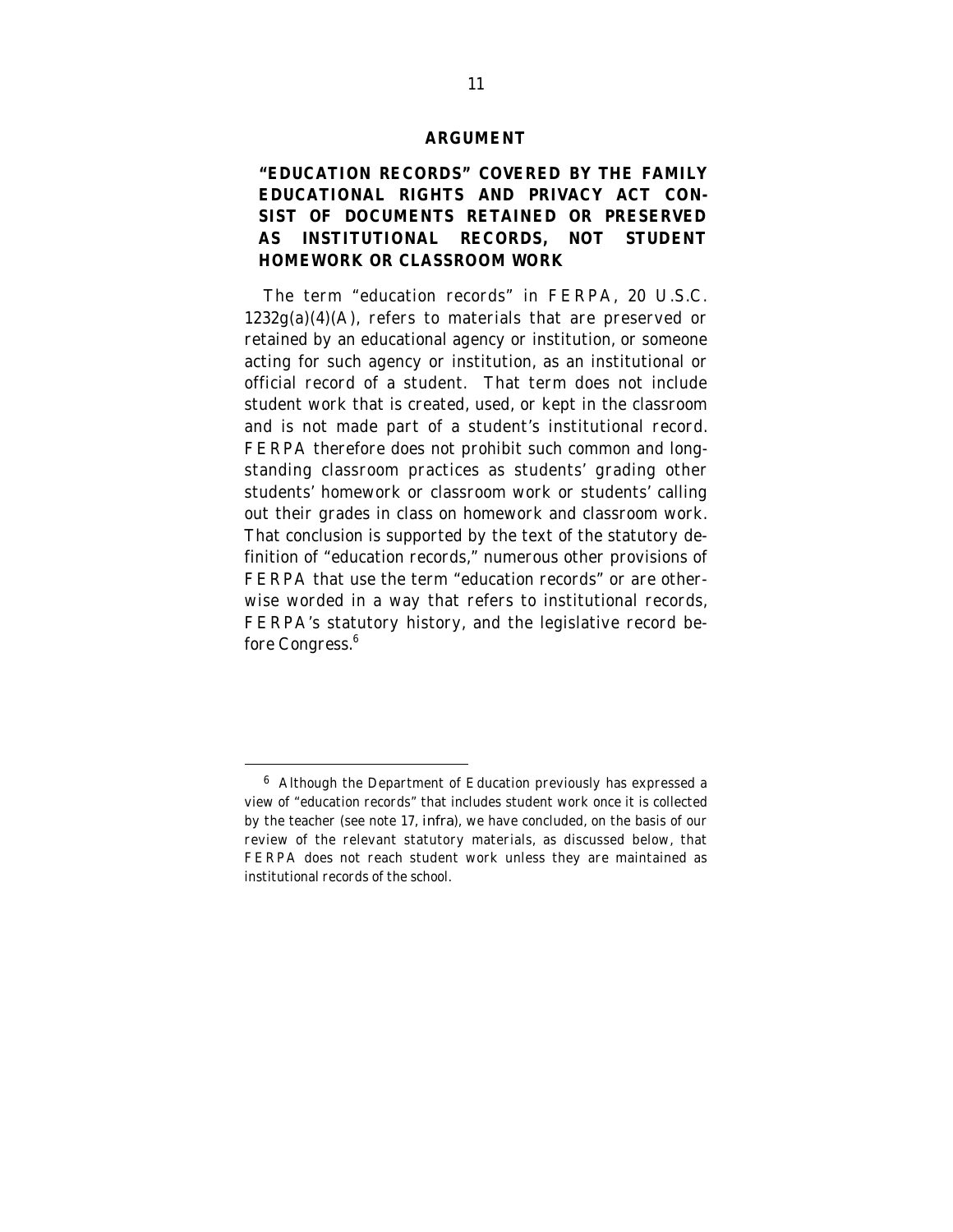## **A. FERPA's Definition Of "Education Records" Is Most Naturally Read As Referring To Records That Are Retained Or Preserved As Institutional Records**

1. FERPA defines "education records" as the "records, files, documents, and other materials" containing information related to a student that "are maintained by an educational agency or institution or by a person acting for such agency or institution." 20 U.S.C.  $1232g(a)(4)(A)(i)$  and (ii). See App., infra, 3a-4a.<sup>7</sup> By defining the statute's scope in terms of records "maintained" by "an educational agency or institution," or by "a person acting for such agency or institution," Congress addressed FERPA to records that are maintained, as an *institutional* matter, by school officials, and that therefore are of some lasting significance outside the classroom. By contrast, the definition's text is not naturally read to encompass materials that are handled by numerous individual teachers as part of the ongoing educational process in their separate classrooms. It follows that the homework and classroom assignments of students are outside FERPA's focus on institutional records.

Other features of the statutory definition point in the same direction. The list of items in the definition—"records, files, documents, and other materials"—connote in this setting the school's *documentation* of a student's performance, not the actual performance (*i.e.*, the student's work product, such as homework and classroom assignments) itself. The word "record" means "evidence, knowledge, or information remaining in permanent form"; "an account in writing or print \* \* \* or in some other permanent form \* \* \* intended to perpetuate a knowledge of acts or

 <sup>7</sup> Section 1232g of Title 20 of the United States Code is reproduced in full, as now in effect as amended by the Campus Sex Crimes Prevention Act, Pub. L. No. 106-386, Div. B, Tit. VI, §1601(d), 114 Stat. 1538, at App., *infra*, 1a-15a.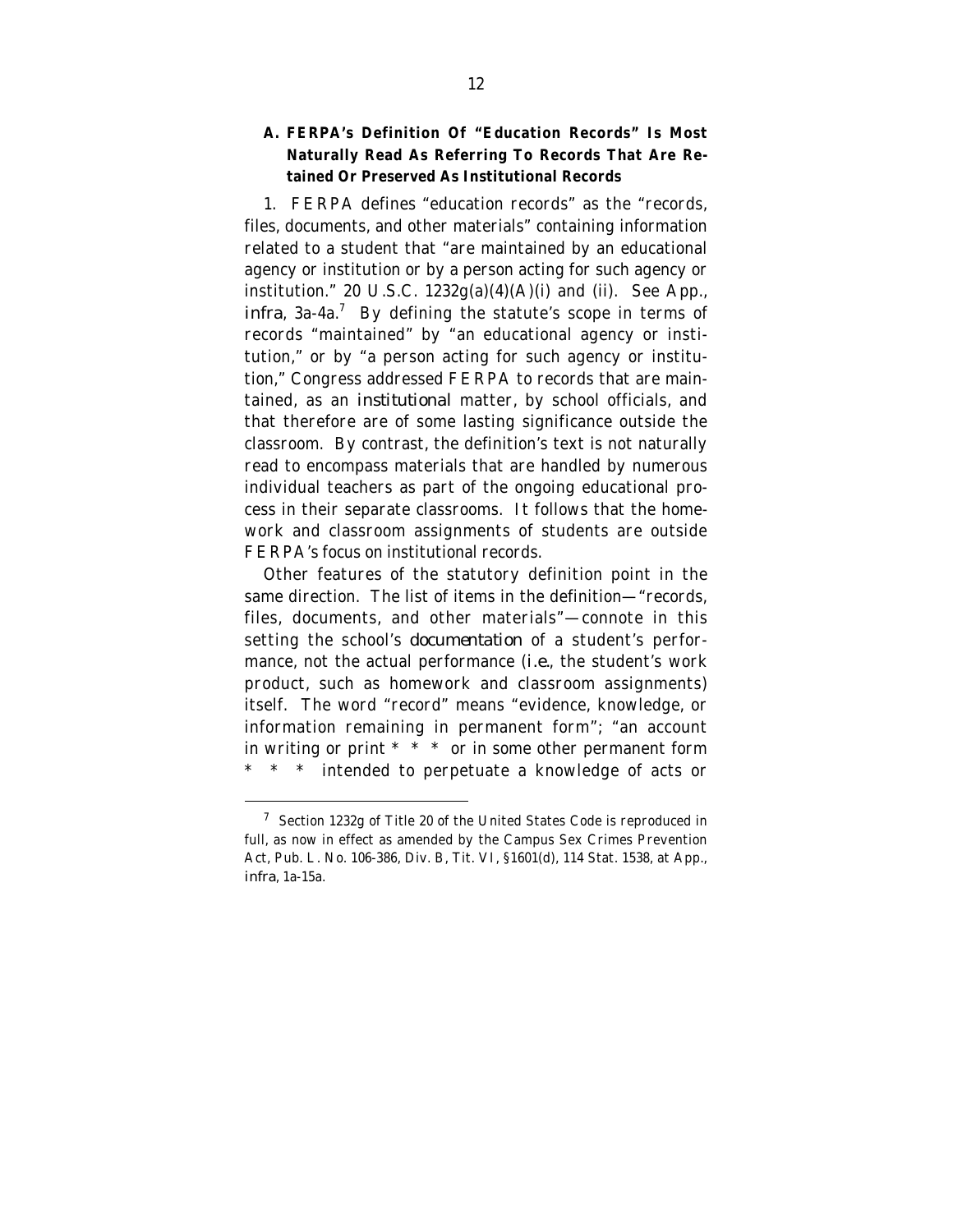events"; or "something that serves to record." *Webster's Third New International Dictionary* (*Webster's*) 1898 (1993) (defs. 1c(1) and (2), 2). The words "files" and "documents" are naturally associated with institutional records but not with a student's homework, classroom assignments, artwork, and the like.

The final term in the definition—"materials"—is a generic term that should be understood to take its basic content from the other words in the series. See *Norfolk & W. Ry.* v. *American Train Dispatchers' Ass'n*, 499 U.S. 117, 129 (1991) (discussing the maxim "*ejusdem generis*," which indicates that "when a general term follows a specific one, the general term should be understood as a reference to subjects akin to the one with specific enumeration"); *Jarecki* v. *G.D. Searle & Co.*, 367 U.S. 303, 307 (1961) (explaining that the maxim "*noscitur a sociis*," which means that "a word is known by the company it keeps," "is often wisely applied where a word is capable of many meanings in order to avoid the giving of unintended breadth to the Acts of Congress"). Thus, the term "materials," read in this context and in light of standard tools of statutory construction, should be read to refer to data of a nature similar to "records," "files," and "documents," although the term presumably was intended to be expansive in identifying the *form* such records may take (*e.g.*, data stored permanently on computers on behalf of the institution). See 40 Fed. Reg. 1211 (1975) (explaining that, under FERPA, the "term 'record' is defined broadly to include all information and data maintained on a student in any medium").

That conclusion is further reinforced by the ordinary meaning of "maintain," which is "to keep in existence or continuance; preserve; retain." *Random House Dictionary of the English Language* 1160 (2d ed. 1987); see also *Webster's* 1362 (maintain: "1: to keep in a state of repair, efficiency, or validity: preserve from failure or decline"). FERPA's use of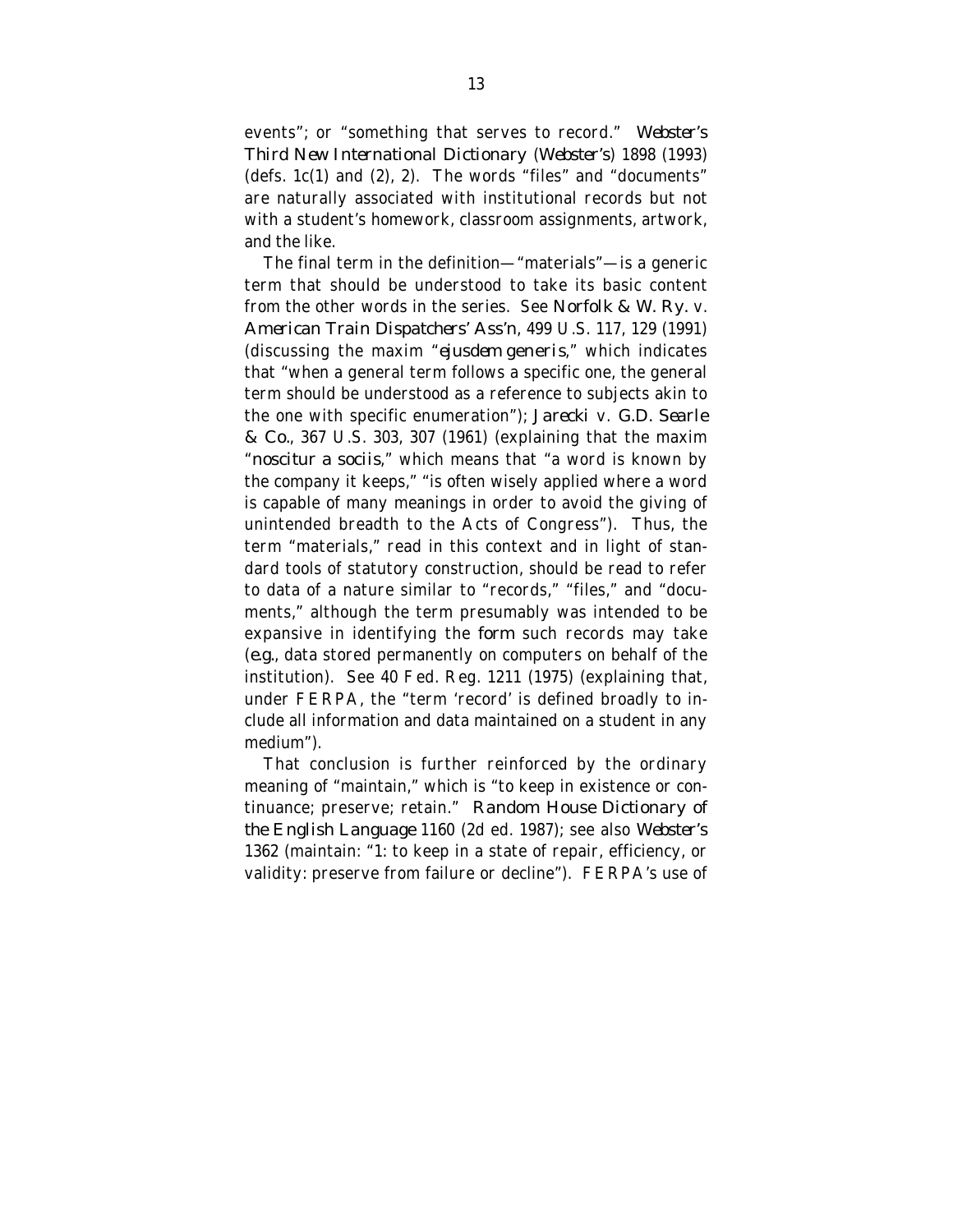the term "maintained"—in conjunction with "records," "files," "documents," and "institution"—in the definition of "education records" thus further supports an interpretation that refers to the official or permanent records that are retained by an institution, not student work that is handled by other students or the teacher or that is kept by the teacher in the classroom.

2. Under this interpretation of the statutory definition, FERPA applies, for example, to final course grades, student grade point averages, standardized test scores, attendance records, intelligence tests, psychological tests, aptitude and vocational tests, counseling records, career assessments, health and family history records, records of disciplinary proceedings and actions, and individualized education plans, because they are part of the institutional record of the student. FERPA does not, however, apply to the handling of the work product of students themselves, such as routine homework assignments or tests and other classroom activiies, or to regulate or interfere with the ability of a school or teacher to carry out educational activities and functions.

The student homework and classroom tests at issue in this case, like many other assignments, often are not kept even by the teacher. Instead, such work is often returned to the students (or their parents), although actual practices may vary widely. For example, a teacher may have possession of student work (for reviewing or grading) before returning it to a student; a teacher may have other students grade student work; or a teacher may grade and keep student work in a file to review it with parents at a conference or to help the student or teacher assess the student's progress over the course of the school year. In none of those instances is the teacher "maintaining" "records," however, because the teacher does not retain or preserve the student work on a more permanent basis. *A fortiori* the teacher's possession of the student work at various times during the school year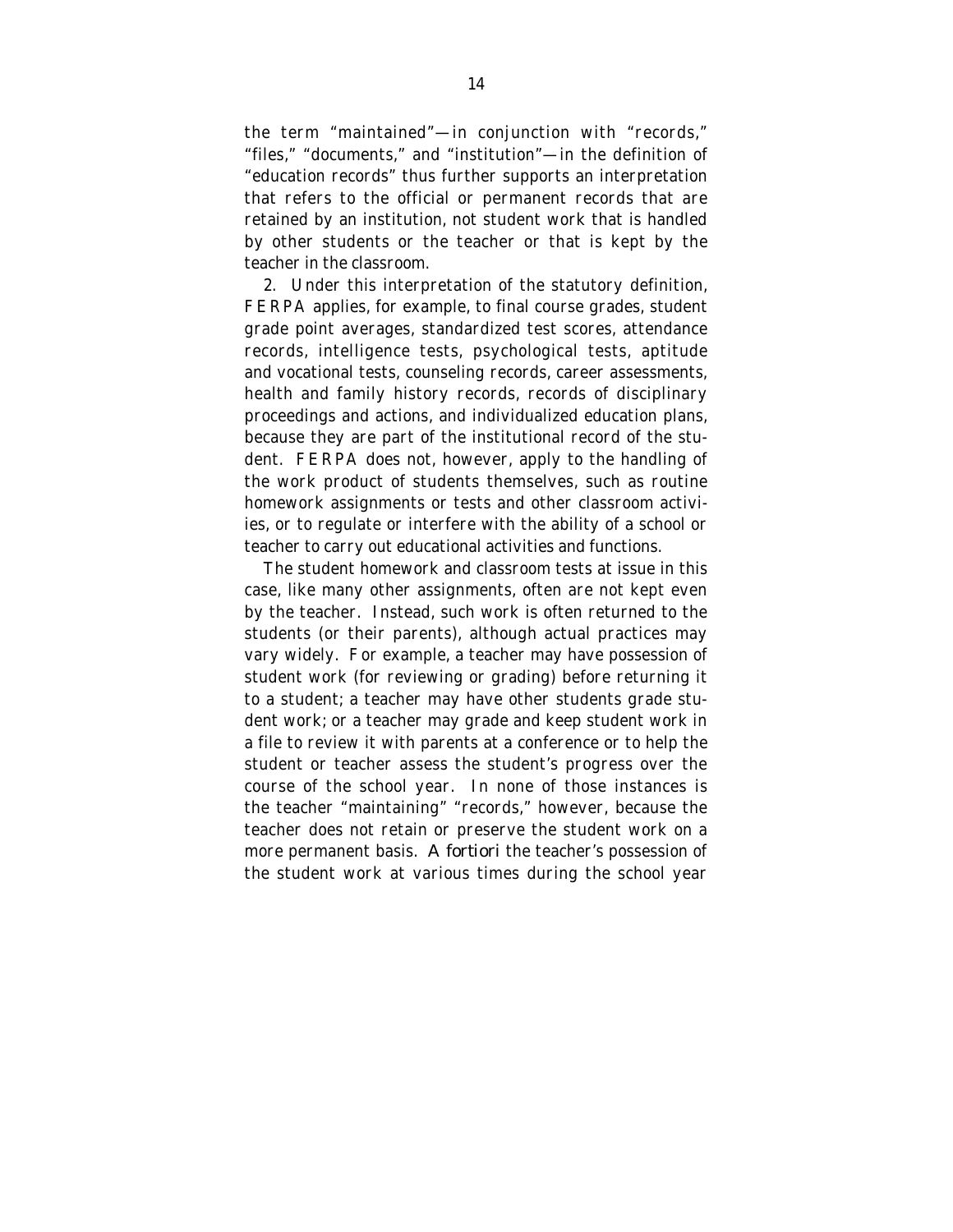does not constitute "maintaining" of the work as a documentation of the student's performance by the *institution*. 8

The fact that a particular classroom practice may disclose a grade given on a particular homework or classroom assignment does not mean that the practice violates FERPA. Many educational practices inevitably reveal aspects of a student's academic abilities and are weighed as a part of a student's final course evaluation, including, for example, the public display of science projects, the posting of a classroom chart that records the number of books read by each student throughout the school year, students' handing back graded homework and classroom assignments, and teachers' posting of homework or classroom assignments. FERPA does not invalidate such common and longstanding teaching methods.<sup>9</sup>

<sup>8</sup> Of course, if student homework and classroom work were, in fact, maintained as part of the institutional records of the school, they would be education records. For example, if a copy of a student's work is placed in a school's cumulative file concerning the student as an example of academic performance, that copy would be an education record. Or, if a school's final evaluation of a student in an art course consisted of a portfolio of selected pieces of the student's work and that portfolio was retained in the institution's records about the student, those pieces, too, would be education records. This case, however, does not involve such a practice.

<sup>&</sup>lt;sup>9</sup> The court of appeals erred in assuming (Pet. App. A21-A24) that a teacher's grade book is an education record under FERPA. FERPA excludes from the definition of "education records" the records of instructional personnel that are in the "sole possession of the maker thereof" and are "not accessible or revealed to any other person except a substitute." 20 U.S.C.  $1232g(a)(4)(B)(i)$ . That exception applies to teacher grade books that are revealed only in the limited manner it allows, which presumably would include most teacher grade books. See 120 Cong. Rec. 39,862 (1974) (describing statutory exception for "[t]he private notes and other materials, such as a teacher's daily record book, created by individual school personnel (such as teachers, deans, doctors, etc.) as memory aides").

Under FERPA, if a teacher discloses his or her grade book to someone other than a substitute, the grade book would then become an education record. The teacher's disclosure of the grade book would not violate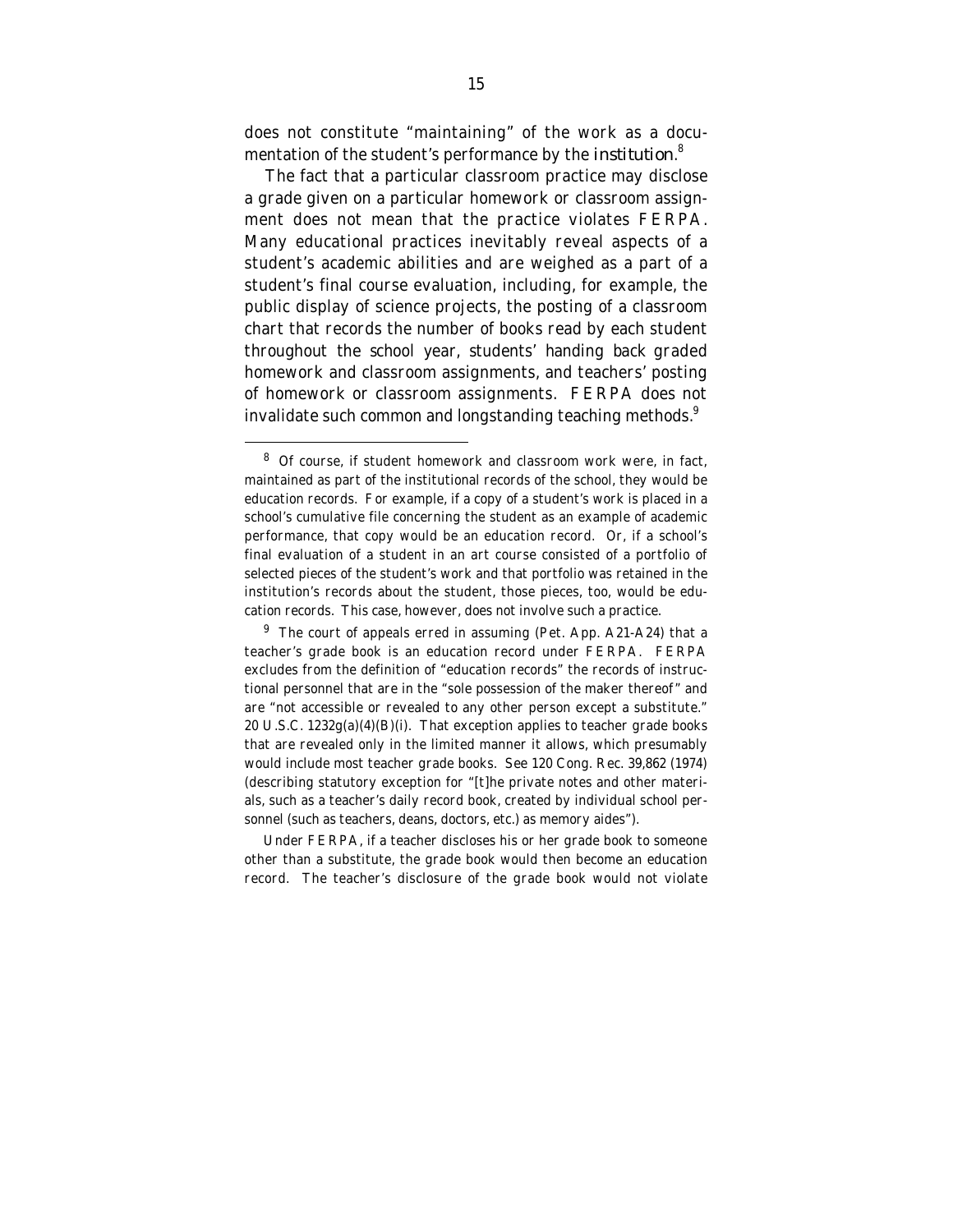## **B. The Structure Of FERPA Confirms That The Term "Education Records" Means Institutional Records, Not Student Homework Or Classroom Work**

1. The meaning of "education records" as revealed in several respects by the statutory definition of that term is reinforced by a number of other provisions of the Act. The first is the provision that requires educational agencies and institutions to maintain a record of the individuals and entities (other than certain officials and teachers in the same school or school district) who request or obtain access to a student's "education records maintained by such educational agency or institution," 20 U.S.C. 1232g(b)(4)(A), thus reiterating the focus on *institutional* records, not classroom work. In addition, that section directs that the access records, which are to be "kept with the education records of each student," may be made available only to parents, school auditors, and "*the school official and his assistants who are responsible for the custody of such records*." *Ibid*. (emphasis added). By describing a "school official" and "his assistants" as the personnel responsible for the custody of education records, Section 1232g(b)(4)(A) underscores that "education records" means those records that are maintained on an institutional basis, not student work that individual teachers may have in their separate classrooms.

FERPA, however, if it was made to another school official or teacher of the same school or school district who has been determined by the institution "to have legitimate educational interests, including the educational interests of the child for whom consent would otherwise be required." 20 U.S.C. 1232g(b)(1)(A) (allowing disclosure, without parental consent, of education records to such officials and teachers). By contrast, disclosure of a class roster listing grades from a teacher's grade book would violate FERPA because the disclosure would remove the grade book from the "sole possession" exception of Section 1232g(a)(4)(B)(i) and such disclosure of education records is not authorized under FERPA.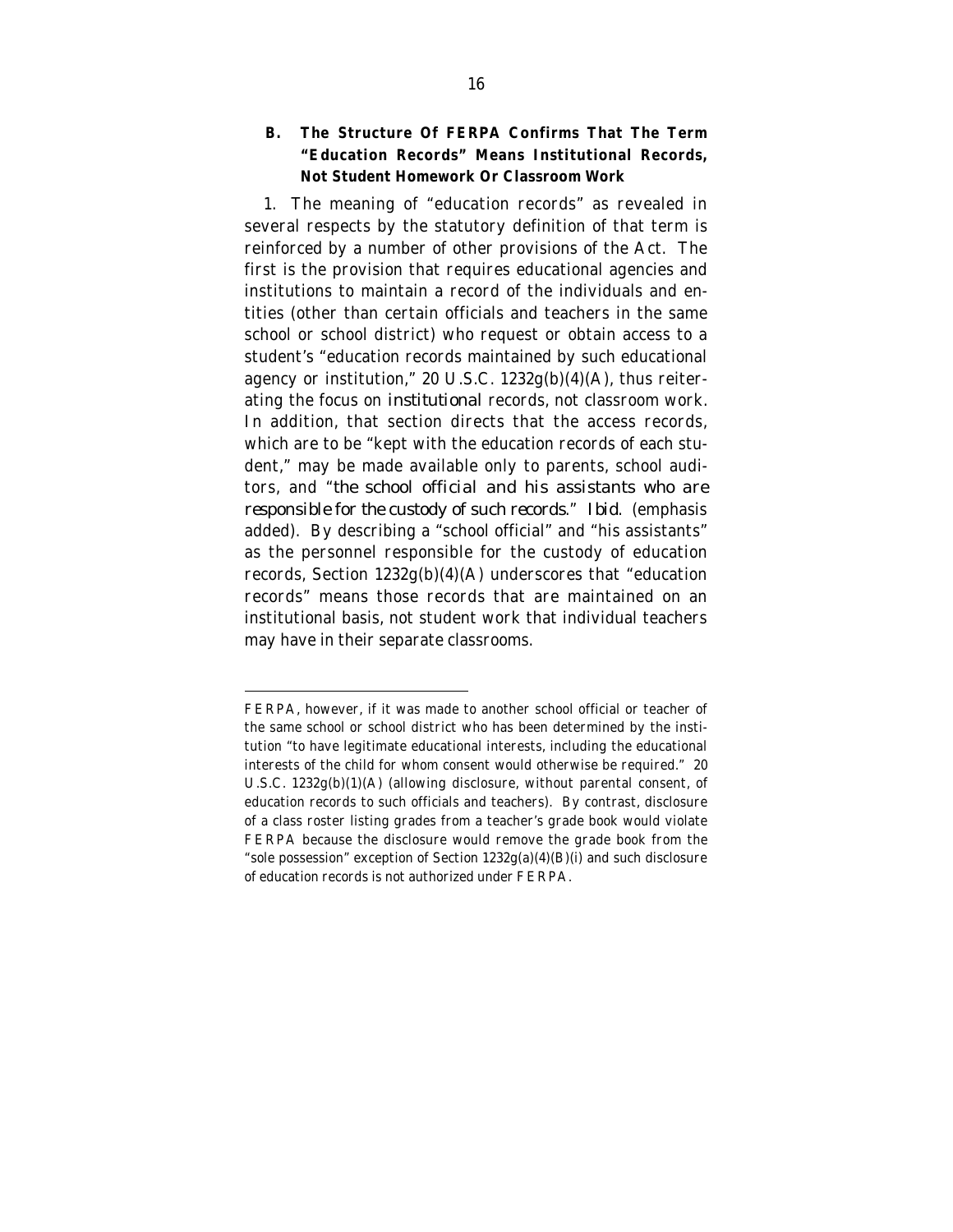2. The structure of FERPA's provisions regarding parental inspection, hearings, and correction of records also demonstrate that Congress could not have intended for FERPA to apply to student homework and classroom assignments. The designation of a document as an education record under FERPA means not only that it is subject to restrictions against release without parental consent, but also that parents have a right to inspect and review the record, a right to a hearing to challenge the content of the record to ensure that it is not inaccurate, misleading, or otherwise in violation of the privacy rights of the student, and a right to insert a written explanation by the parents regarding the content of the records. 20 U.S.C.  $1232g(a)(1)(A)$  and (2). In addition, as discussed above, a school must maintain a record of those who request or obtain access to an education record. 20 U.S.C. 1232g(b)(4)(A); 34 C.F.R. 99.32.

That FERPA grants such extensive procedural rights strongly supports the conclusion that the "education records" to which those rights attach consist only of the materials, typically permanent in nature, that are part of a school's institutional records pertaining to a student and therefore have the potential for the sort of lasting impact on the student that would warrant the formal procedural protections. As suggested by the judges who dissented from denial of rehearing en banc, it "seem[s] impossible, if not implausible," that all schools throughout the country must provide the right to a hearing to challenge each of the "thousands of grades a student might receive over time" and maintain a record of access to each piece of homework and classroom work. Pet. App. D5; see 34 C.F.R. 99.22 (explaining that minimum requirements for a hearing include that it be conducted by an individual, who may or may not be an official of the school, so long as he or she does not have a direct interest in the outcome, and that parents may present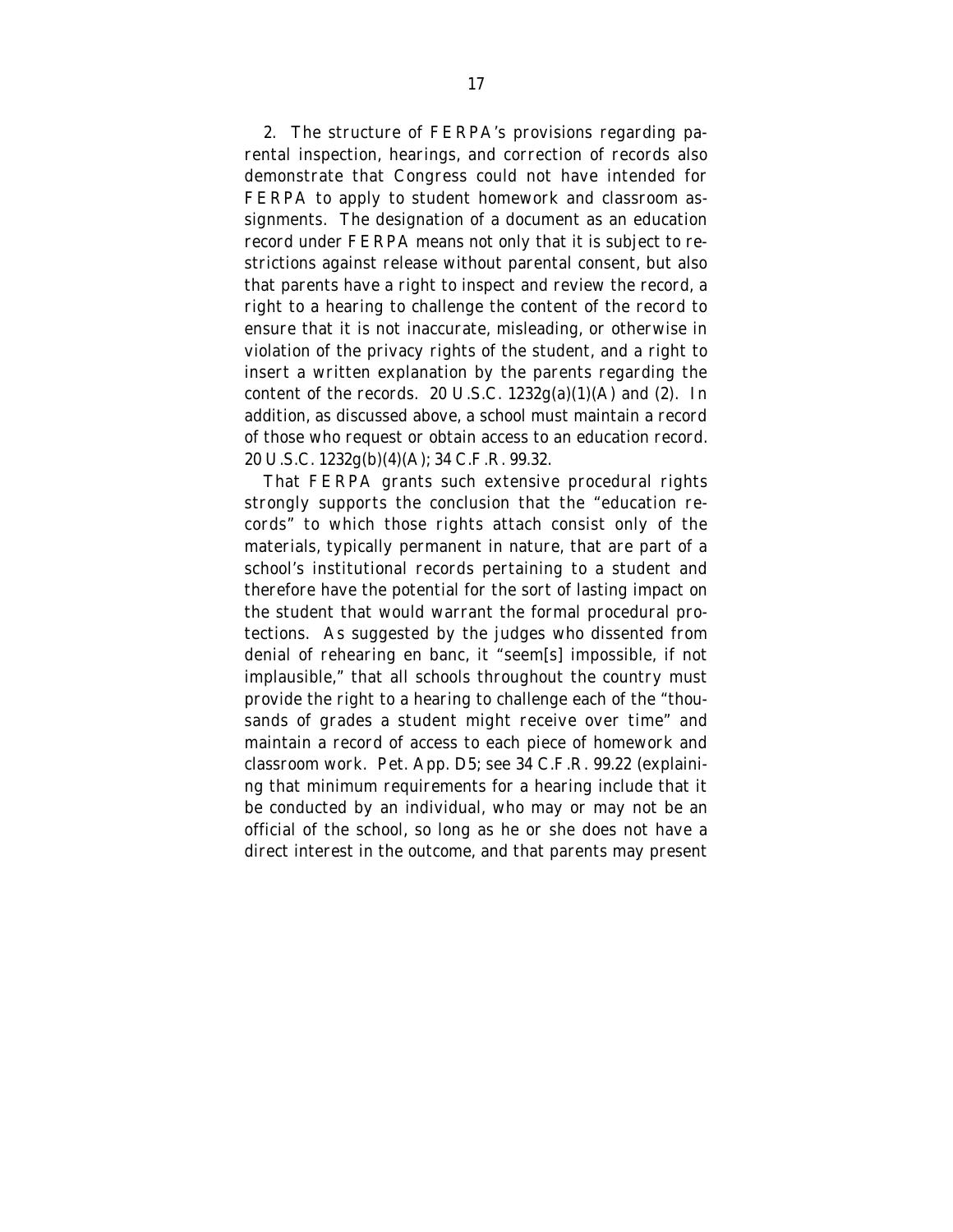evidence and be assisted or represented by another individual, including an attorney).

Imposing on schools throughout the nation the burden and cost of the procedural requirements for parental inspection, hearings, correction of records, and documentation of access with regard to every student homework assignment and classroom exercise would have constituted a major and intrusive departure from ordinary educational practices. There is no indication that Congress intended that the enactment of FERPA, including its definition of "education records," would have that effect. To the contrary, when Congress enacted the definition of "education records," the accompanying Joint Statement by Senators Buckley and Pell, the proponents of the amendment in the Senate, explicitly stated that the amendment was "not intended to overturn established standards and procedures for the challenge of substantive decisions made by the institution." 120 Cong. Rec. 39,862 (1974). The Joint Statement emphasized:

There has been much concern that the right to a hearing will permit a parent or student to contest the grade given the student's performance in a course. That is not intended. It is intended only that there be procedures to challenge the accuracy of *institutional records which record the grade which was actually given*."

*Ibid*. (emphasis added); see *ibid*. (stating that hearing procedures must be adapted to different circumstances and noting that "[i]t is not the intent of the Amendment to burden schools with onerous hearing procedures"). See also 20 U.S.C. 1232a (stating that no provision of any federal educational program shall be construed to authorize federal exercise of "direction, supervision, or control over the curriculum, program of instruction, administration, or personnel of any educational institution, school, or school system").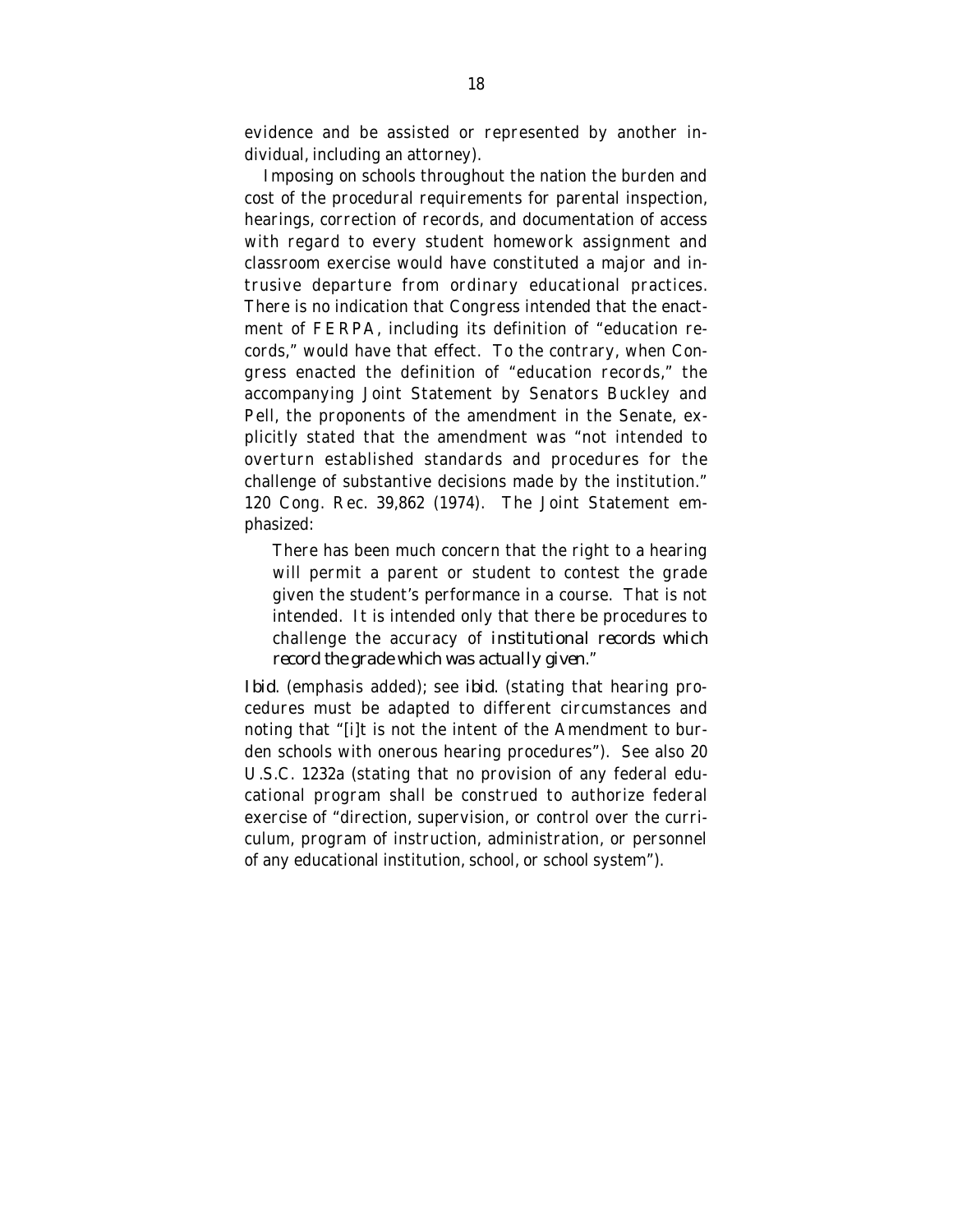To be sure, in connection with a hearing concerning a student's course grade (which *is* an education record when entered in the student's institutional file), the parents might bring with them any homework or classroom assignments that have been returned to the student, in an effort to support their view that the course grade was inaccurately recorded in the school's institutional records. Parents might also ask to see any of their child's coursework that the teacher may still have in the classroom. But such ancillary reference to the student's work for evidentiary purposes does not transform the student work itself into "education records" under FERPA.

3. The wording of FERPA's substantive restrictions also shows that Congress focused on the policies and practices of schools and educational agencies, not the conduct of individual teachers. For example, the statutory provision regarding inspection and review of education records states that "[n]o funds shall be made available under any applicable program to any educational agency or institution *which has a policy* of denying, or which *effectively prevents*," parents from inspecting and reviewing their child's education records. 20 U.S.C. 1232g(a)(1)(A). Similarly, the provisions restricting the release of education records without parental consent are directed at "any educational agency or institution which *has a policy or practice* of permitting the release of education records" or of "releasing, or providing access to," personally identifiable information in education records. 20 U.S.C. 1232g(b)(1) and (2) (1994 & Supp. V 1999).

The policies and practices of a school district or school typically apply on a school-wide basis to the content and handling of institutional records containing such materials as student transcripts, standardized test scores, student health records, counselors' notes, and the like that are maintained by the school. By contrast, a teacher's own handling of student homework or classroom work that the teacher has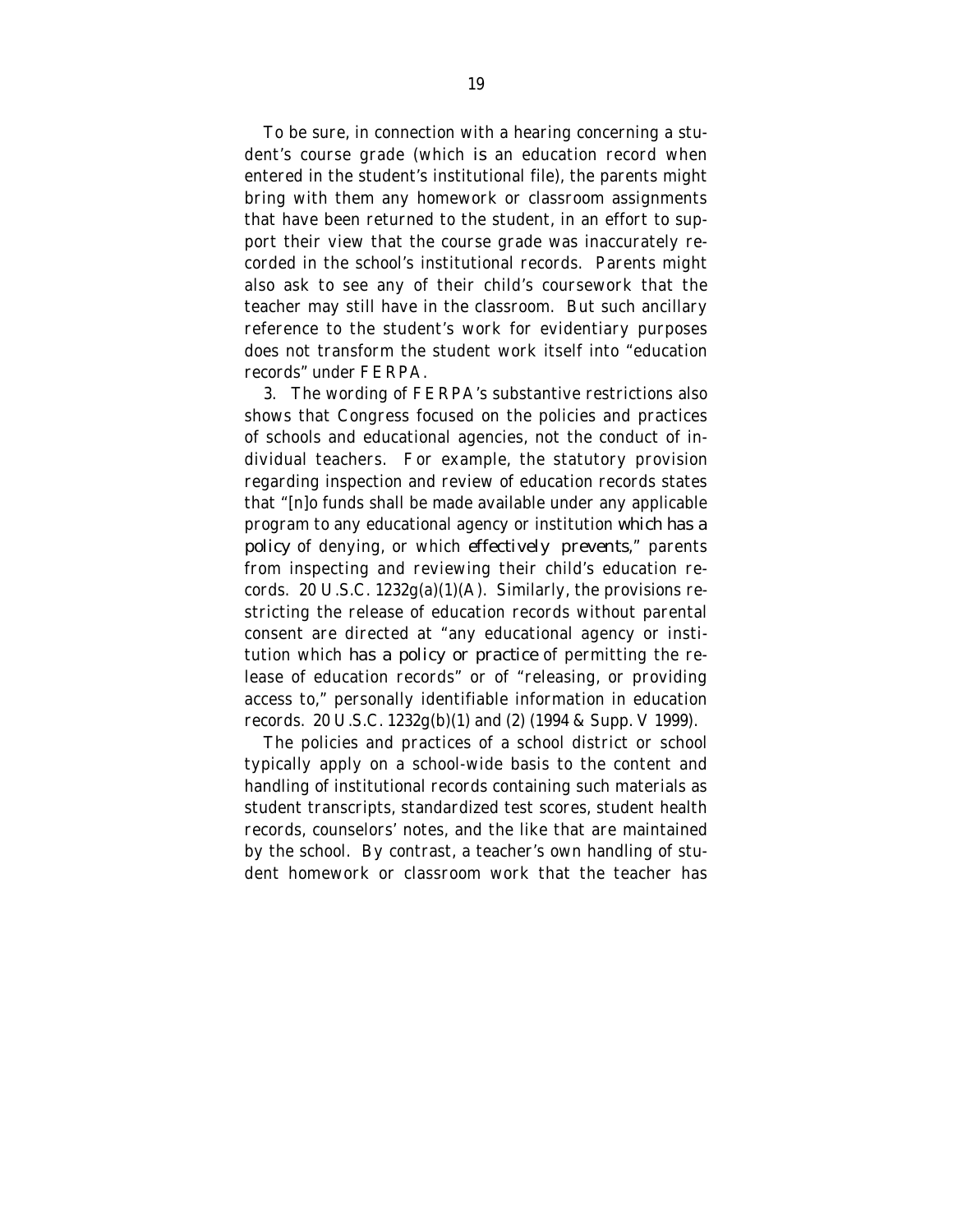assigned in the exercise of his or her professional judgment typically depends on the teacher's view of the educational benefits of a variety of practices, *e.g.*, whether to grade certain assignments, whether to review certain student work individually or in a group, whether to post certain work, whether to keep certain work in the classroom for the student or teacher to review during the school year, etc. FERPA's focus on policies and practices of the institution indicates that Congress did not intend to interfere with those kinds of pedagogical judgments made by individual teachers.<sup>10</sup>

## **C. The Statutory History Of FERPA And The Problems Identified In The Record Before Congress Confirm Its Focus On Institutional Records**

1. Congress enacted FERPA on August 21, 1974, as Section 513(a) of the Education Amendments of 1974, Pub. L. No. 93-380, 88 Stat. 571. As initially enacted, FERPA did not use the term "education records" or contain a definition of that term. Instead, it used three different descriptions to identify the materials that were subject to the three statutory provisions regarding parental access, the right to a hearing, and the prohibition against release without parental consent. Significantly, the most expansive description of covered records provided parents a right to inspect "any and all *official* records, files, and data directly related to their children, including all material that is *incorporated into each student's cumulative record folder*, and intended for *school*

 $10$  Even if a school district had a policy of requiring teachers to keep certain student work in the classroom or in the teachers' own files during the course, term, or school year, that policy would not necessarily convert the work of the *students* into institutional or official records of the *school*. Such a school district policy might be directed to the pedagogical and professional practices of the individual teacher in the classroom, not to the official recordkeeping functions of the school district itself.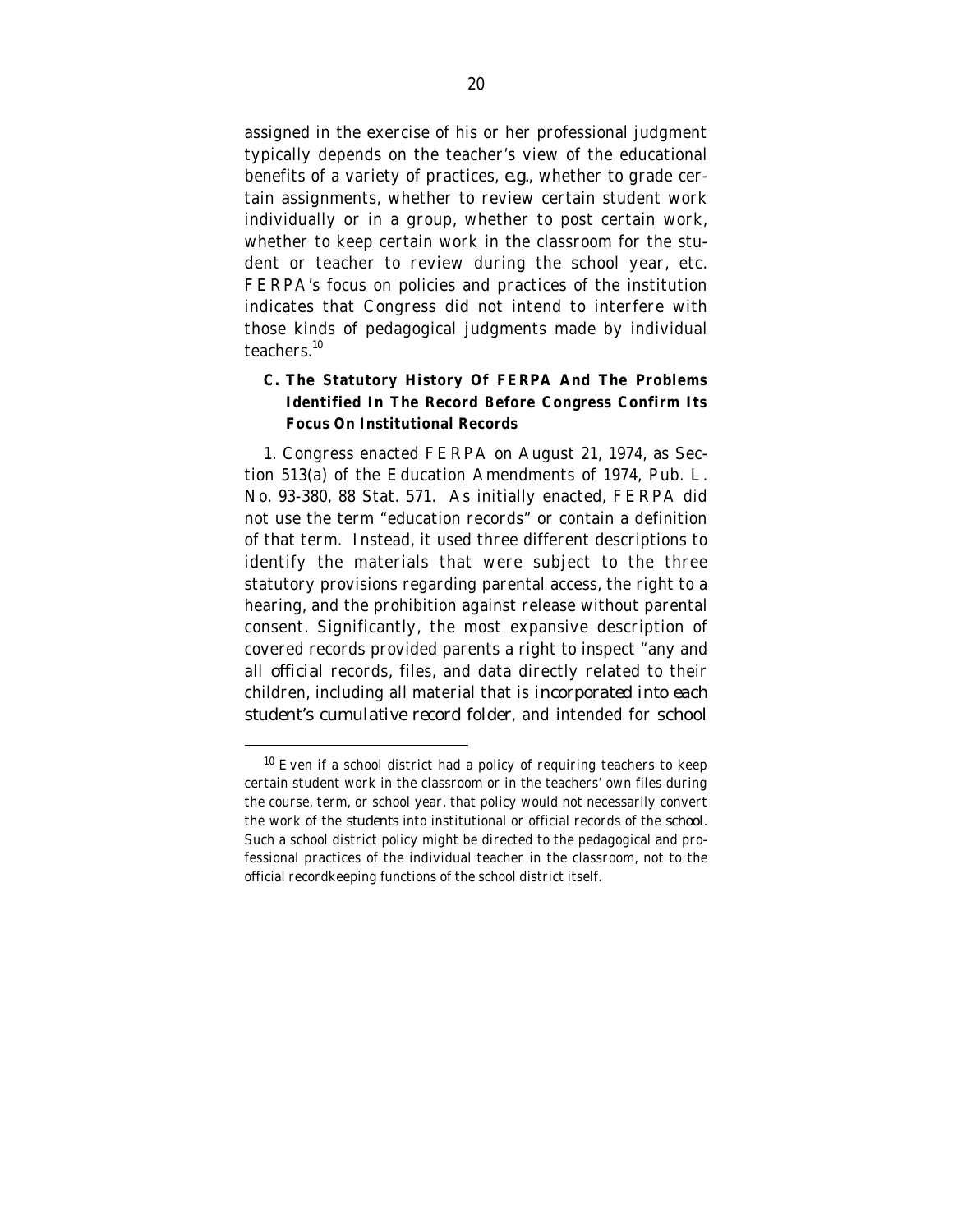*use* or to be available to parties outside the school or school system, and specifically including, but not necessarily limited to, identifying data, academic work completed, level of achievement (grades, standardized achievement test scores), attendance data, scores on standardized intelligence, aptitude, and psychological tests, interest inventory results, health data, family background information, teacher or counselor ratings and observations, and verified reports of serious or recurrent behavior patterns." *Id*. at 572 (emphasis added); see also *ibid*. (providing parents with the right to a hearing to challenge the content of "their child's *school records*" and prohibiting release, without parental consent (except in limited circumstances), of "personally identifiable records or files") (emphasis added); see also, *e.g.*, 120 Cong. Rec. at 14,580-14,581, 14,584, 14,588, 14,589, 14,594 (discussion of FERPA in the Senate, referring to "school records"); *id*. at 26,106, 26,116, 26,125 (discussion of FERPA during House debate on the Conference Report, referring to "school files," "official records," "cumulative record folder," and "school records"); S. Conf. Rep. No. 1026, 93d Cong., 2d Sess. 186 (1974) (discussing parental rights under FERPA "to inspect their children's files and \* \* \* to a hearing to contest their child's 'school records'"); 120 Cong. Rec. at 24,586 (H.R. Conf. Rep. No. 1211, 93d Cong., 2d Sess. (1974) (same)).

Thus, the subject of FERPA as originally enacted was institutional records, not a student's homework or classroom assignments. Questions nevertheless soon arose about FERPA's scope and operation. A few months later, on FERPA's effective date (November 19, 1974), various documents relating to FERPA were inserted into the Congressional Record by Senator Buckley, one of the principal sponsors of the law. See 120 Cong. Rec. at 36,528-36,535. One of those documents was a series of questions and answers that addressed concerns regarding FERPA, including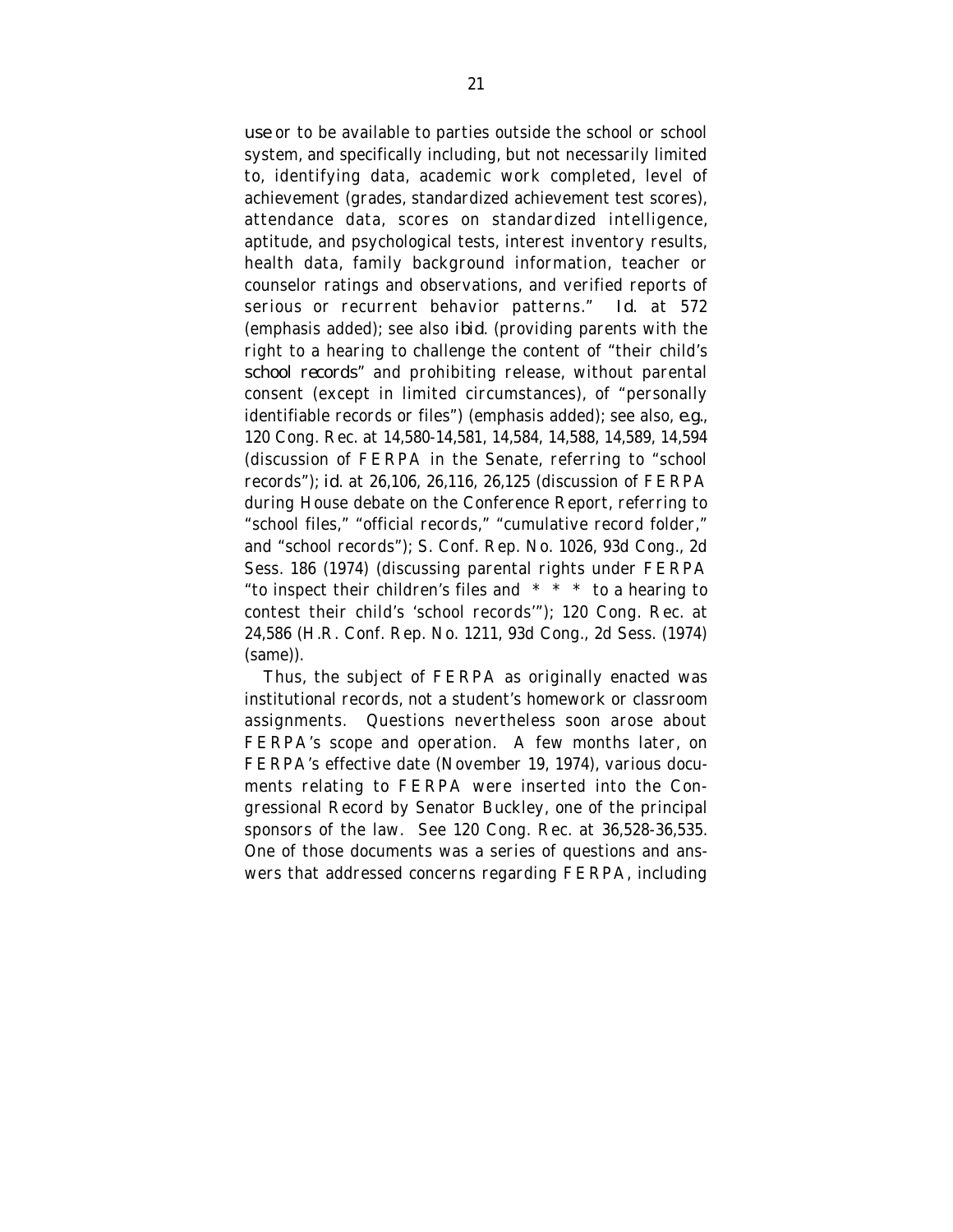an inquiry about the breadth of the statutory term "any and all official records, files, and data," which described the materials to which parents were guaranteed access. This document stated that FERPA applied to "official records or files or data" that were "'intended for school use or to be available to parties outside the school or school system,' " *id*. at 36,533 (quoting statute), and explained that "[r]ecords 'intended for school use' should generally include those established by an office or a division of the school for the use of that office or division," *ibid*. The document further emphasized that "[t]he definition of the words 'official' and 'intended for school use' are of major importance," that regulations were being developed, that consideration may properly be given to the "use to which the files are put," and that the law should be implemented "with an attitude of reasonableness." *Ibid*.

The question-and-answer document submitted by Senator Buckley also addressed the question whether FERPA required a school to provide a hearing to a student who wished to challenge a grade received on an essay. 120 Cong. Rec. at 36,533. The response dismissed that concern as "another red herring," explaining that "[t]he question of a grade is a matter to be taken up with the teacher involved, and perhaps the department chairman," and that hearings are for instances of "erroneous information (as a grade incorrectly recorded), anecdotal comments or evaluations by teachers, or personal information on the student or parents which probably has no business being in such a file." *Ibid*.

Against that backdrop, on December 19, 1974, Congress enacted an amendment, retroactive to the original effective date, $11$  to resolve ambiguities that had been identified in FERPA, including "[c]larifying the definition of the

<sup>11</sup> See Act of Dec. 31, 1974, Pub. L. No. 93-568, § 2(a) and (b), 88 Stat. 1858-1862; 20 U.S.C. 1232g note.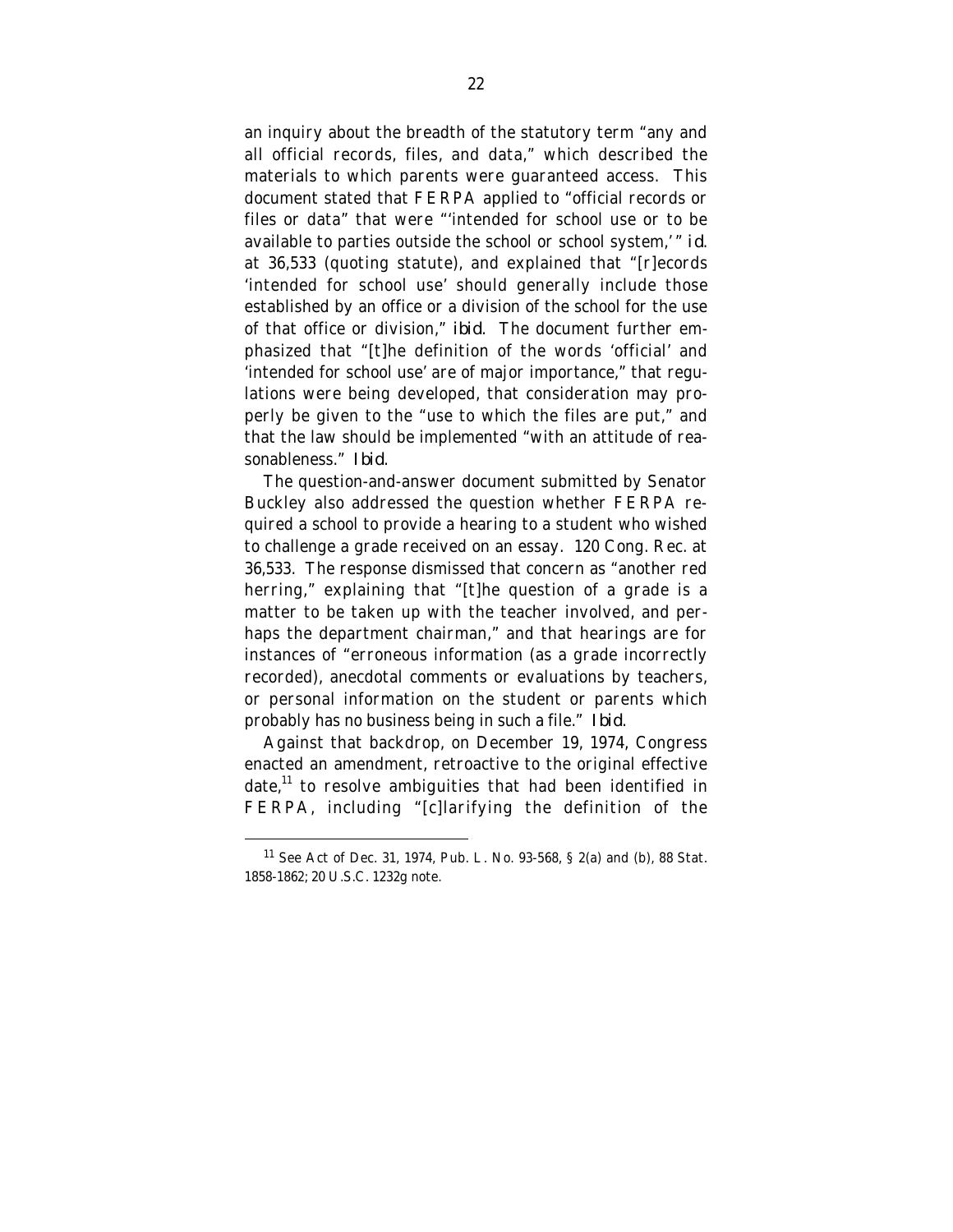education records involved." 120 Cong. Rec. at 41,392; *id*. at 40,459. As part of that amendment, Congress added the definition of "education records," and inserted that term in place of the list of materials to which parents were accorded a right of access, and in place of the description of the records that were to be subject to challenge, the right to a hearing, and not to be released without parental consent. 88 Stat. 1859-1860. The Conference Report stated that FERPA, as originally enacted, "contain[ed] a laundry list of items which are to be available to parents and students" and made "inconsistent references to 'personally identifiable information, school records,' etc.," and explained that the new amendment "uses the generic designation, 'education records' and defines that term." S. Conf. Rep. No. 1409, 93d Cong., 2d Sess. 10 (1974); 120 Cong. Rec. at 40,549 (same).

The Joint Statement presented by Senators Buckley and Pell, the proponents of the amendment, similarly explained that use of the generic term " 'education records,' eliminat[ed] the long list of illustrative examples" contained in FERPA as originally enacted. 120 Cong. Rec. at 39,862. Consistent with the manifest intent of Congress simply to clarify the meaning of "education records" covered by the Act, the Joint Statement and other statements by Members of Congress during the debate on the amendment refer to "institutional records," "school records," and "documents \* \* \* used by the institution in making institutional decisions concerning a student." See, *e.g.*, *id*. at 39,858-39,859, 39,862-39,863, 41,394. There is, by contrast, no indication in the legislative history that Congress intended to depart from the focus of FERPA as originally enacted on "official" records, the student's "cumulative file," and "school records." See also 40 Fed. Reg. at 1208 (Secretary's notice of proposed rulemaking to promulgate regulations to implement FERPA provisions that establish certain rights regarding students' "official records").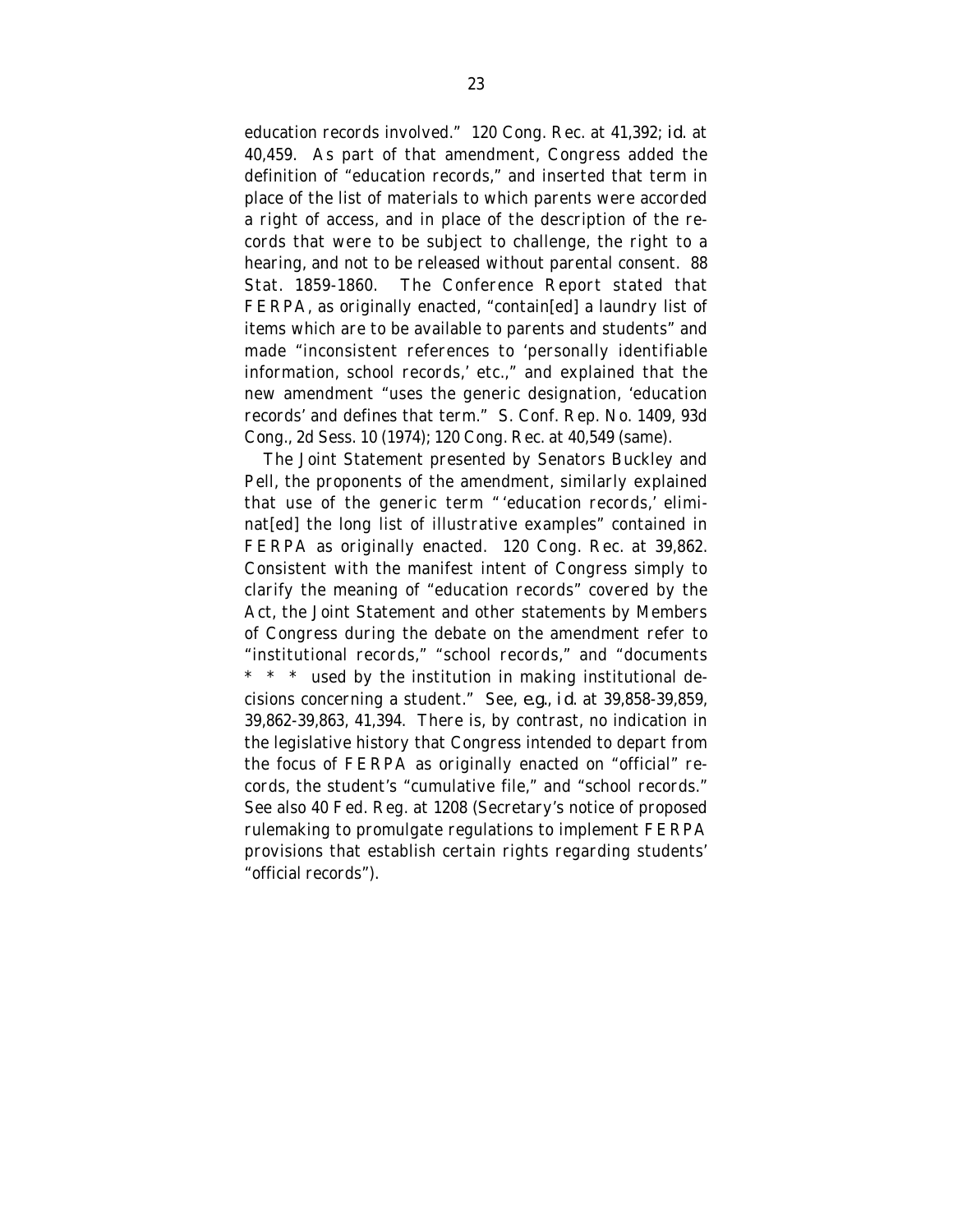2. The legislative record before Congress at the time FERPA was enacted also supports the conclusion that Congress intended FERPA to apply to institutional records of students, not to student homework or classroom assignments. That record demonstrates that Congress was concerned with the rapid expansion of information included in students' institutional records and the potential for misuse of such information by schools, employers, and government agencies, to which such information was regularly released. Senator Buckley explained that "[w]hen parents and students are not allowed to inspect school records and make corrections, numerous erroneous and harmful material[s] can creep into the records. Such inaccurate materials can have devastatingly negative effects on the academic future and job prospects of an innocent, unaware student." 120 Cong. Rec. at 14,580.

Representative Kemp had raised concerns about protecting the privacy rights of parents and students in school records, citing an article that traced the "growth of student records into an all-inclusive dossier." The article discussed instances in which parents were unable to gain access to schools files and reported occasions on which schools had disclosed files that contained misleading or inappropriate information about a student or his family. 120 Cong. Rec. at 9369-9370; see also *id*. at 9633-9635, 9645-9646) (reproducing Diane Divoky, *Cumulative Records: Assault on Privacy*, Learning (Sept. 1973)); *id*. at 36,528-36,531 (same)). Representative Kemp quoted the article's description of a typical student record compiled in the New York City school system—a description limited to the official school file—and spoke of the "potential misuse by disclosure of extensive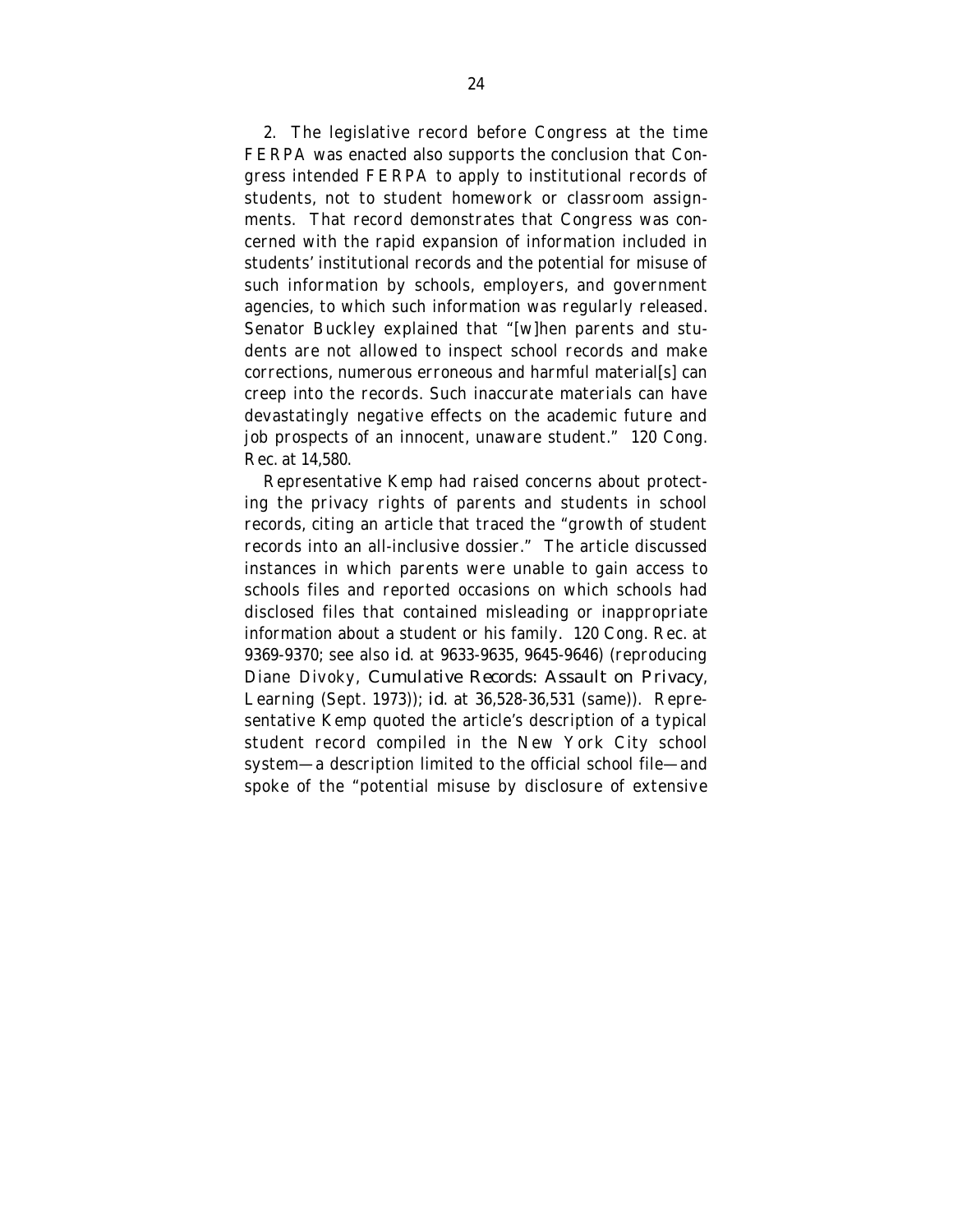information about pupils, maintained in the various public and private school systems." *Id.* at 9369.<sup>12</sup>

The article discussed by Representative Kemp also referred to a survey by the Russell Sage Foundation, which had found that "the [school] systems maintained[,] as part of their permanent files" a wide range of information on students; that such information was accessible to federal law enforcement offices in more than half the school systems; but that parents had access to the whole file in less than ten percent of the systems. 120 Cong. Rec. at 9634. The article then summarized proposed record-keeping guidelines (developed by the Russell Sage Foundation as a result of the survey) that recommended: no collection of data from students without parental consent; maintenance of only basic data on a permanent record card, with other information periodically reviewed and destroyed where appropriate; verification of the accuracy of the data in pupil records; parental access to their child's whole record, "including the right to challenge the accuracy of the information found therein"; and no access to pupil data, without parental consent, by persons other than school personnel who deal with the child. *Ibid*.<sup>13</sup>

 $12$  That New York City school record contained a wide range of materials, including grades, standardized test scores, and health records, as well as an "anecdotal file" by teachers on student behavior, and reports by counselors, psychologists, and social workers. 120 Cong. Rec. at 9370.

<sup>13</sup> The Russell Sage Foundation's publication, *Guidelines for the Collection, Maintenance & Dissemination of Pupil Records* (1970) (*Guidelines*), was discussed elsewhere in the legislative record. See, *e.g.*, 120 Cong. Rec. at 13,952; 14,582. The Guidelines' discussion of pupil records focuses on "school records." *Guidelines* 13-14, 26-27, 32, 36-37. The only reference to student work is a reference to "[w]ork *samples*" as one type of information that may be contained in pupil records. *Id*. at 48 (emphasis added); see also *id*. at 20-21, 48. In a speech in 1975, Senator Buckley explained that the recommendations in the Guidelines "in large part formed the basis" of the amendment that he proposed and that became FERPA. See 121 Cong. Rec. 13,990 (1975).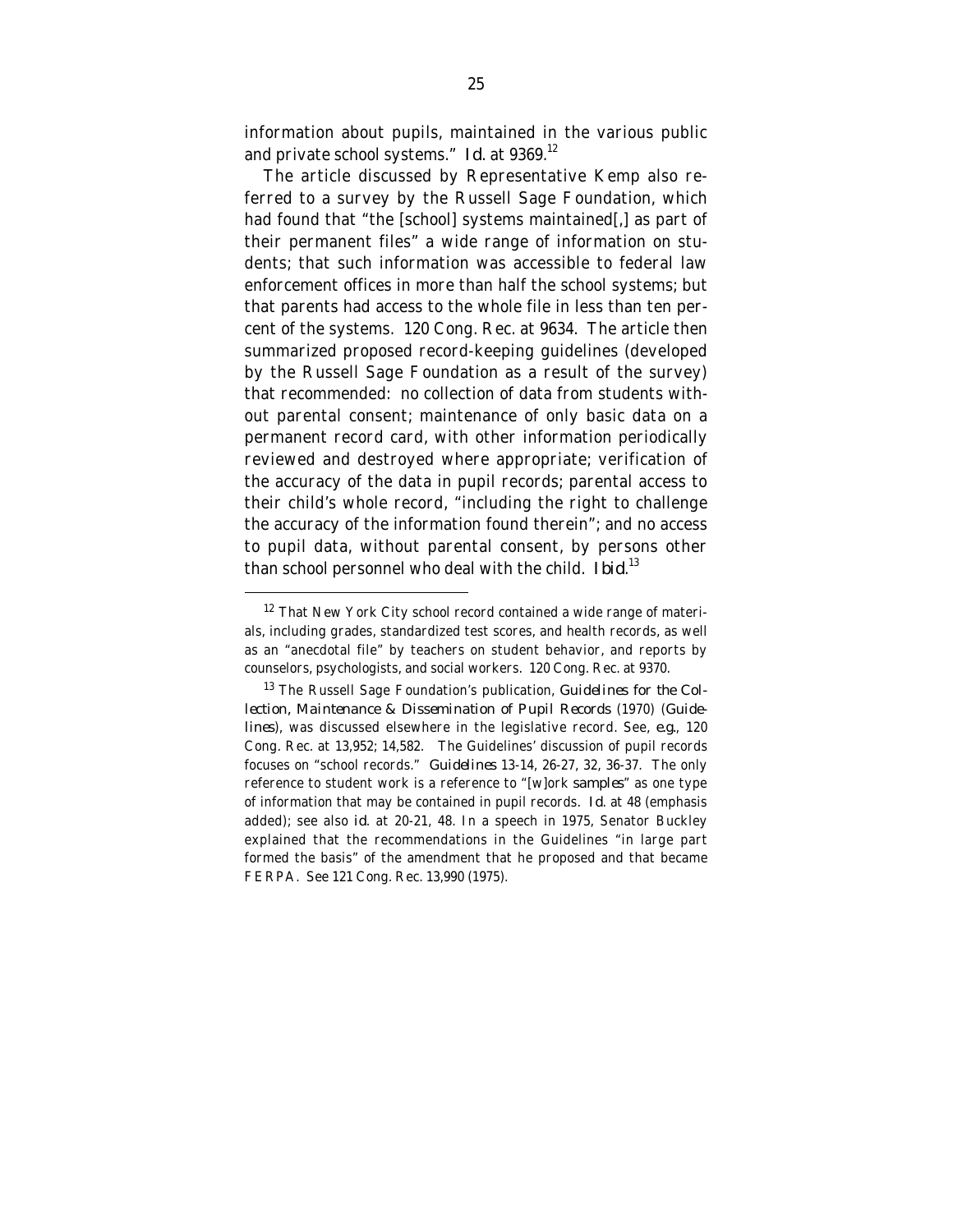Neither Representative Kemp nor the article made any mention of homework or classroom work as a subject of concern. The article noted only that "*samples* of student work" (120 Cong. Rec. at 9634) are sometimes included by schools in their permanent files on students—where they would be "education records."14

When Senator Buckley thereafter introduced FERPA on the floor of the Senate (as an amendment to the Education Amendments of 1974), he spoke of the problems posed by "secret school records" and cited a similar article by the same author. 120 Cong. Rec. at 13,951; see also *id*. at 13,953 (reproducing Diane Divoky, *How Secret School Records Can Hurt Your Child*, Parade Magazine (Mar. 31, 1974)). That article expressed concerns about student records that include not just "hard data, such as IQ scores, medical records, and grades," but also "soft data," such as teacher anecdotes, notes on parent interviews, and disciplinary reports that are "routinely filed away in school offices or stored in computer data banks." 120 Cong. Rec. at 13,953; see also *id*. at 13,954, 14,580, 17,718 (citing a handbook prepared by the National Committee for Citizens in Education, J. William Rioux & Stuart A. Sandow, *Children, Parents and School Records* (May 1974), that addressed official, institutional files).<sup>15</sup>

<sup>&</sup>lt;sup>14</sup> Representative Kemp also entered into the Congressional Record a research paper that discussed strategies for preventing abuses of information contained in "school records." See 120 Cong. Rec. at 9928- 9930, 9985-9987, 10,142-10,144 (reproducing Sarah C. Carey, *Students, Parents and the School Record Prison: A Legal Strategy for Preventing Abuse*, *reprinted in* 3 J.L. & Educ. 365 (July 1974)). The article discussed students' "permanent file[s]" and criticized the "voluminous and subjective or unverifiable material that goes into a child's file in many school systems." *Id*. at 9929.

<sup>&</sup>lt;sup>15</sup> The congressional debates on FERPA also addressed concerns about students being subjected to psychological and other testing without parental consent (*e.g.*, 120 Cong. Rec. at 13,951), and the gathering of data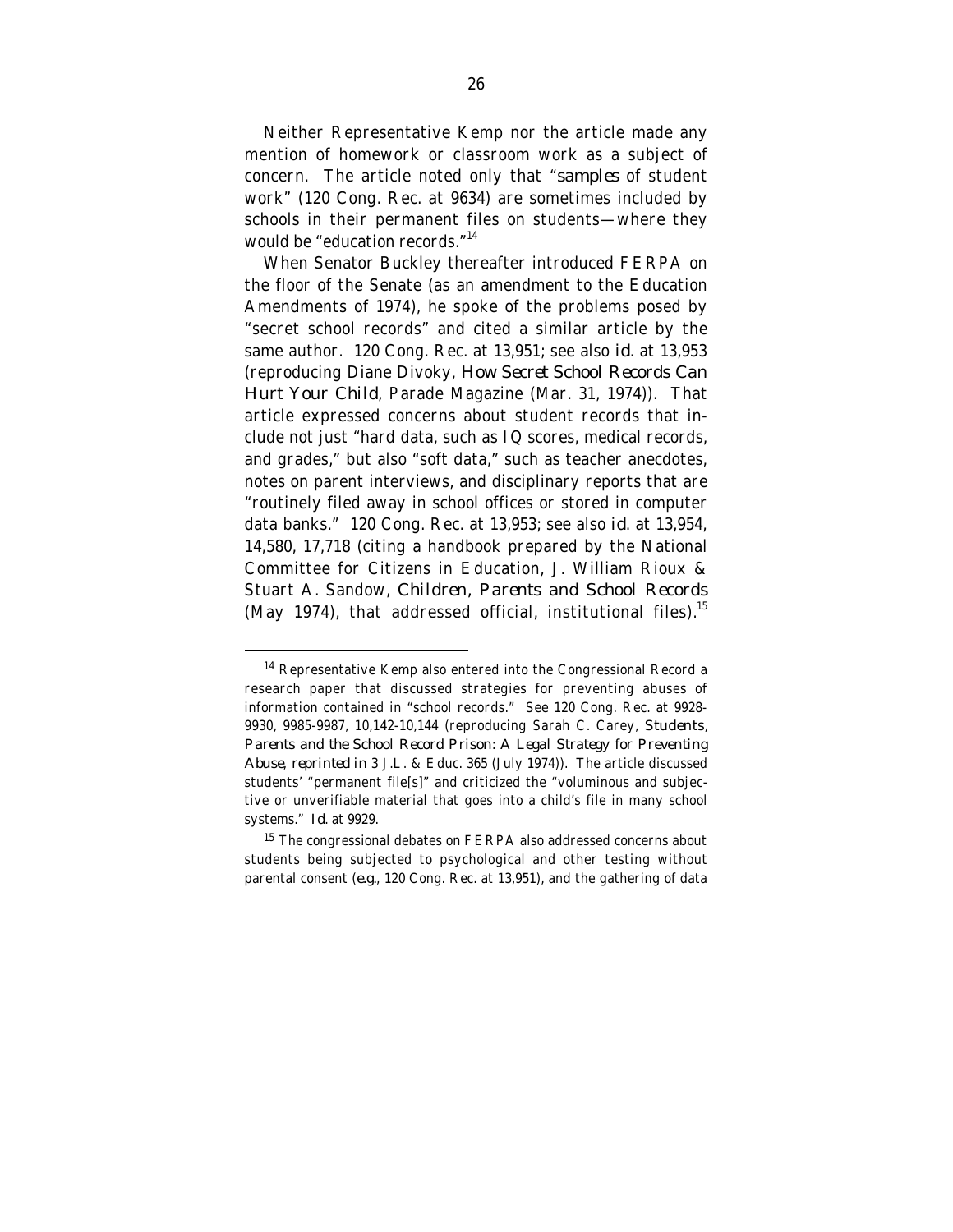Neither Senator Buckley nor the article expressed any concern about student homework or classroom work.<sup>16</sup>

Thus, the legislative record demonstrates that Congress was concerned that institutional records maintained by schools on students contained too much misleading and inappropriate information that parents could not review, and that such information was being disclosed by schools to other people making decisions about the student, such as employers and government agencies. Congress enacted FERPA to respond to those concerns and, accordingly, addressed the statute's protections to institutional records.<sup>17</sup>

from students, including by federal agencies, through questionnaires about very personal habits of the students and their families (*e.g.*, *ibid*.). The provision introduced to address the first concern was defeated on the Senate floor, *id*. at 14,595, but the provision addressing the second concern was enacted as part of FERPA, see 20 U.S.C. 1232g(c).

<sup>16</sup> Senator Buckley also had printed in the Congressional Record several sample "parental consent" forms to demonstrate that parental consent requirements would not cause undue problems. See 120 Cong. Rec. at 13,952, 13,954; see also *id*. at 14,581-14,582. The sample forms were from the Russell Sage Foundation Guidelines, see note 13, *supra*, and referred to "permanent pupil records" that included materials such as the official administrative record, standardized test scores, teacher and counselor observations, and family background data. 120 Cong. Rec. at 13,954.

<sup>&</sup>lt;sup>17</sup> The Department of Education, in a letter issued by its Family Policy Compliance Office (FPCO) in 1993, expressed the view that FERPA does not "prohibit teachers from allowing students to grade a test or homework assignment of another student or from calling out that grade in class." Pet. App. F4. On the other hand, a recent review of FPCO's files reveals that on a number of occasions the Department has issued technical assistance letters and letters of findings that conclude that the term "education records" includes student work once it is collected by a teacher. Although that analysis does not contradict the conclusion that the practice at issue in this case does not violate FERPA, such a practice would have been perceived by FPCO to violate FERPA if the teacher had collected the student work and then handed the work back for students to correct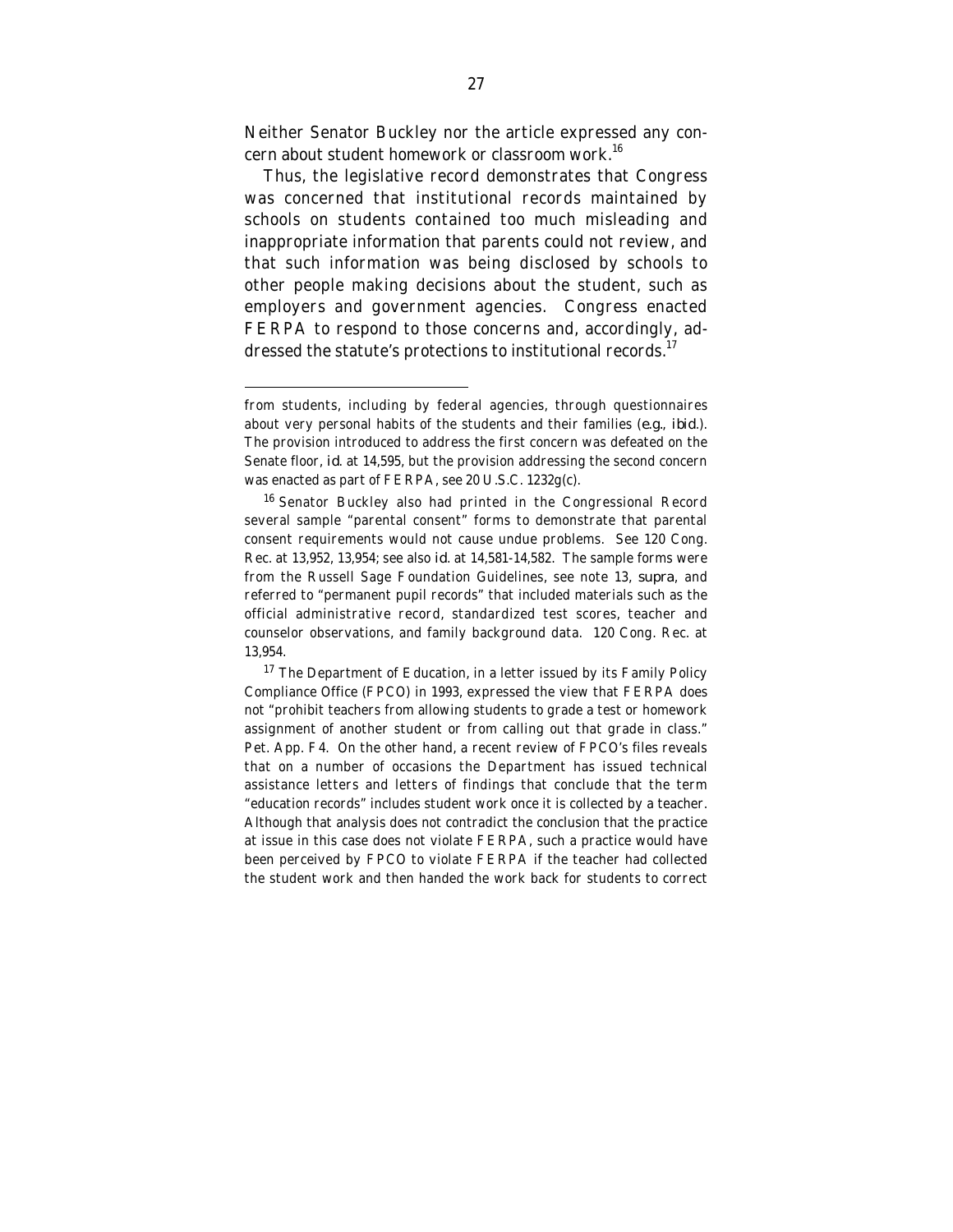#### **CONCLUSION**

The judgment of the court of appeals should be reversed. Respectfully submitted.

> THEODORE B. OLSON *Solicitor General* STUART E. SCHIFFER *Acting Assistant Attorney General* EDWIN S. KNEEDLER *Deputy Solicitor General* BETH S. BRINKMANN *Assistant to the Solicitor General* MARK B. STERN COLETTE G. MATZZIE

#### AUGUST 2001

 $\overline{a}$ 

the work of other students. See Letter from LeRoy S. Rooker, Director, Family Policy Compliance Office, to Mr. Julio Almanza (Jan. 28, 2000). To the extent these and related letters may be regarded as inconsistent with the position set forth in this brief (*e.g.*, treating teacher grade books as education records that are not covered by the "sole possession" exception, 20 U.S.C. 1232g(a)(4)(B)(i), see Letter from LeRoy S. Rooker, Director, Family Policy Compliance Office, to Mr. Andrew Marko (June 25, 1998)), this brief represents the position of the United States on the issue.

*Attorneys*

The brief filed at the petition stage in response to the Court's invitation stated (at 13-14, 17-19) that, in response to the court of appeals' decision in this case, the Department of Education had determined that it would issue regulations or formal guidance setting forth a more detailed analysis of the meaning of "education records" under FERPA and the application of FERPA to a variety of practices, including the grading practice at issue in this case. In light of the Court's decision to review this case, however, the Department determined that since the Court would be addressing the applicability of FERPA to the education practice at issue in this case and perhaps the meaning of "education records" more broadly, it would not at this time issue such regulations or guidance. Accordingly, this brief represents the position of the United States in this case.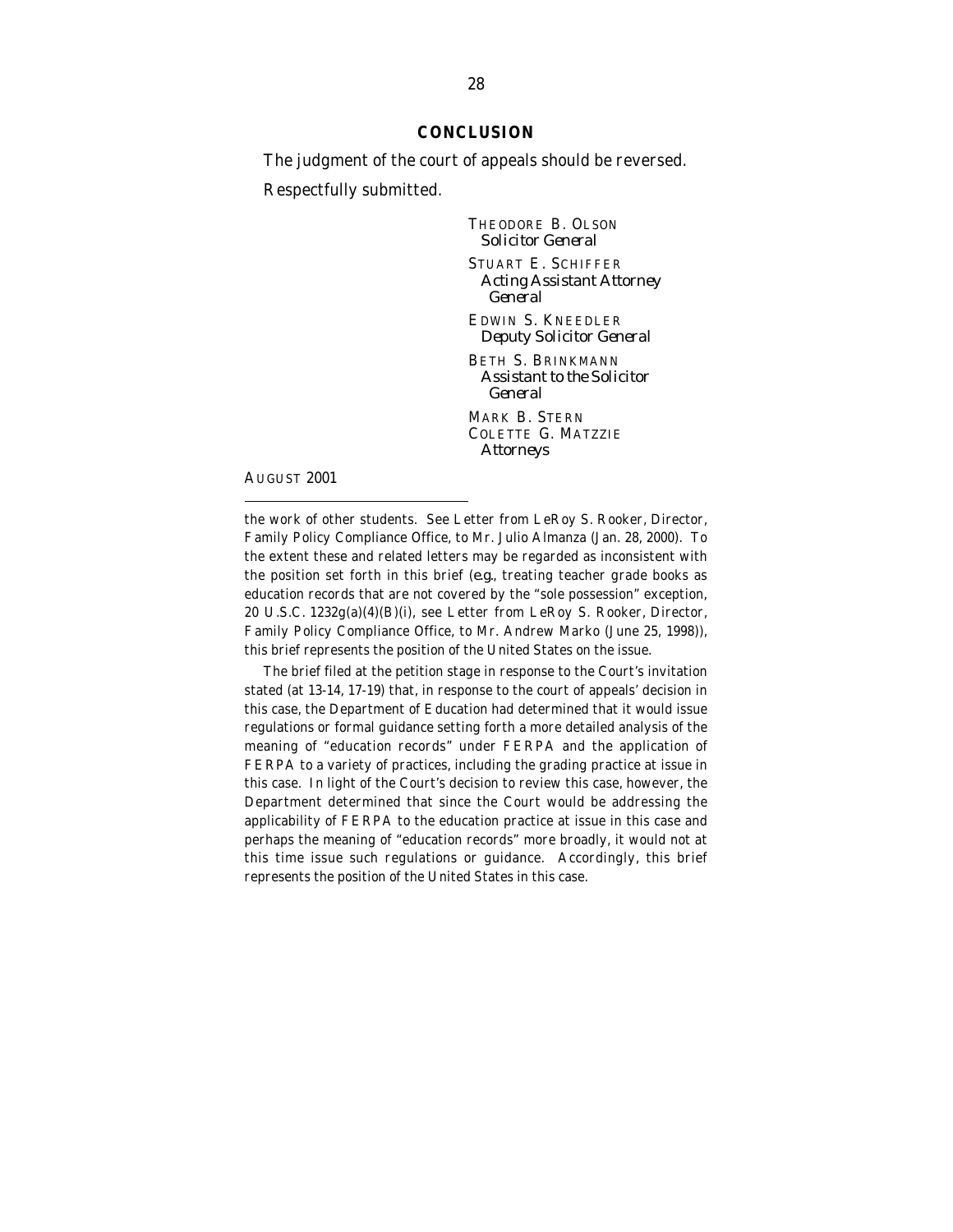#### **APPENDIX**

Section 1232g of Title 20 of the United States Code provides:

## **§ 1232g. Family educational and privacy rights**

**(a) Conditions for availability of funds to educational agencies or institutions; inspection and review of education records; specific information to be made available; procedure for access to education records; reasonableness of time for such access; hearings; written explanations by parents; definitions**

(1)(A) No funds shall be made available under any applicable program to any educational agency or institution which has a policy of denying, or which effectively prevents, the parents of students who are or have been in attendance at a school of such agency or at such institution, as the case may be, the right to inspect and review the education records of their children. If any material or document in the education record of a student includes information on more than one student, the parents of one of such students shall have the right to inspect and review only such part of such material or document as relates to such student or to be informed of the specific information contained in such part of such material. Each educational agency or institution shall establish appropriate procedures for the granting of a request by parents for access to the education records of their children within a reasonable period of time, but in no case more than forty-five days after the request has been made.

(B) No funds under any applicable program shall be made available to any State educational agency (whether or not that agency is an educational agency or institution under

(1a)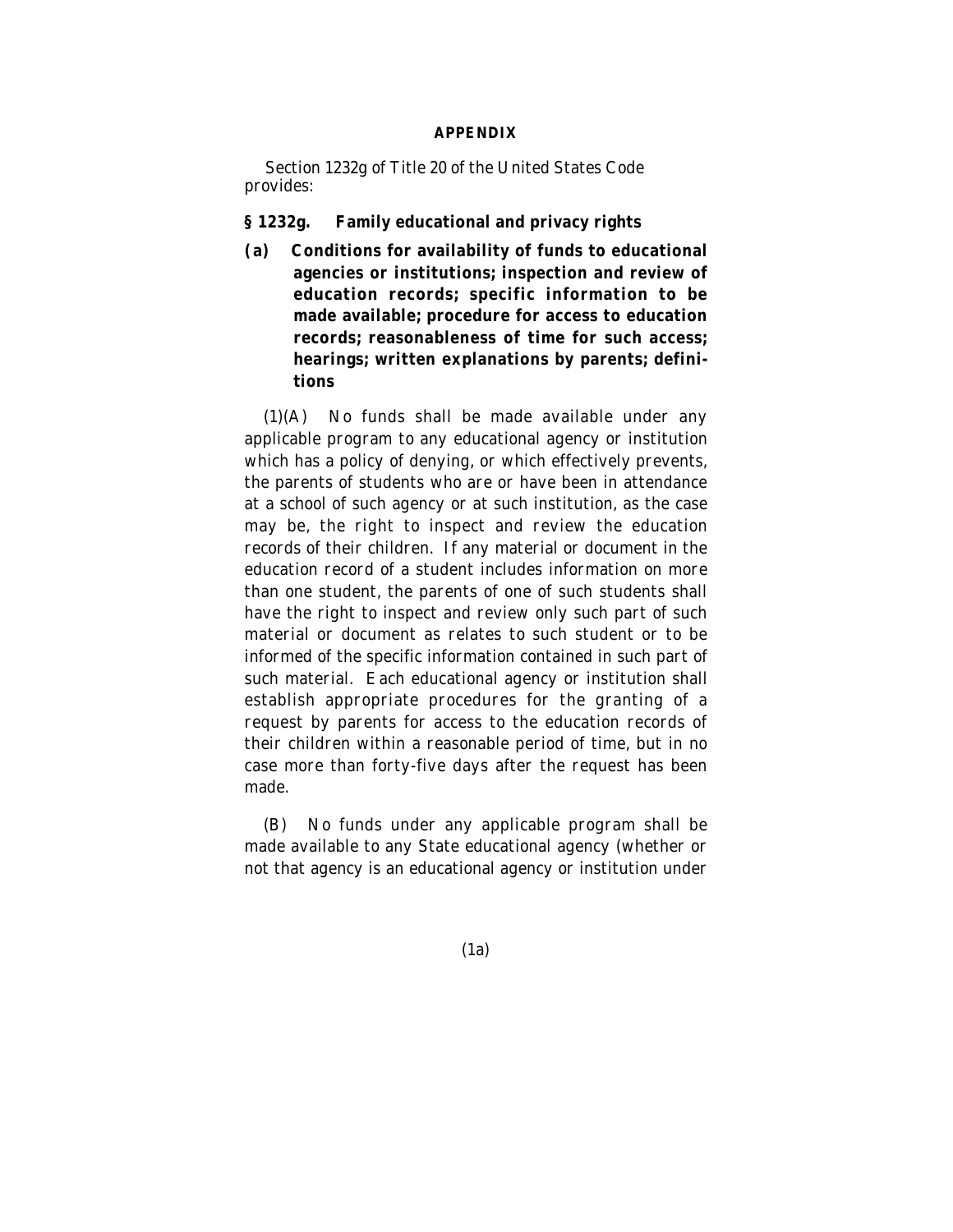this section) that has a policy of denying, or effectively prevents, the parents of students the right to inspect and review the education records maintained by the State educational agency on their children who are or have been in attendance at any school of an educational agency or institution that is subject to the provisions of this section.

(C) The first sentence of subparagraph (A) shall not operate to make available to students in institutions of postsecondary education the following materials:

(i) financial records of the parents of the student or any information contained therein;

(ii) confidential letters and statements of recommendation, which were placed in the education records prior to January 1, 1975, if such letters or statements are not used for purposes other than those for which they were specifically intended;

(iii) if the student has signed a waiver of the student's right of access under this subsection in accordance with subparagraph (D), confidential recommendations—

(I) respecting admission to any educational agency or institution,

(II) respecting an application for employment, and

(III) respecting the receipt of an honor or honorary recognition.

(D) A student or a person applying for admission may waive his right of access to confidential statements described in clause (iii) of subparagraph (C), except that such waiver shall apply to recommendations only if (i) the student is,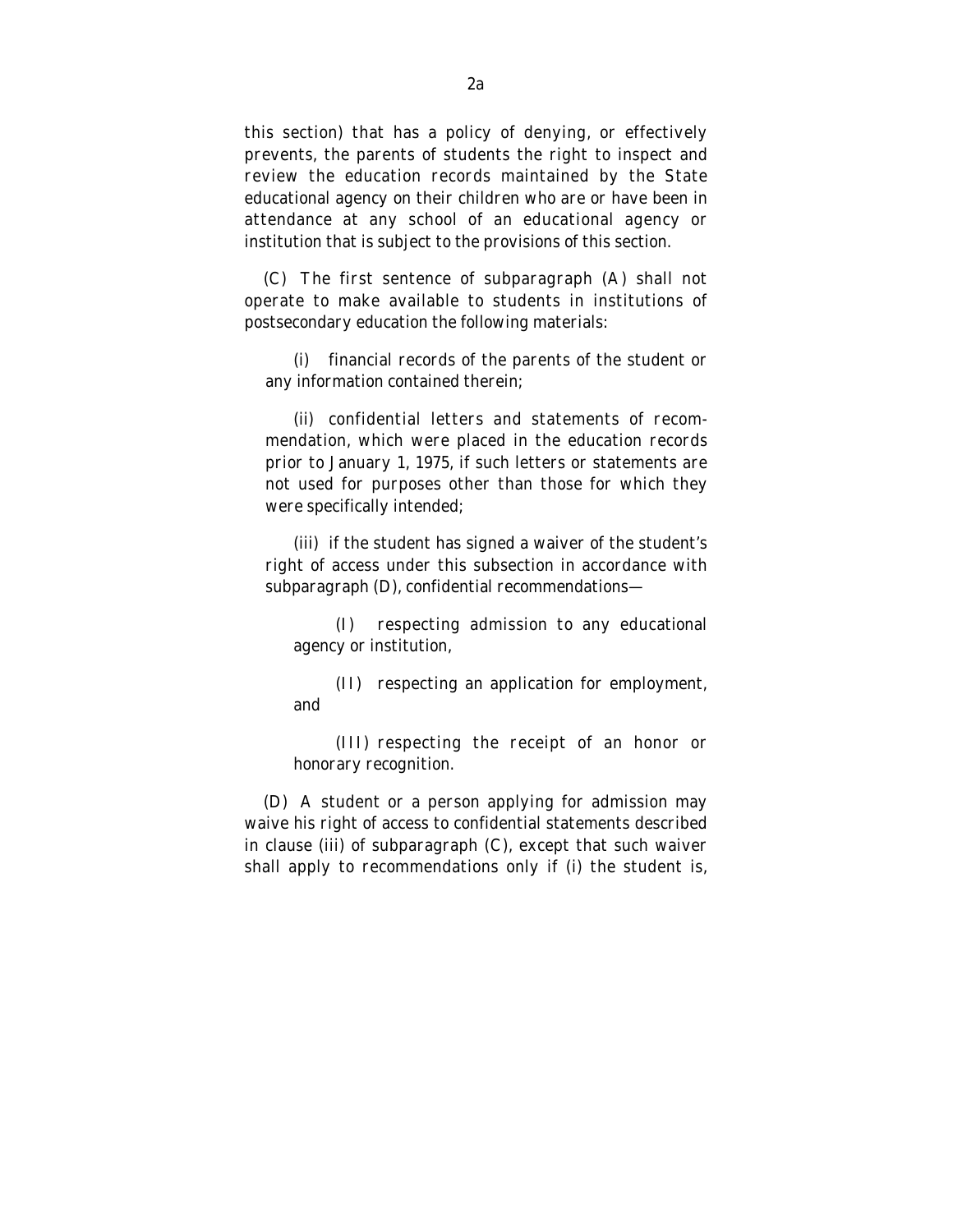upon request, notified of the names of all persons making confidential recommendations and (ii) such recommendations are used solely for the purpose for which they were specifically intended. Such waivers may not be required as a condition for admission to, receipt of financial aid from, or receipt of any other services or benefits from such agency or institution.

(2) No funds shall be made available under any applicable program to any educational agency or institution unless the parents of students who are or have been in attendance at a school of such agency or at such institution are provided an opportunity for a hearing by such agency or institution, in accordance with regulations of the Secretary, to challenge the content of such student's education records, in order to insure that the records are not inaccurate, misleading, or otherwise in violation of the privacy rights of students, and to provide an opportunity for the correction or deletion of any such inaccurate, misleading or otherwise inappropriate data contained therein and to insert into such records a written explanation of the parents respecting the content of such records.

(3) For the purposes of this section the term "educational agency or institution" means any public or private agency or institution which is the recipient of funds under any applicable program.

(4)(A) For the purposes of this section, the term "education records" means, except as may be provided otherwise in subparagraph (B), those records, files, documents, and other materials which—

(i) contain information directly related to a student; and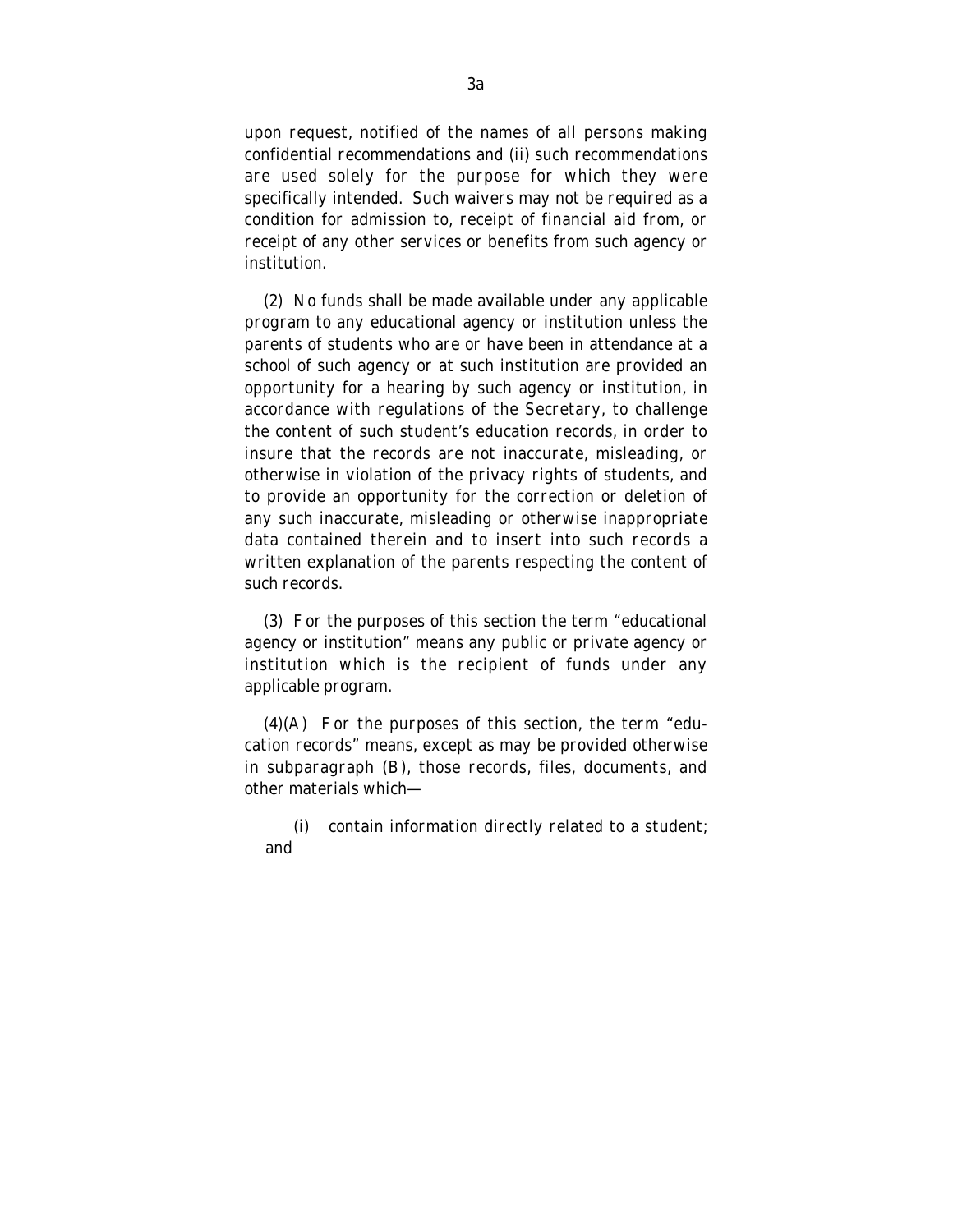(ii) are maintained by an educational agency or institution or by a person acting for such agency or institution.

(B) The term "education records" does not include—

(i) records of instructional, supervisory, and administrative personnel and educational personnel ancillary thereto which are in the sole possession of the maker thereof and which are not accessible or revealed to any other person except a substitute;

(ii) records maintained by a law enforcement unit of the educational agency or institution that were created by that law enforcement unit for the purpose of law enforcement;

(iii) in the case of persons who are employed by an educational agency or institution but who are not in attendance at such agency or institution, records made and maintained in the normal course of business which relate exclusively to such person in that person's capacity as an employee and are not available for use for any other purpose; or

(iv) records on a student who is eighteen years of age or older, or is attending an institution of postsecondary education, which are made or maintained by a physician, psychiatrist, psychologist, or other recognized professional or paraprofessional acting in his professional or paraprofessional capacity, or assisting in that capacity, and which are made, maintained, or used only in connection with the provision of treatment to the student, and are not available to anyone other than persons providing such treatment, except that such records can be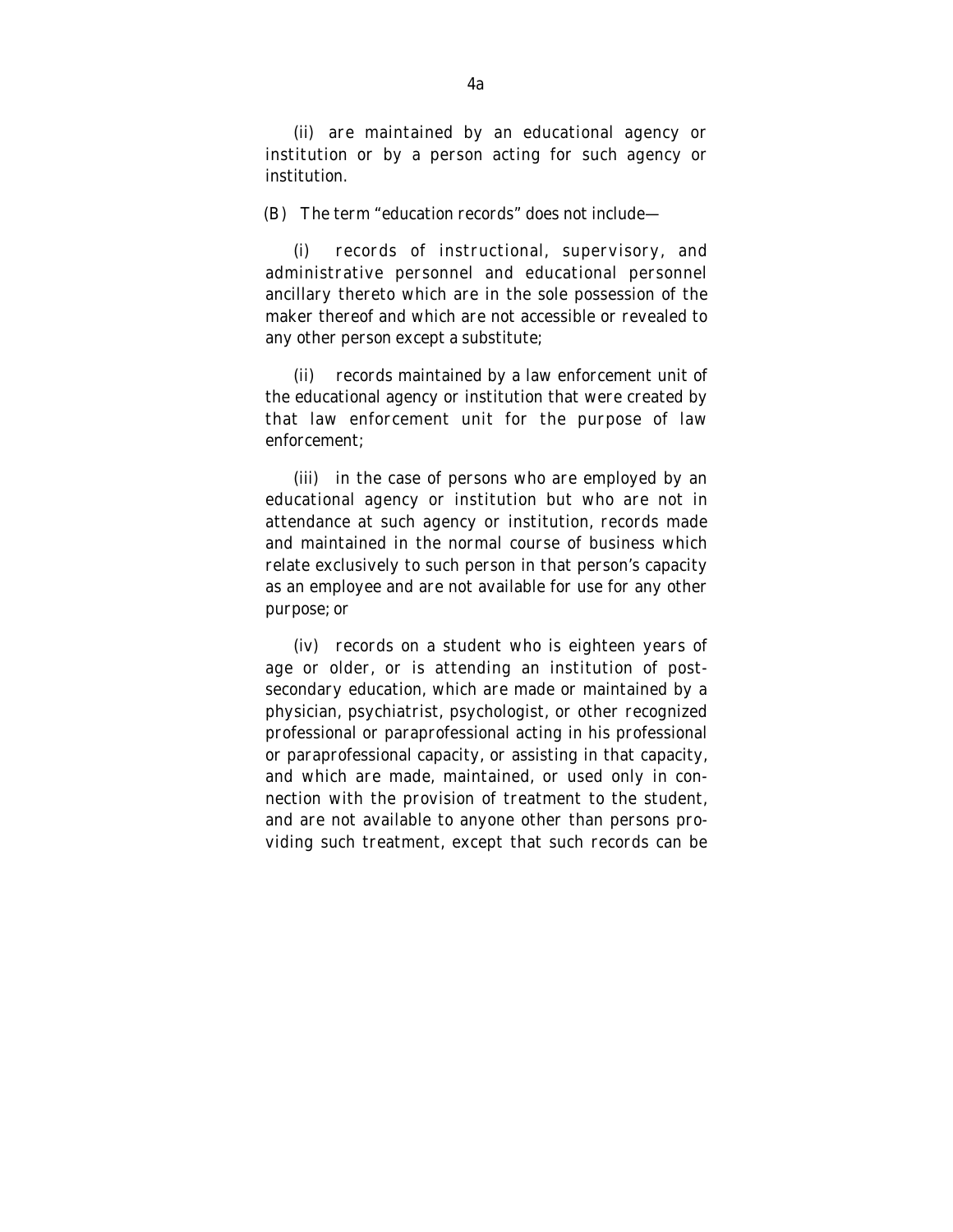personally reviewed by a physician or other appropriate professional of the student's choice.

 $(5)(A)$  For the purposes of this section the term "directory information" relating to a student includes the following: the student's name, address, telephone listing, date and place of birth, major field of study, participation in officially recognized activities and sports, weight and height of members of athletic teams, dates of attendance, degrees and awards received, and the most recent previous educational agency or institution attended by the student.

(B) Any educational agency or institution making public directory information shall give public notice of the categories of information which it has designated as such information with respect to each student attending the institution or agency and shall allow a reasonable period of time after such notice has been given for a parent to inform the institution or agency that any or all of the information designated should not be released without the parent's prior consent.

(6) For the purposes of this section, the term "student" includes any person with respect to whom an educational agency or institution maintains education records or personally identifiable information, but does not include a person who has not been in attendance at such agency or institution.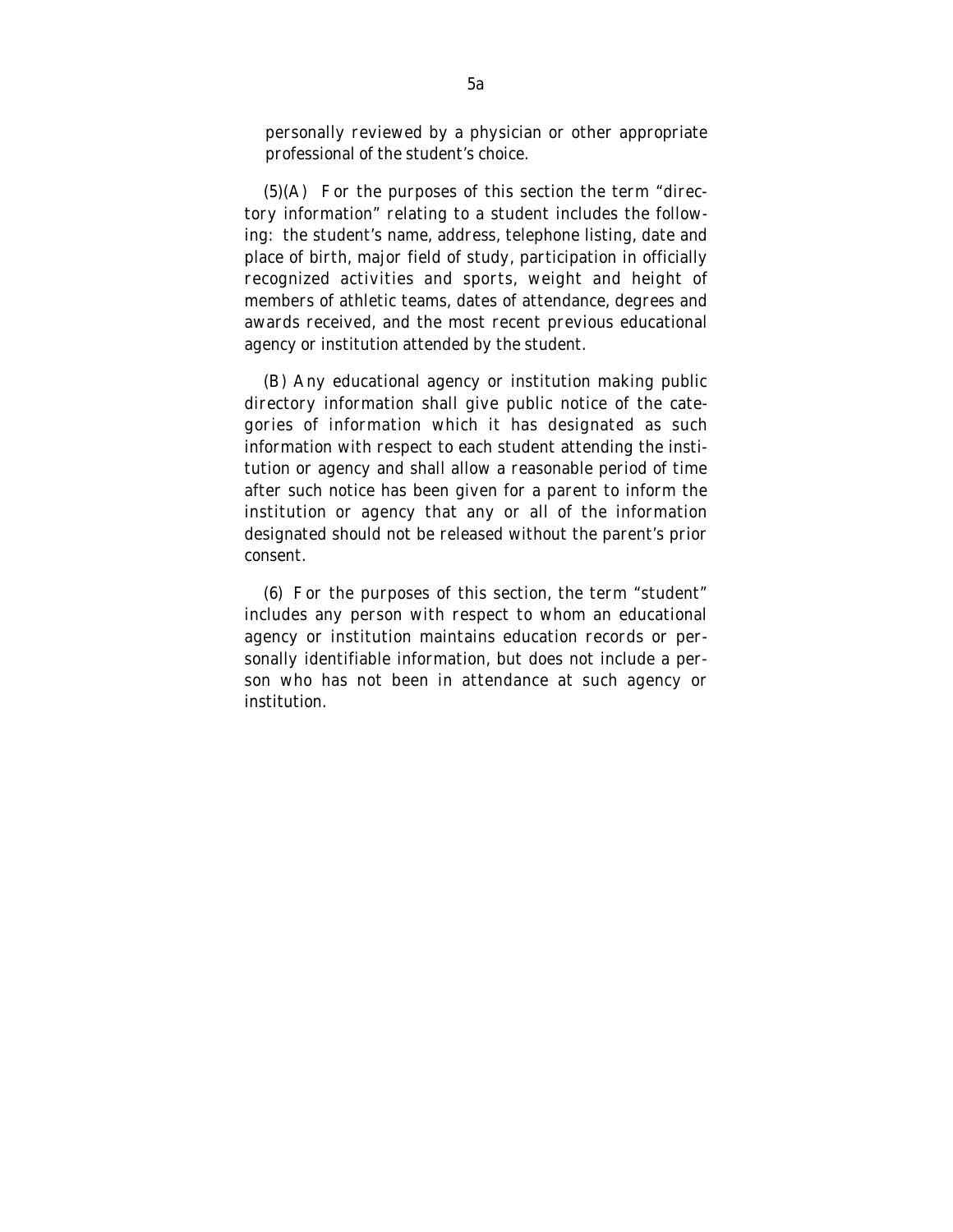## **(b) Release of education records; parental consent requirement; exceptions; compliance with judicial orders and subpoenas; audit and evaluation of federally-supported education programs; recordkeeping**

(1) No funds shall be made available under any applicable program to any educational agency or institution which has a policy or practice of permitting the release of education records (or personally identifiable information contained therein other than directory information, as defined in paragraph (5) of subsection (a) of this section) of students without the written consent of their parents to any individual, agency, or organization, other than to the following—

(A) other school officials, including teachers within the educational institution or local educational agency, who have been determined by such agency or institution to have legitimate educational interests, including the educational interests of the child for whom consent would otherwise be required;

(B) officials of other schools or school systems in which the student seeks or intends to enroll, upon condition that the student's parents be notified of the transfer, receive a copy of the record if desired, and have an opportunity for a hearing to challenge the content of the record;

(C)(i) authorized representatives of (I) the Comptroller General of the United States, (II) the Secretary, or (III) State educational authorities, under the conditions set forth in paragraph (3), or (ii) authorized representatives of the Attorney General for law enforcement purposes under the same conditions as apply to the Secretary under paragraph (3);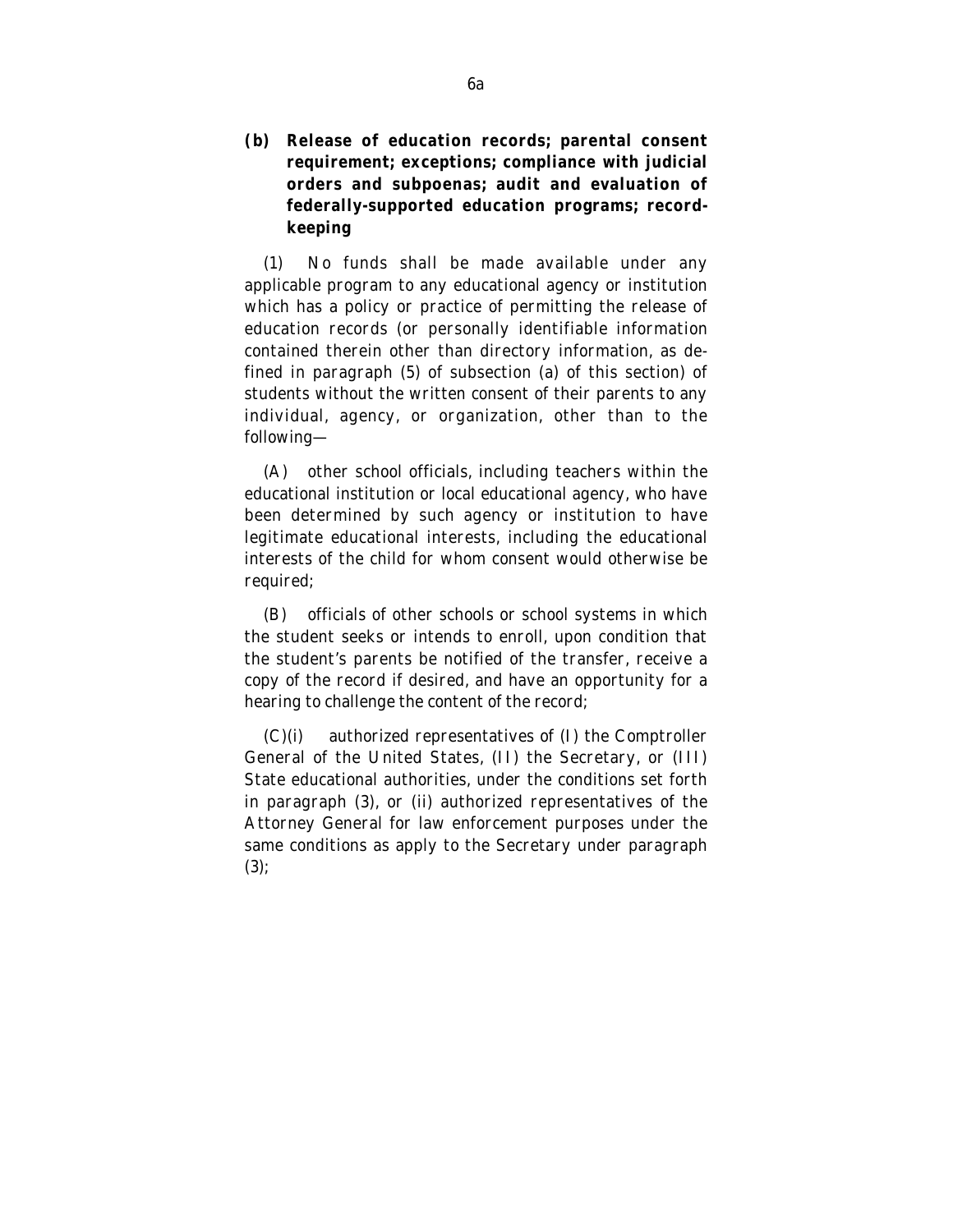(D) in connection with a student's application for, or receipt of, financial aid;

(E) State and local officials or authorities to whom such information is specifically allowed to be reported or disclosed pursuant to State statute adopted—

(i) before November 19, 1974, if the allowed reporting or disclosure concerns the juvenile justice system and such system's ability to effectively serve the student whose records are released, or

(ii) after November 19, 1974, if—

(I) the allowed reporting or disclosure concerns the juvenile justice system and such system's ability to effectively serve, prior to adjudication, the student whose records are released; and

(II) the officials and authorities to whom such information is disclosed certify in writing to the educational agency or institution that the information will not be disclosed to any other party except as provided under State law without the prior written consent of the parent of the student.<sup>1</sup>

(F) organizations conducting studies for, or on behalf of, educational agencies or institutions for the purpose of developing, validating, or administering predictive tests, administering student aid programs, and improving instruction, if such studies are conducted in such a manner as will not permit the personal identification of students and their parents by persons other than representatives of such organizations and such information will be destroyed when no longer needed for the purpose for which it is conducted;

<sup>&</sup>lt;sup>1</sup> So in original. The period probably should be a semicolon.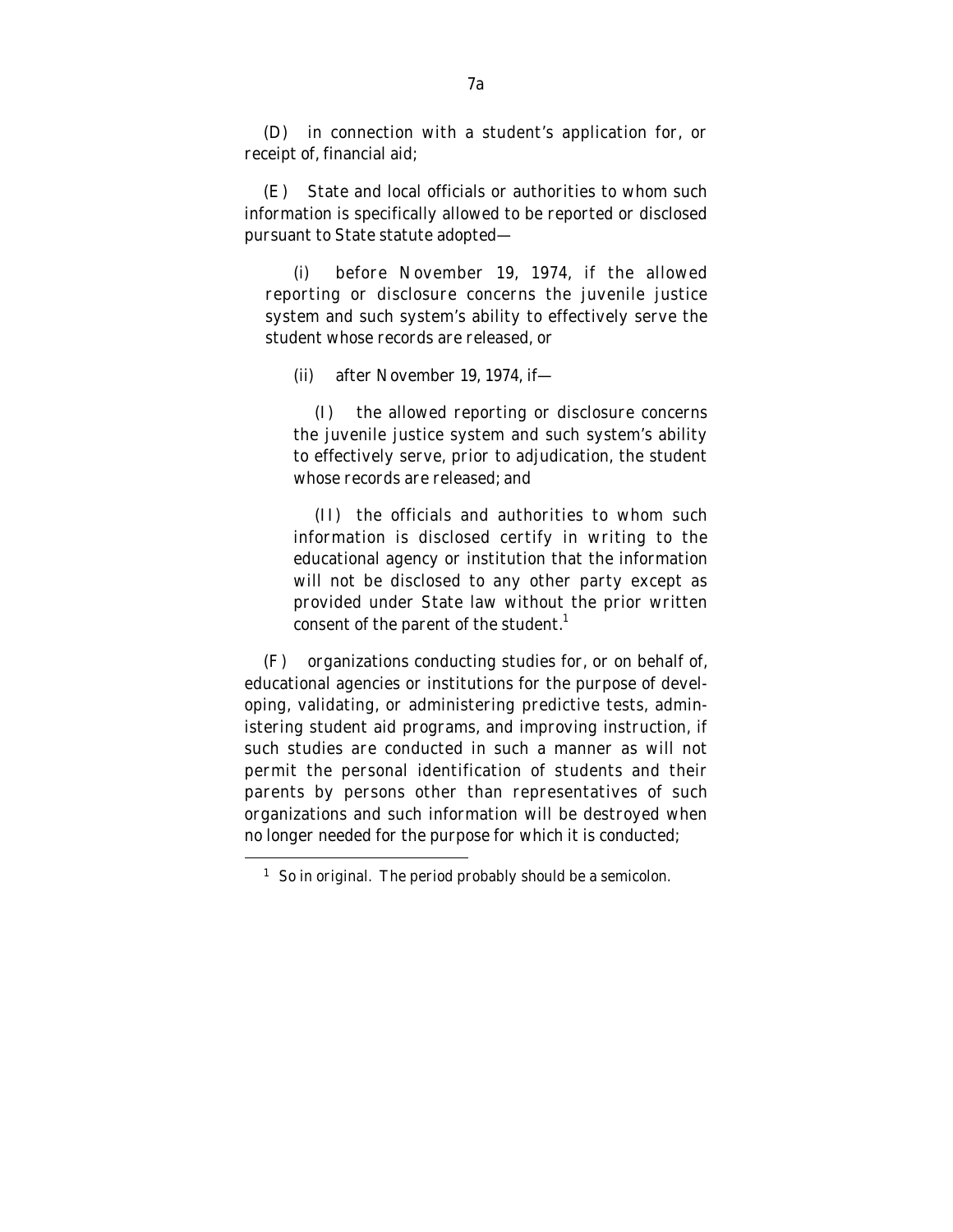(G) accrediting organizations in order to carry out their accrediting functions;

(H) parents of a dependent student of such parents, as defined in section 152 of Title 26;

(I) subject to regulations of the Secretary, in connection with an emergency, appropriate persons if the knowledge of such information is necessary to protect the health or safety of the student or other persons; and

(J)(i) the entity or persons designated in a Federal grand jury subpoena, in which case the court shall order, for good cause shown, the educational agency or institution (and any officer, director, employee, agent, or attorney for such agency or institution) on which the subpoena is served, to not disclose to any person the existence or contents of the subpoena or any information furnished to the grand jury in response to the subpoena; and

(ii) the entity or persons designated in any other subpoena issued for a law enforcement purpose, in which case the court or other issuing agency may order, for good cause shown, the educational agency or institution (and any officer, director, employee, agent, or attorney for such agency or institution) on which the subpoena is served, to not disclose to any person the existence or contents of the subpoena or any information furnished in response to the subpoena.

Nothing in clause (E) of this paragraph shall prevent a State from further limiting the number or type of State or local officials who will continue to have access thereunder.

(2) No funds shall be made available under any applicable program to any educational agency or institution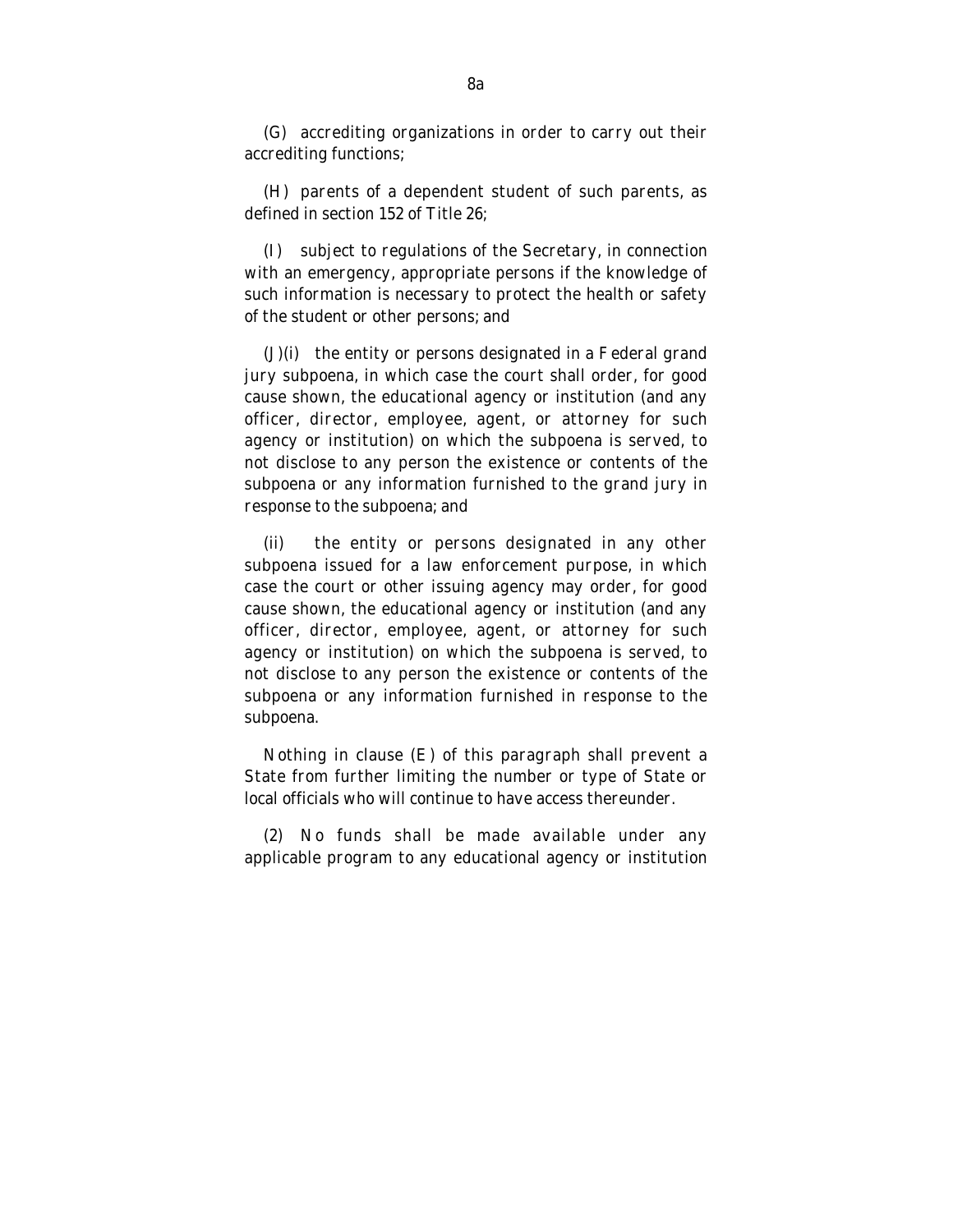which has a policy or practice of releasing, or providing access to, any personally identifiable information in education records other than directory information, or as is permitted under paragraph (1) of this subsection, unless—

(A) there is written consent from the student's parents specifying records to be released, the reasons for such release, and to whom, and with a copy of the records to be released to the student's parents and the student if desired by the parents, or

(B) except as provided in paragraph (1)(J), such information is furnished in compliance with judicial order, or pursuant to any lawfully issued subpoena, upon condition that parents and the students are notified of all such orders or subpoenas in advance of the compliance therewith by the educational institution or agency.

(3) Nothing contained in this section shall preclude authorized representatives of (A) the Comptroller General of the United States, (B) the Secretary, or (C) State educational authorities from having access to student or other records which may be necessary in connection with the audit and evaluation of Federally-supported education programs, or in connection with the enforcement of the Federal legal requirements which relate to such programs: *Provided*, That except when collection of personally identifiable information is specifically authorized by Federal law, any data collected by such officials shall be protected in a manner which will not permit the personal identification of students and their parents by other than those officials, and such personally identifiable data shall be destroyed when no longer needed for such audit, evaluation, and enforcement of Federal legal requirements.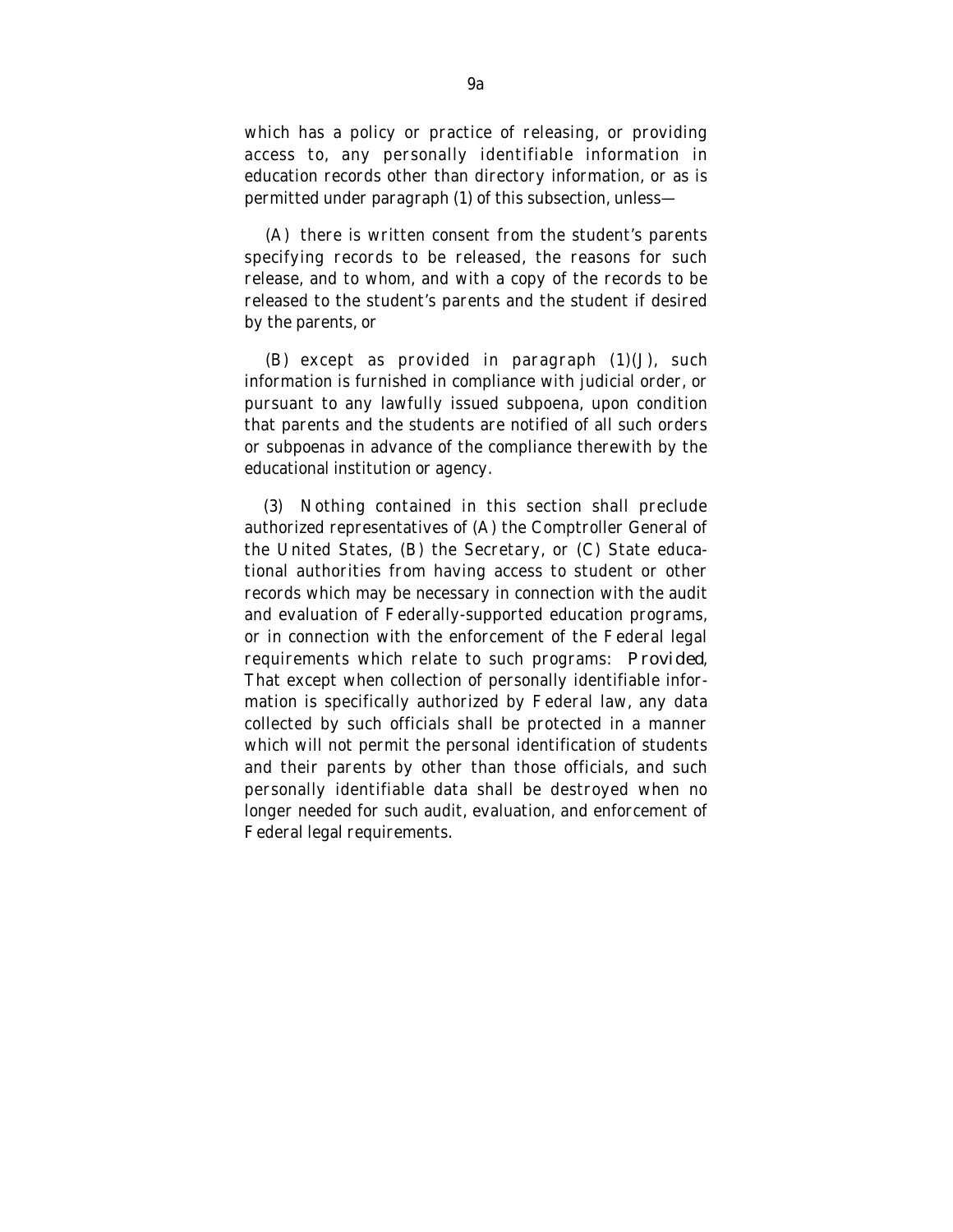(4)(A) Each educational agency or institution shall maintain a record, kept with the education records of each student, which will indicate all individuals (other than those specified in paragraph  $(1)(A)$  of this subsection), agencies, or organizations which have requested or obtained access to a student's education records maintained by such educational agency or institution, and which will indicate specifically the legitimate interest that each such person, agency, or organization has in obtaining this information. Such record of access shall be available only to parents, to the school official and his assistants who are responsible for the custody of such records, and to persons or organizations authorized in, and under the conditions of, clauses (A) and (C) of paragraph (1) as a means of auditing the operation of the system.

(B) With respect to this subsection, personal information shall only be transferred to a third party on the condition that such party will not permit any other party to have access to such information without the written consent of the parents of the student. If a third party outside the educational agency or institution permits access to information in violation of paragraph (2)(A), or fails to destroy information in violation of paragraph  $(1)(F)$ , the educational agency or institution shall be prohibited from permitting access to information from education records to that third party for a period of not less than five years.

(5) Nothing in this section shall be construed to prohibit State and local educational officials from having access to student or other records which may be necessary in connection with the audit and evaluation of any federally or State supported education program or in connection with the enforcement of the Federal legal requirements which relate to any such program, subject to the conditions specified in the proviso in paragraph (3).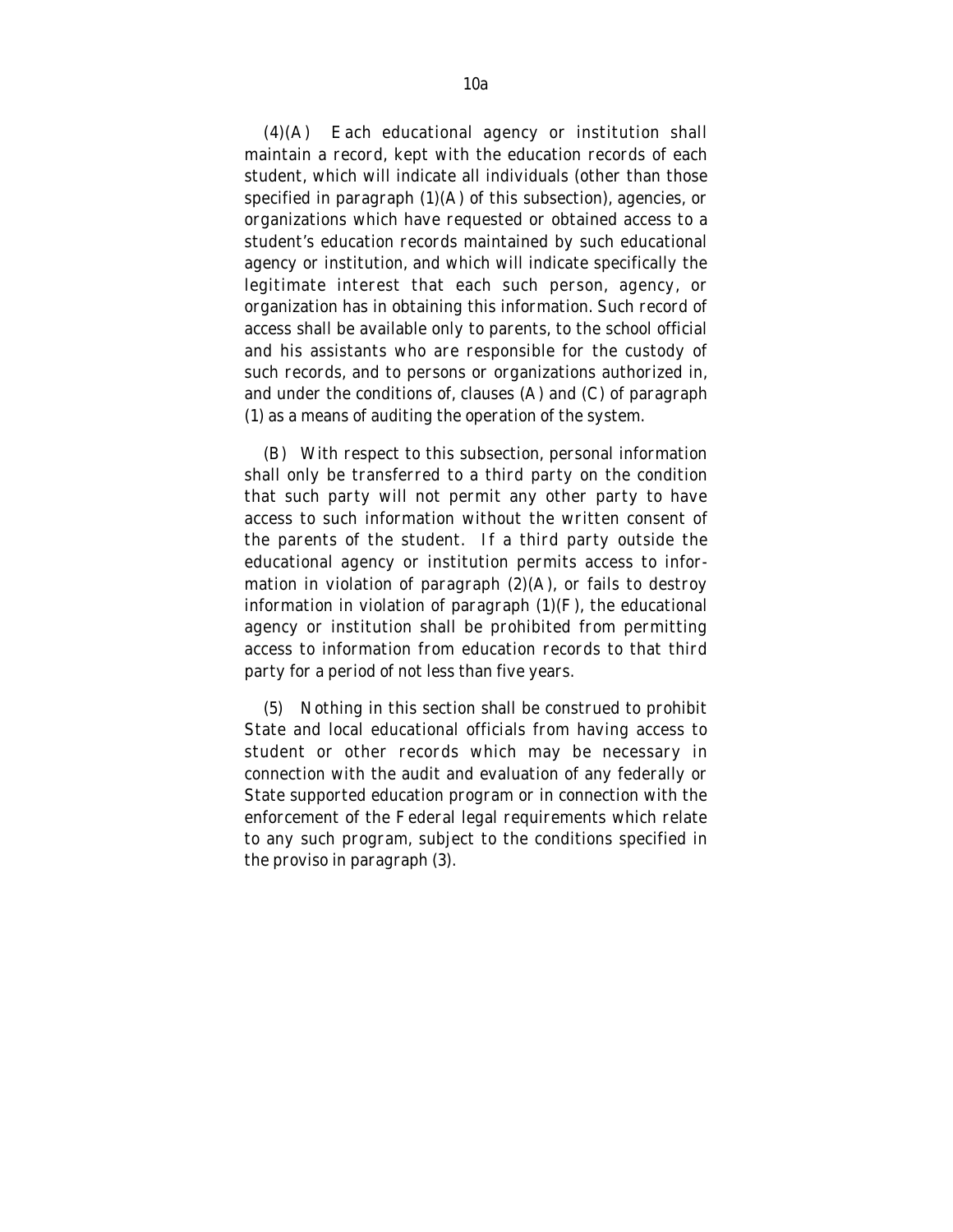(6)(A) Nothing in this section shall be construed to prohibit an institution of postsecondary education from disclosing, to an alleged victim of any crime of violence (as that term is defined in section 16 of Title 18), or a nonforcible sex offense, the final results of any disciplinary proceeding conducted by such institution against the alleged perpetrator of such crime or offense with respect to such crime or offense.

(B) Nothing in this section shall be construed to prohibit an institution of postsecondary education from disclosing the final results of any disciplinary proceeding conducted by such institution against a student who is an alleged perpetrator of any crime of violence (as that term is defined in section 16 of Title 18), or a nonforcible sex offense, if the institution determines as a result of that disciplinary proceeding that the student committed a violation of the institution's rules or policies with respect to such crime or offense.

(C) For the purpose of this paragraph, the final results of any disciplinary proceeding—

(i) shall include only the name of the student, the violation committed, and any sanction imposed by the institution on that student; and

(ii) may include the name of any other student, such as a victim or witness, only with the written consent of that other student.

(7)(A) Nothing in this section may be construed to prohibit an educational institution from disclosing information provided to the institution under section 14071 of Title 42 concerning registered sex offenders who are required to register under such section.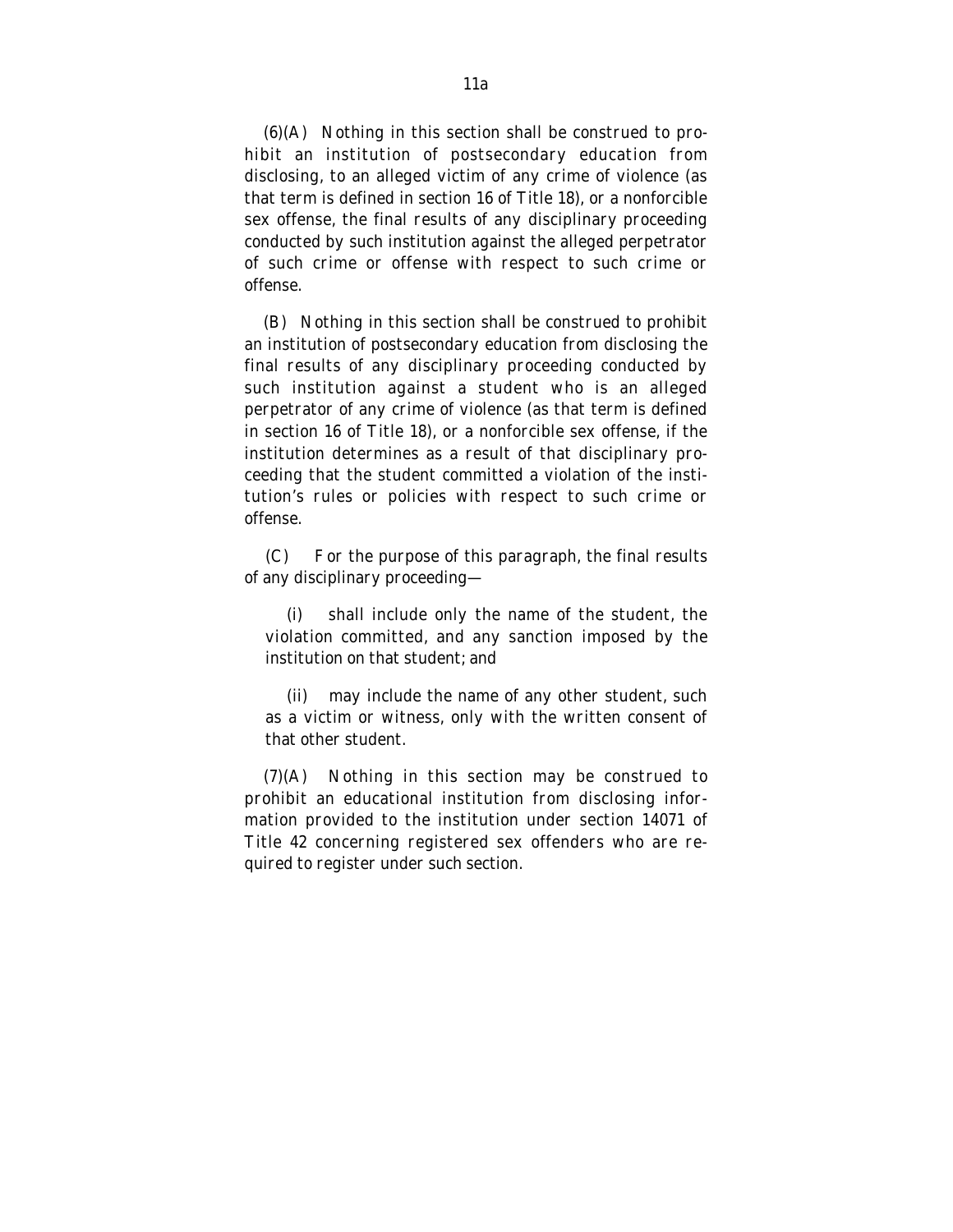(B) The Secretary shall take appropriate steps to notify educational institutions that disclosure of information described in subparagraph (A) is permitted.

#### **(c) Surveys or data-gathering activities; regulations**

Not later than 240 days after October 20, 1994, the Secretary shall adopt appropriate regulations or procedures, or identify existing regulations or procedures, which protect the rights of privacy of students and their families in connection with any surveys or data-gathering activities conducted, assisted, or authorized by the Secretary or an administrative head of an education agency. Regulations established under this subsection shall include provisions controlling the use, dissemination, and protection of such data. No survey or data-gathering activities shall be conducted by the Secretary, or an administrative head of an education agency under an applicable program, unless such activities are authorized by law.

## **(d) Students' rather than parents' permission or consent**

For the purposes of this section, whenever a student has attained eighteen years of age, or is attending an institution of postsecondary education, the permission or consent required of and the rights accorded to the parents of the student shall thereafter only be required of and accorded to the student.

## **(e) Informing parents or students of rights under this section**

No funds shall be made available under any applicable program to any educational agency or institution unless such agency or institution effectively informs the parents of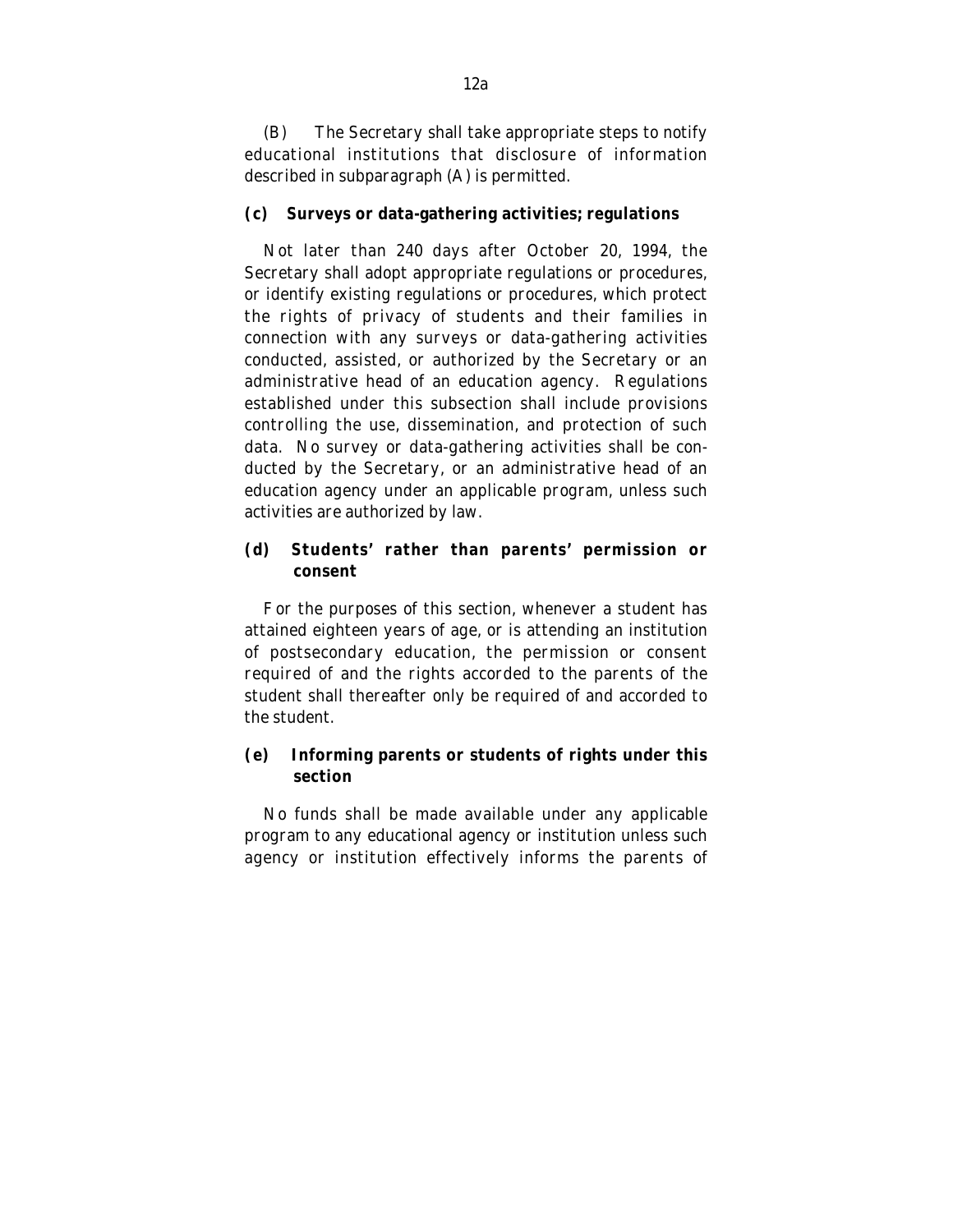students, or the students, if they are eighteen years of age or older, or are attending an institution of postsecondary education, of the rights accorded them by this section.

#### **(f) Enforcement; termination of assistance**

The Secretary shall take appropriate actions to enforce this section and to deal with violations of this section, in accordance with this chapter, except that action to terminate assistance may be taken only if the Secretary finds there has been a failure to comply with this section, and he has determined that compliance cannot be secured by voluntary means.

#### **(g) Office and review board; creation; functions**

The Secretary shall establish or designate an office and review board within the Department for the purpose of investigating, processing, reviewing, and adjudicating violations of this section and complaints which may be filed concerning alleged violations of this section. Except for the conduct of hearings, none of the functions of the Secretary under this section shall be carried out in any of the regional offices of such Department.

## **(h) Disciplinary records; disclosure**

Nothing in this section shall prohibit an educational agency or institution from—

(1) including appropriate information in the education record of any student concerning disciplinary action taken against such student for conduct that posed a significant risk to the safety or well-being of that student, other students, or other members of the school community; or